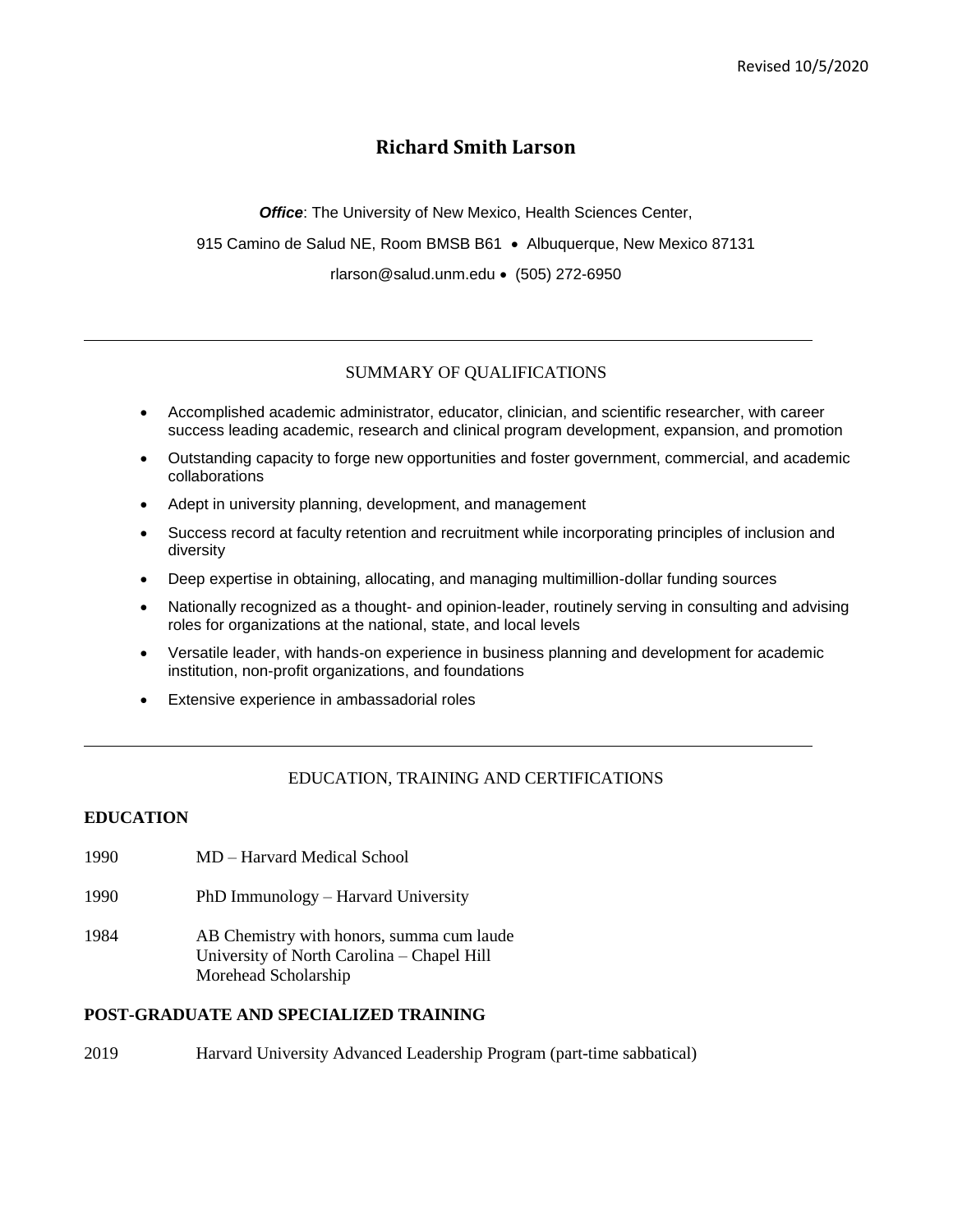- 2004 (October) Harvard School of Public Health. "Management Training for Academic Physicians in Leadership Positions."
- 1994 1996 Fellow in Hematopathology Vanderbilt University Medical Center
- 1993 1994 Resident in Clinical Pathology Vanderbilt University Medical Center
- 1990 1993 Resident in Anatomic Pathology Washington University/Barnes Hospital

## **HONORARY TITLES AND DEGREES**

2020 Honorary Commander, Kirtland Air Force Base

## **BOARD CERTIFICATION**

- 2014 American Board of Pathology, re-certification in Anatomic and Clinical Pathology
- 1994 American Board of Pathology, certification in Anatomic and Clinical Pathology

### **MEDICAL LICENSURE**

1996 – Present New Mexico (96-92)

### PROFESSIONAL APPOINTMENTS

## **EXECUTIVE APPOINTMENTS**

- 2019-2020 Interim Chief Informatics Officer, UNM Health Sciences Center 2015-2016
- 2017 Present UNM Health System Executive Committee
- 2012 Present Executive Vice Chancellor, UNM Health Sciences Center
- 2009 Present Vice Chancellor for Research, UNM Health Sciences Center (EVP and VP positions changed to Chancellor title in 2011)
- 2007 2009 Vice President for Translational Research, UNM Health Sciences Center
- 2006 2007 Associate Vice President for Research, UNM Health Sciences Center
- 2005 2012 Senior Associate Dean for Research, UNM School of Medicine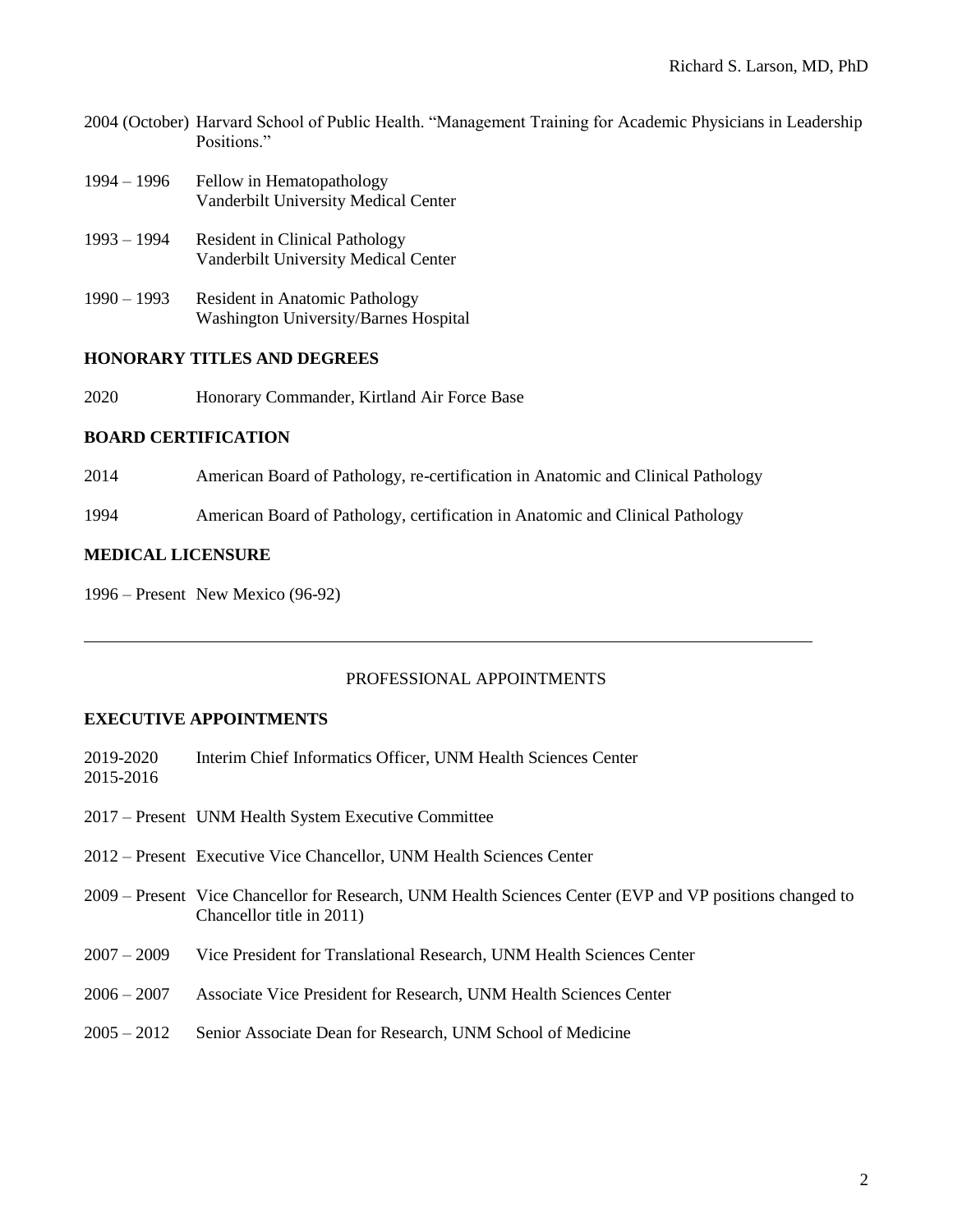### **ACADEMIC APPOINTMENTS**

- 2015 NM Health Disparities Center Fellow
- Present Professor (tenured), Pathology, University of New Mexico
- 2006 Associate Professor of Pathology (tenured), University of New Mexico
- 2002 Assistant Professor of Pathology, University of New Mexico

#### **RESEARCH APPOINTMENTS**

- 2006 Hematologic Malignancy Program Director, UNM Cancer Center
- 2002 Director, UNM Office of Biocomputing

#### **CLINICAL APPOINTMENTS**

- Present Chairman, Board of Directors, TriCore Reference Laboratories
- $2015 2016$
- 2008
- Present Member, Board of Directors, TriCore Reference Laboratories
- 2013 Member, Finance Committee of the Board, TriCore Reference Laboratories
- 2006 Chief, Division of Clinical Pathology
- 2003 Chief of Clinical Operations, Pathology, University of New Mexico
- 2003 Laboratory Director, University Hospital Rapid Response Lab, TriCore Reference Laboratories
- 1999 Assistant Medical Director of Molecular Diagnostics, University of New Mexico
- 1998 Section Director, Clinical Hematology Laboratory, University of New Mexico

#### **EDUCATIONAL ADMINISTRATIVE POSITIONS**

- 2004 MD/PhD Admissions Committee, Member
- 2005 Director of Hematopathology Fellowship Research Program, University of New Mexico
- Chair, Continuing Medical Education Committee for the College of American Pathologists
- 2000 Vice-Chair, Program and Program Education Committee for the College of American Pathologists (plans National Meetings and Web- based learning programs)
- 2000 Vice-Chair, Technology and Education Committee for the College of American Pathologists (awards pathology resident training awards)
- 2001 Contributing editor to national resident In Service Exam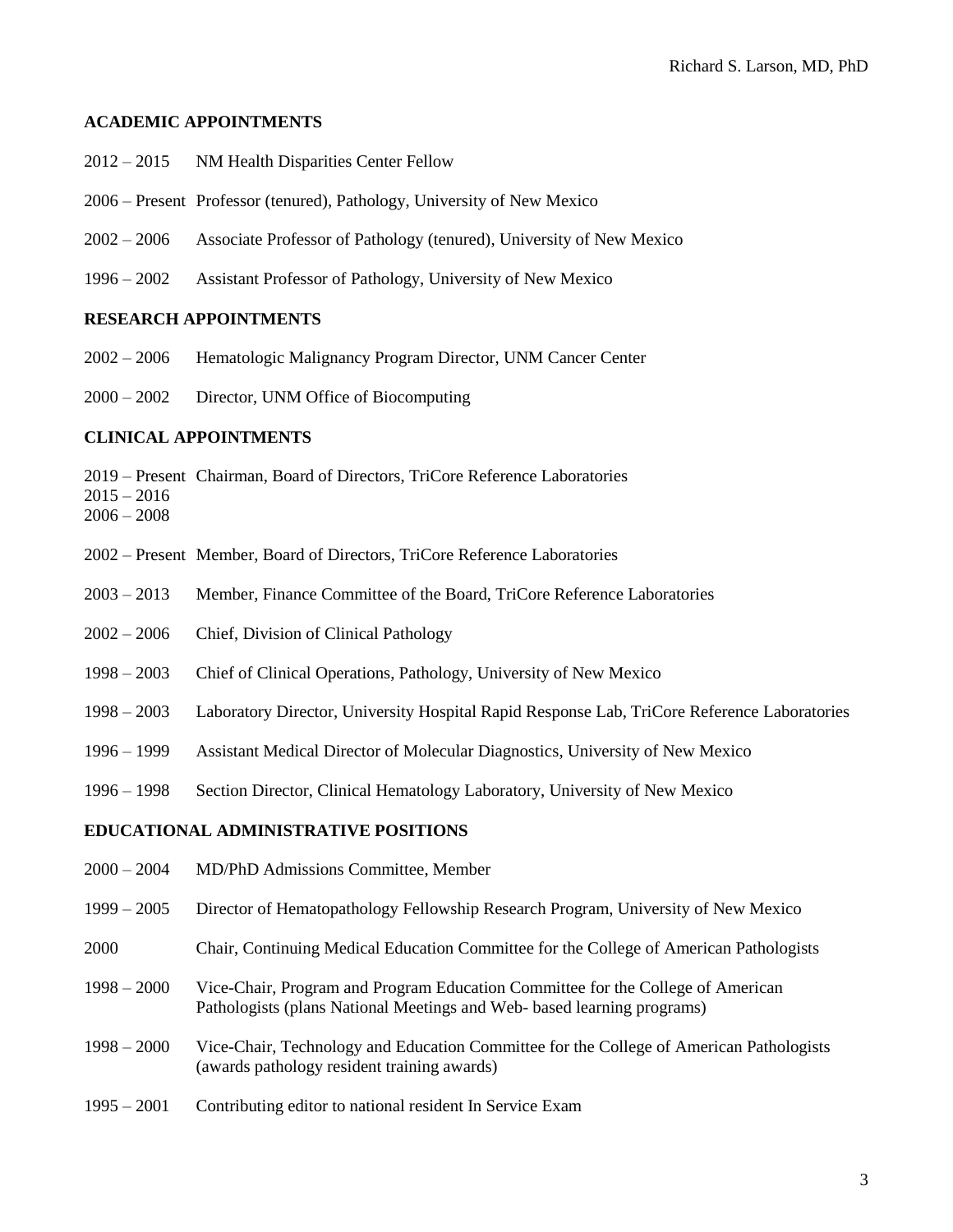- Second Annual Massachusetts Medical Society Medical Student Research Symposium, Chairperson
- First Annual Massachusetts Medical Society Medical Student Research Symposium, Chairperson

## **CORPORATE AND NON-PROFIT BOARDS**

- 2017 Present New Mexico Bioscience Authority, President and Chair, Board of Directors
- 2016 Present EPSCoR/IDeA Coalition, Board of Directors
- 2015 2016 EPSCoR/IDeA Foundation, Board of Directors
- Present Rhodes Group, Inc., Board of Directors
- Present Innovate ABQ, Inc., Board of Directors
- 2015 CleanSpot, Inc., Board of Directors
- Present Sigma Xi, UNM Chapter Board of Directors
- Present Science and Technology Corp, Board of Directors (Technology Transfer Company)
- 2019 New Mexico Consortium, Board of Directors (National Lab University Initiative)
- 2010 National Center for Genome Resources, Board of Directors
- Present NMBio (formerly New Mexico Biomedical Business Association), Board of Directors
- Present Foundation of Cancer Services of New Mexico, Founder and President (foundation for 501c3)
- Co-Founder, Cancer Service of New Mexico (501c3 organization)
- Present Cancer Services of New Mexico, Founder and Board of Directors
- 2003 Cancer Services of New Mexico, Treasurer

#### **HONORS AND AWARDS**

| 2019 | UNM Innovation Award (for patents issued)                                               |
|------|-----------------------------------------------------------------------------------------|
| 2018 | Nomination, Federal Laboratory Consortium Excellence in Technology Transfer Award (for  |
|      | work with Sensor-Kinesis Corporation to develop Shear Horizontal Surface Acoustic Wave  |
|      | Biosensor)                                                                              |
| 2017 | <b>UNM</b> Innovation Award                                                             |
| 2016 | UNM Innovation Award                                                                    |
| 2015 | <b>UNM</b> Innovation Award                                                             |
| 2014 | Albuquerque Convention and Visitors Bureau Award (for promotion of tourism and economic |
|      | growth)                                                                                 |
| 2014 | Institutional Science Promotion Video Award (NIH)                                       |
| 2014 | <b>UNM</b> Innovation Award                                                             |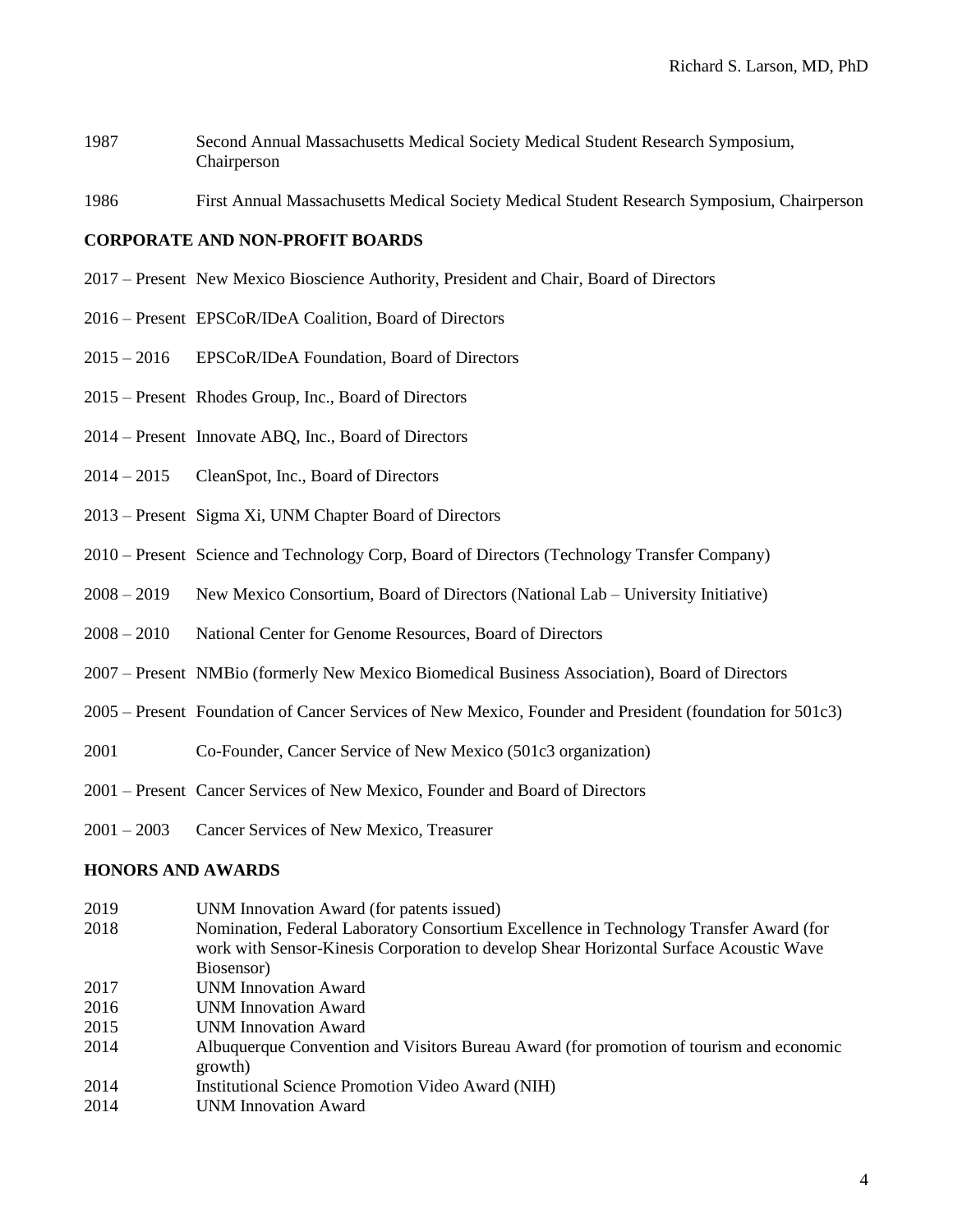| Who's Who in Technology Award – Intel Corporation and New Mexico Business Weekly<br>Top 100 Technologies in R&D Magazine<br><b>UNM Innovation Award</b><br>Chief Scientist Award for Excellence from the Defense Intelligence Agency for contribution to<br>national defense<br><b>UNM Innovation Award</b><br>Spokesperson training award for College of American Pathologists<br><b>Wells Fargo Award for Drug Discovery</b><br>Preceptor Award for Student Mentorship<br>Dean's Award of Distinction<br>Lansky Award from the College of American Pathologists for leadership and contribution to field<br>Manuscript chosen for Yearbook in Pathology and Laboratory Medicine<br>Faculty Teaching Excellence Award<br>Preceptor Award for Student Mentorship<br>Dean's Award of Distinction<br>University of New Mexico Regents' Lectureship (Permanent title and award for<br>clinical research and educational contribution to the university)<br>American Cancer Society, national Designated Research Investigator for Coaches against Cancer<br>and Shoot Hoops for Lymphoma (one individual per year)<br>Dean's Award of Distinction<br>Dean's Award of Distinction<br>Nominated for UNM teaching award<br>Dean's Award of Distinction<br>ASIP travel award for molecular diagnosis in pathology course<br>National Research Service Award for Post-doctoral training<br>National Research Service Award for Pre-doctoral training<br>Harvard Medical School Research Award for Medical Student<br>John Motley Morehead Scholarship<br>Merck Index Award (given to top three science students at graduation)<br>Summa cum laude<br>Degree with honors in chemistry (based on research)<br>Phi Beta Kappa<br>CRC Chemistry Award (given to top freshman) | 2012          | <b>UNM Innovation Award</b>                                           |
|-------------------------------------------------------------------------------------------------------------------------------------------------------------------------------------------------------------------------------------------------------------------------------------------------------------------------------------------------------------------------------------------------------------------------------------------------------------------------------------------------------------------------------------------------------------------------------------------------------------------------------------------------------------------------------------------------------------------------------------------------------------------------------------------------------------------------------------------------------------------------------------------------------------------------------------------------------------------------------------------------------------------------------------------------------------------------------------------------------------------------------------------------------------------------------------------------------------------------------------------------------------------------------------------------------------------------------------------------------------------------------------------------------------------------------------------------------------------------------------------------------------------------------------------------------------------------------------------------------------------------------------------------------------------------------------------------------------------------------------------------------------------|---------------|-----------------------------------------------------------------------|
|                                                                                                                                                                                                                                                                                                                                                                                                                                                                                                                                                                                                                                                                                                                                                                                                                                                                                                                                                                                                                                                                                                                                                                                                                                                                                                                                                                                                                                                                                                                                                                                                                                                                                                                                                                   | 2011          |                                                                       |
|                                                                                                                                                                                                                                                                                                                                                                                                                                                                                                                                                                                                                                                                                                                                                                                                                                                                                                                                                                                                                                                                                                                                                                                                                                                                                                                                                                                                                                                                                                                                                                                                                                                                                                                                                                   | 2010          |                                                                       |
|                                                                                                                                                                                                                                                                                                                                                                                                                                                                                                                                                                                                                                                                                                                                                                                                                                                                                                                                                                                                                                                                                                                                                                                                                                                                                                                                                                                                                                                                                                                                                                                                                                                                                                                                                                   | 2006          |                                                                       |
|                                                                                                                                                                                                                                                                                                                                                                                                                                                                                                                                                                                                                                                                                                                                                                                                                                                                                                                                                                                                                                                                                                                                                                                                                                                                                                                                                                                                                                                                                                                                                                                                                                                                                                                                                                   | 2006          |                                                                       |
|                                                                                                                                                                                                                                                                                                                                                                                                                                                                                                                                                                                                                                                                                                                                                                                                                                                                                                                                                                                                                                                                                                                                                                                                                                                                                                                                                                                                                                                                                                                                                                                                                                                                                                                                                                   | 2004          |                                                                       |
|                                                                                                                                                                                                                                                                                                                                                                                                                                                                                                                                                                                                                                                                                                                                                                                                                                                                                                                                                                                                                                                                                                                                                                                                                                                                                                                                                                                                                                                                                                                                                                                                                                                                                                                                                                   | 2003          |                                                                       |
|                                                                                                                                                                                                                                                                                                                                                                                                                                                                                                                                                                                                                                                                                                                                                                                                                                                                                                                                                                                                                                                                                                                                                                                                                                                                                                                                                                                                                                                                                                                                                                                                                                                                                                                                                                   | 2002          |                                                                       |
|                                                                                                                                                                                                                                                                                                                                                                                                                                                                                                                                                                                                                                                                                                                                                                                                                                                                                                                                                                                                                                                                                                                                                                                                                                                                                                                                                                                                                                                                                                                                                                                                                                                                                                                                                                   | 2002          |                                                                       |
|                                                                                                                                                                                                                                                                                                                                                                                                                                                                                                                                                                                                                                                                                                                                                                                                                                                                                                                                                                                                                                                                                                                                                                                                                                                                                                                                                                                                                                                                                                                                                                                                                                                                                                                                                                   | 2002          |                                                                       |
|                                                                                                                                                                                                                                                                                                                                                                                                                                                                                                                                                                                                                                                                                                                                                                                                                                                                                                                                                                                                                                                                                                                                                                                                                                                                                                                                                                                                                                                                                                                                                                                                                                                                                                                                                                   | 2001          |                                                                       |
|                                                                                                                                                                                                                                                                                                                                                                                                                                                                                                                                                                                                                                                                                                                                                                                                                                                                                                                                                                                                                                                                                                                                                                                                                                                                                                                                                                                                                                                                                                                                                                                                                                                                                                                                                                   | 2001          |                                                                       |
|                                                                                                                                                                                                                                                                                                                                                                                                                                                                                                                                                                                                                                                                                                                                                                                                                                                                                                                                                                                                                                                                                                                                                                                                                                                                                                                                                                                                                                                                                                                                                                                                                                                                                                                                                                   | 2001          |                                                                       |
|                                                                                                                                                                                                                                                                                                                                                                                                                                                                                                                                                                                                                                                                                                                                                                                                                                                                                                                                                                                                                                                                                                                                                                                                                                                                                                                                                                                                                                                                                                                                                                                                                                                                                                                                                                   | 2001          |                                                                       |
|                                                                                                                                                                                                                                                                                                                                                                                                                                                                                                                                                                                                                                                                                                                                                                                                                                                                                                                                                                                                                                                                                                                                                                                                                                                                                                                                                                                                                                                                                                                                                                                                                                                                                                                                                                   | 2001          |                                                                       |
|                                                                                                                                                                                                                                                                                                                                                                                                                                                                                                                                                                                                                                                                                                                                                                                                                                                                                                                                                                                                                                                                                                                                                                                                                                                                                                                                                                                                                                                                                                                                                                                                                                                                                                                                                                   | 2000          |                                                                       |
|                                                                                                                                                                                                                                                                                                                                                                                                                                                                                                                                                                                                                                                                                                                                                                                                                                                                                                                                                                                                                                                                                                                                                                                                                                                                                                                                                                                                                                                                                                                                                                                                                                                                                                                                                                   |               |                                                                       |
|                                                                                                                                                                                                                                                                                                                                                                                                                                                                                                                                                                                                                                                                                                                                                                                                                                                                                                                                                                                                                                                                                                                                                                                                                                                                                                                                                                                                                                                                                                                                                                                                                                                                                                                                                                   | $2000 - 2003$ |                                                                       |
|                                                                                                                                                                                                                                                                                                                                                                                                                                                                                                                                                                                                                                                                                                                                                                                                                                                                                                                                                                                                                                                                                                                                                                                                                                                                                                                                                                                                                                                                                                                                                                                                                                                                                                                                                                   |               |                                                                       |
|                                                                                                                                                                                                                                                                                                                                                                                                                                                                                                                                                                                                                                                                                                                                                                                                                                                                                                                                                                                                                                                                                                                                                                                                                                                                                                                                                                                                                                                                                                                                                                                                                                                                                                                                                                   | 2000          |                                                                       |
|                                                                                                                                                                                                                                                                                                                                                                                                                                                                                                                                                                                                                                                                                                                                                                                                                                                                                                                                                                                                                                                                                                                                                                                                                                                                                                                                                                                                                                                                                                                                                                                                                                                                                                                                                                   | 1999          |                                                                       |
|                                                                                                                                                                                                                                                                                                                                                                                                                                                                                                                                                                                                                                                                                                                                                                                                                                                                                                                                                                                                                                                                                                                                                                                                                                                                                                                                                                                                                                                                                                                                                                                                                                                                                                                                                                   | 1999          |                                                                       |
|                                                                                                                                                                                                                                                                                                                                                                                                                                                                                                                                                                                                                                                                                                                                                                                                                                                                                                                                                                                                                                                                                                                                                                                                                                                                                                                                                                                                                                                                                                                                                                                                                                                                                                                                                                   | 1998          |                                                                       |
|                                                                                                                                                                                                                                                                                                                                                                                                                                                                                                                                                                                                                                                                                                                                                                                                                                                                                                                                                                                                                                                                                                                                                                                                                                                                                                                                                                                                                                                                                                                                                                                                                                                                                                                                                                   | 1994          |                                                                       |
|                                                                                                                                                                                                                                                                                                                                                                                                                                                                                                                                                                                                                                                                                                                                                                                                                                                                                                                                                                                                                                                                                                                                                                                                                                                                                                                                                                                                                                                                                                                                                                                                                                                                                                                                                                   | $1992 - 1993$ |                                                                       |
|                                                                                                                                                                                                                                                                                                                                                                                                                                                                                                                                                                                                                                                                                                                                                                                                                                                                                                                                                                                                                                                                                                                                                                                                                                                                                                                                                                                                                                                                                                                                                                                                                                                                                                                                                                   | $1986 - 1990$ |                                                                       |
|                                                                                                                                                                                                                                                                                                                                                                                                                                                                                                                                                                                                                                                                                                                                                                                                                                                                                                                                                                                                                                                                                                                                                                                                                                                                                                                                                                                                                                                                                                                                                                                                                                                                                                                                                                   | 1985          |                                                                       |
|                                                                                                                                                                                                                                                                                                                                                                                                                                                                                                                                                                                                                                                                                                                                                                                                                                                                                                                                                                                                                                                                                                                                                                                                                                                                                                                                                                                                                                                                                                                                                                                                                                                                                                                                                                   | $1980 - 1984$ |                                                                       |
|                                                                                                                                                                                                                                                                                                                                                                                                                                                                                                                                                                                                                                                                                                                                                                                                                                                                                                                                                                                                                                                                                                                                                                                                                                                                                                                                                                                                                                                                                                                                                                                                                                                                                                                                                                   | 1984          |                                                                       |
|                                                                                                                                                                                                                                                                                                                                                                                                                                                                                                                                                                                                                                                                                                                                                                                                                                                                                                                                                                                                                                                                                                                                                                                                                                                                                                                                                                                                                                                                                                                                                                                                                                                                                                                                                                   | 1984          |                                                                       |
|                                                                                                                                                                                                                                                                                                                                                                                                                                                                                                                                                                                                                                                                                                                                                                                                                                                                                                                                                                                                                                                                                                                                                                                                                                                                                                                                                                                                                                                                                                                                                                                                                                                                                                                                                                   | 1984          |                                                                       |
|                                                                                                                                                                                                                                                                                                                                                                                                                                                                                                                                                                                                                                                                                                                                                                                                                                                                                                                                                                                                                                                                                                                                                                                                                                                                                                                                                                                                                                                                                                                                                                                                                                                                                                                                                                   | 1983          |                                                                       |
|                                                                                                                                                                                                                                                                                                                                                                                                                                                                                                                                                                                                                                                                                                                                                                                                                                                                                                                                                                                                                                                                                                                                                                                                                                                                                                                                                                                                                                                                                                                                                                                                                                                                                                                                                                   | 1981          |                                                                       |
| Phi Beta Sigma (academic honor society)                                                                                                                                                                                                                                                                                                                                                                                                                                                                                                                                                                                                                                                                                                                                                                                                                                                                                                                                                                                                                                                                                                                                                                                                                                                                                                                                                                                                                                                                                                                                                                                                                                                                                                                           | 1981          |                                                                       |
|                                                                                                                                                                                                                                                                                                                                                                                                                                                                                                                                                                                                                                                                                                                                                                                                                                                                                                                                                                                                                                                                                                                                                                                                                                                                                                                                                                                                                                                                                                                                                                                                                                                                                                                                                                   | $1980 - 1984$ | All ACC Athlete (12 seasons, cross-country, indoor and outdoor track) |
|                                                                                                                                                                                                                                                                                                                                                                                                                                                                                                                                                                                                                                                                                                                                                                                                                                                                                                                                                                                                                                                                                                                                                                                                                                                                                                                                                                                                                                                                                                                                                                                                                                                                                                                                                                   |               |                                                                       |

## PROFESSIONAL AFFILIATIONS AND ACTIVITIES

# **NATIONAL COMMITTEES AND APPOINTMENTS**

| 2016 – Present EPSCoR/IDeA Coalition, Board of Directors                 |
|--------------------------------------------------------------------------|
| White House-Sponsored "Medicine Responds to Addiction" Taskforce, Member |
| <b>USU/APLU Executive Research Committee</b>                             |
| EPSCoR/IDeA Foundation, Board of Directors                               |
| USU/APLU Biomedical Research Workforce Action Groups, Member             |
| 2013 – Present USU, University Leadership Representative for UNM         |
| Growth & Sustainability Workforce Sub-Committee, AAMC/USU Chair          |
| AAMC Forum on Conflicts of Interest Steering Committee                   |
| <b>AAMC</b> Workforce Learning Collaborative                             |
|                                                                          |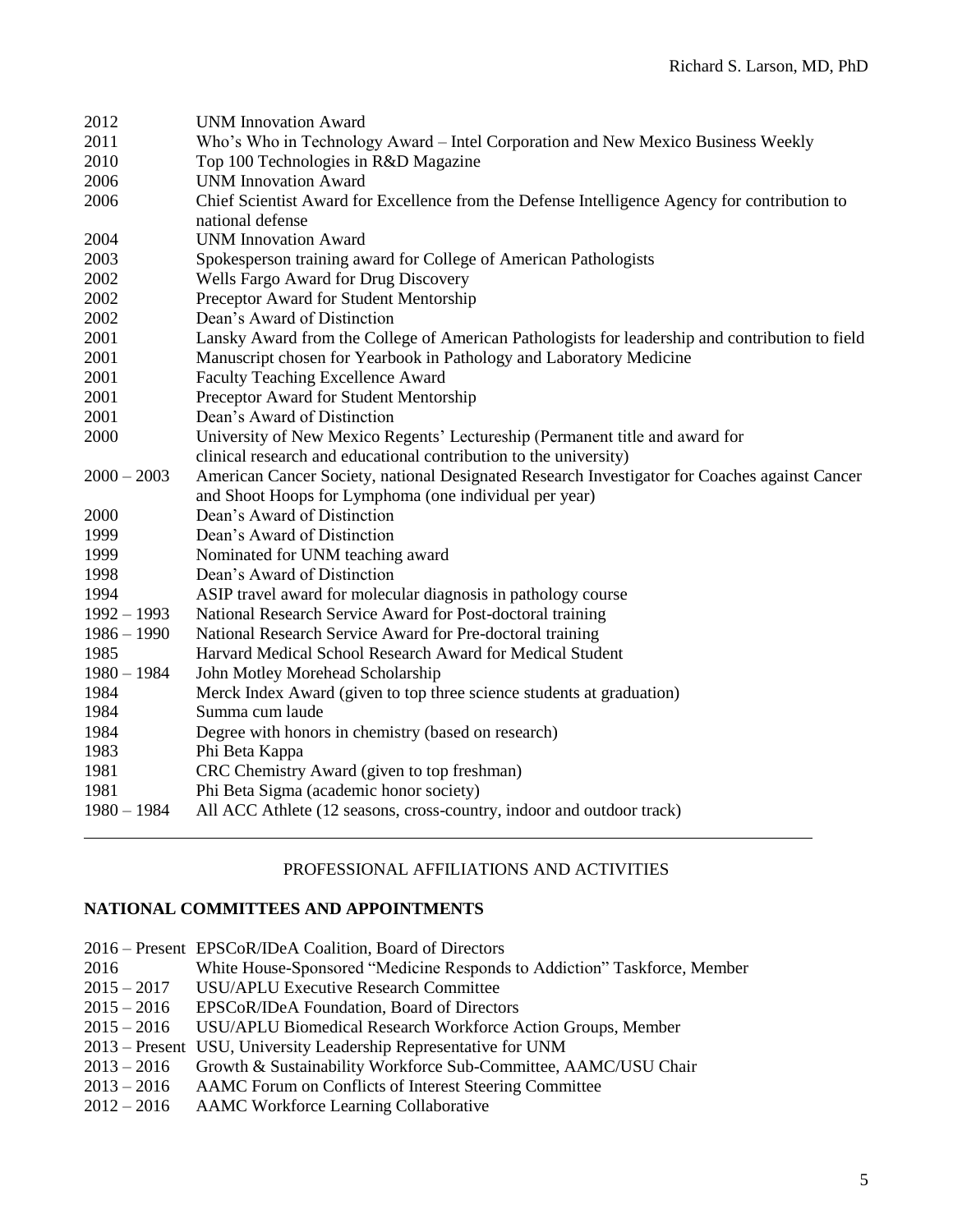|               | 2010 – Present Children's Oncology Group T-ALL Study Committee, Member       |
|---------------|------------------------------------------------------------------------------|
| $2007 - 2014$ | Vice President for Research Executive Planning Committee, AAHC               |
| $2005 - 2009$ | Advisory Council for Western Regional Center of Excellence for Biodefense    |
| $2004 - 2009$ | Served as ad hoc spokesperson for College of American Pathologists           |
| $2004 - 2008$ | <b>External Advisory Board for Moffit Cancer Center</b>                      |
| $2001 - 2003$ | American Heart Association Nation Council on Cardiovascular Biology          |
| 2000          | College of American Pathologists (CAP) Continuing Education Committee, Chair |
| $1998 - 2000$ | CAP Program and Program Education Committee, Vice Chair                      |
| $1998 - 2000$ | CAP Technology and Education Committee, Vice Chair                           |
| 1997          | CAP Future Technology Committee, Chair                                       |
| $1994 - 1997$ | <b>CAP Committee on Future Technology</b>                                    |
| $1988 - 1990$ | Massachusetts Medical Society (MMS), committee on long-term planning         |
| 1987          | Second Annual MMS Medical Student Research Symposium, Chairperson            |
| 1986          | First Annual MMS Medical Student Research Symposium, Chairperson             |
|               |                                                                              |

## **STATE AND MUNICIPAL COMMITTEES AND APPOINTMENTS**

|               | 2016 – 2017 GrowBio (Albuquerque Biotechnology Development Committee), Chair         |
|---------------|--------------------------------------------------------------------------------------|
|               | 2013 – Present New Mexico Collaborative Research and Development Council             |
|               | 2012 – Present Mayor's Council on City Development                                   |
|               | 2011 – Present Biomedical Research Institute of New Mexico, Member                   |
| $2010 - 2014$ | NM Human Services Department Provider/Workforce/Delivery System Stakeholder Advisory |
|               | Workgroup, Member                                                                    |
| $2010 - 2014$ | NM Human Services Department Health Care Information Technology Stakeholder Advisory |
|               | Workgroup, Member                                                                    |
|               | 2005 – Present Academic Affiliation Partnership Council (UNM/VA Affiliation Group)   |
| 2005          | Governor's Task Force on Biotechnology Development in NM (BioTEP)                    |
| 2004          | Medical Commercialization Network, Member                                            |
| 2001          | Mayor's Council on Biotechnology Development in Albuquerque                          |
| $1996 - 2000$ | Literacy Council of Albuquerque, Board Member                                        |
|               |                                                                                      |

## **STUDY SECTIONS AND WORKSHOP APPOINTMENTS**

| 2017             | NIH Study Section, NCI Special Emphasis Panel (R01)                                      |
|------------------|------------------------------------------------------------------------------------------|
| 2016             | NIH Study Section, NCI Program Project Meeting I (P01)                                   |
| 2014             | NIH Study Section, NCI Program Project Meeting III (P01)                                 |
| 2013             | Special Review Panel, Lymphatics in Health and Disease in the Digestive, Urinary,        |
|                  | Cardiovascular and Pulmonary Systems                                                     |
| 2013             | NIGMS Council                                                                            |
| $2011 - 2014$    | Special Panel Review for CTSA Grants, Member                                             |
| $2008 - 2012$    | Special Emphasis Panel Review SPORE Grants, Member                                       |
| $2008 -$ Present | Special Emphasis Panel Review NCI P01 Clinical Studies, Member                           |
| $2007 - 2010$    | <b>HHMI</b> Review Panelist Research Training Fellowships                                |
| $2006 - 2007$    | NIH Study Section, Tumor Microenvironment, Member                                        |
| $2003 - 2005$    | American Cancer Society: Leukemia, Immunology and Blood Cell Committee, Chair            |
| 2003             | NCI Workshop on Leukemia Research                                                        |
| $2002 - 2004$    | NCI Workshop on Bone Marrow Microenvironment                                             |
| 2001             | American Cancer Society, Ad hoc Site Reviewer for Clinical Investigator Award            |
| $2000 - 2005$    | American Cancer Society; Leukemia, Immunology and Blood Cell Committee, Member           |
| $1997 - 2000$    | College of American Pathologist, Pathology Education Committee (Reviews Scholars Awards, |
|                  | Technology and Informatics grants)                                                       |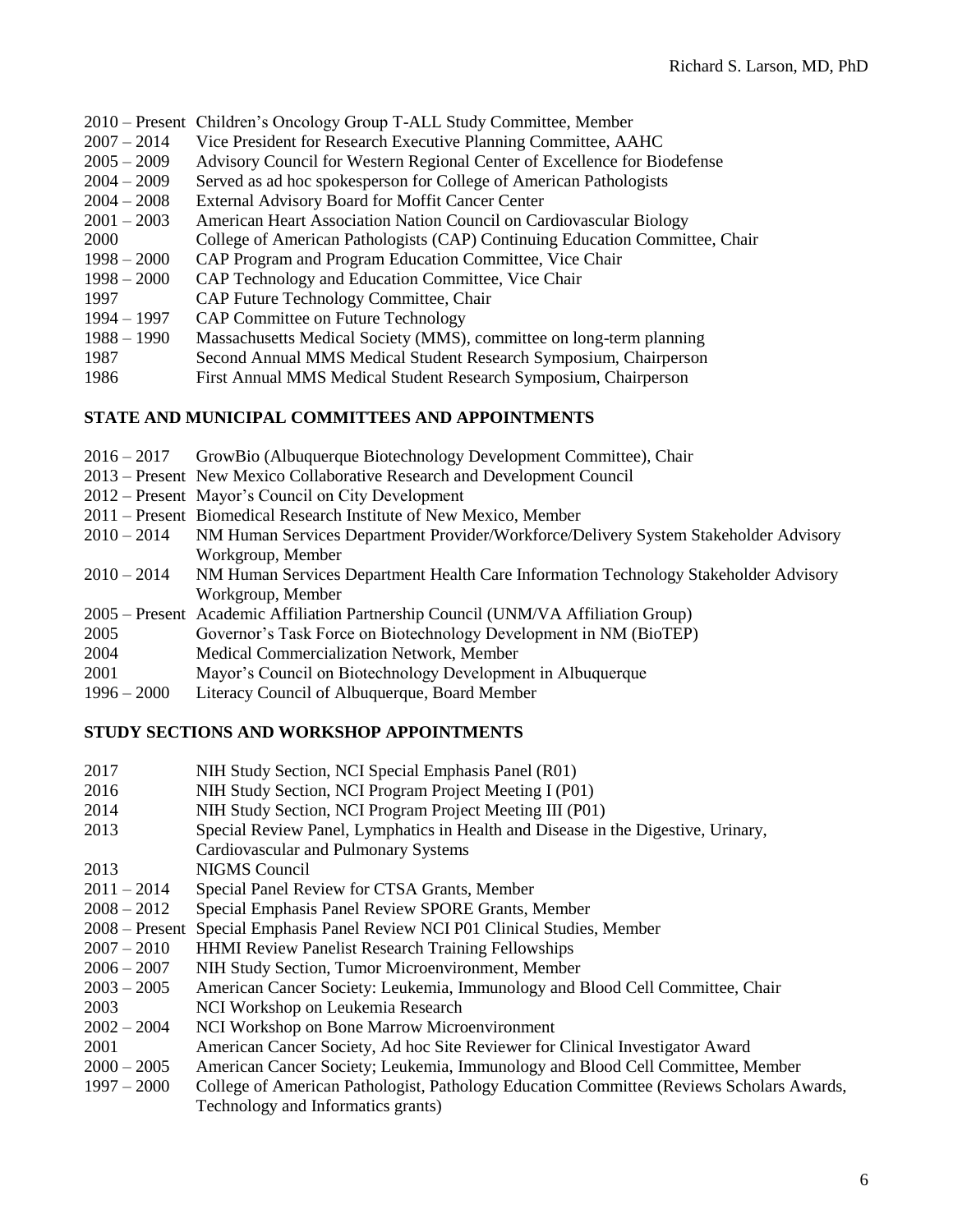## **CLINICAL AND TRANSLATIONAL SCIENCE AWARD RELATED COMMITTEES**

- 2010 Present Mountain West Research Consortium Executive Committee, Member
- 2010 2017 Mountain West Research Consortium Executive Committee, Founder and Chair
- 2010 2014 CTSA Consortium Executive Committee, Member
- 2010 2014 CTSA Consortium Steering Committee, Member
- 2010 2014 Strategic Goal 3 Committee, Co-Chair

## **PROFESSIONAL SOCIETIES, MEMBERSHIP**

- 2015 Present Greater Albuquerque Medical Society
- 2006 Present Association for Academic Health Centers (AAHC)
- 2005 Present AAMC GRAND
- 2001 Present Children's Oncology Group
- 1997 2008 American Association for Cancer Research (AACR)
- 1997 2002 Southwest Oncology Group Leukemia Committee and Leukemia Tumor Biology Committee
- 1997 1999 Association of Molecular Pathologists (AMP)
- 1995 2008 Society for Hematopathology
- 1994 2008 American Society for Hematology (ASH)
- 1994 2008 American Society for Investigative Pathology (ASIP)
- 1993 Present College of American Pathologists (CAP)
- 1985 1990 Massachusetts Medical Society

## **PEER-REVIEW ACTIVITIES**

### **Current and Previous Editorial Boards**

Frontiers for Young Minds **Biomarkers** American Journal of Clinical Pathology

## **Ad Hoc Reviewer for Peer-Reviewed Journals**

American Journal of Clinical Pathology Blood Journal of Biologic Chemistry Journal of Virology Human Pathology Journal of Nuclear Medicine American Journal of Physiology – Heart and Circulation Journal of Immunology Nature Biology

## **COMMUNITY SERVICE**

2017 – Present Corporate Chair, American Lung Association Fight for Air Climb – Present Founder and President, Foundation of Cancer Services of New Mexico (foundation for 501c3) Governor's Task Force on Biotechnology Development in NM (BioTEP) – 2009 Serve as ad hoc spokesperson for College of American Pathologists Medical Commercialization Network, Member Co-founder Cancer Service of New Mexico (501c3 organization) – Present Board Member, Cancer Services of New Mexico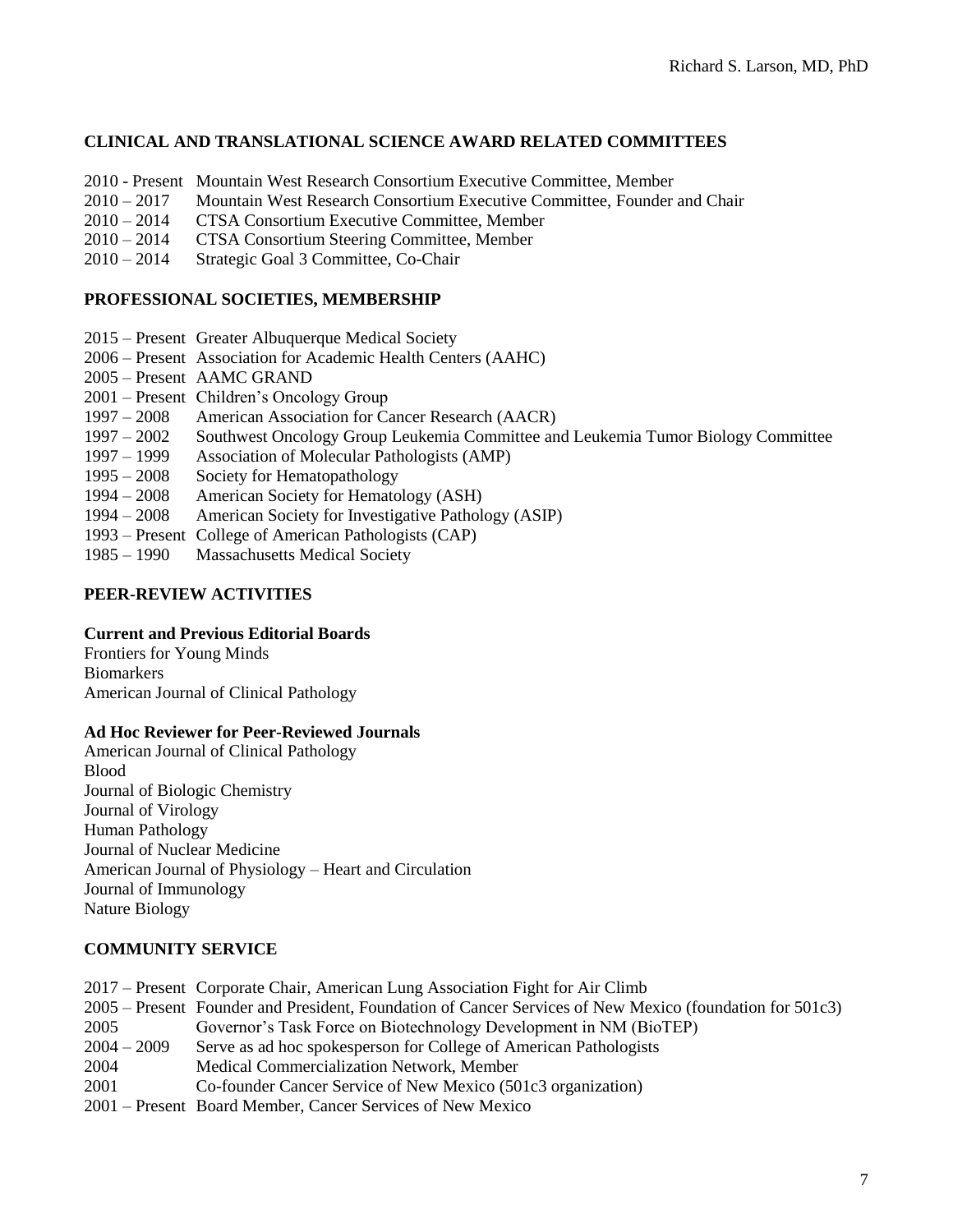2001 – 2003 Treasurer, Cancer Services of New Mexico 2001 Mayor's Council on Biotechnology Development in Albuquerque 1996 – 2000 Board Member, Literacy Council of Albuquerque

My wife and I founded Cancer Services of New Mexico in 2001 to reduce cancer suffering in New Mexico. We are the only statewide non-profit organization that looks broadly at addressing gaps in cancer-related services while maintaining a 100% focus on New Mexico. We serve approximately 2000 cancer survivors and their families each year, free of charge. This is the largest organization of its type in the United States. We have programs that include:

- 1) Family Cancer Retreat. Twice each year, this free three-day educational retreat provides a group of adult cancer patients/survivors and their loved ones with tools and information they need to better manage the survival process. It is the larges general cancer education program in New Mexico, and, to our knowledge, is unique nationwide.
- 2) Legal and Paperwork Assistance Program. We run weekly "clinics" to assist cancer survivors with understanding their insurance and paperwork related to their care. This program has provided over \$5M in cancer care to patients over the last 4 years.
- 3) Family Cancer Resource Bags. Statewide distribution of free information kits that help newly diagnosed parents and their children aged  $13 - 18$  cope with the impact of cancer on their families.
- 4) Zoo Night for Kids with Cancer. A free evening of fun, sharing, and learning held each year for New Mexico's current and former pediatric cancer patients and their families.
- 5) New Mexico Cancer Services Survey. First-ever statewide survey to determine cancer survivor perspective on how to improve cancer-related services in New Mexico.

I spun a foundation off of this organization in 2005 that is committed to fundraising for the parent CSNM organization. I am president of the foundation, which has a separate board of directors.

# SCHOLARLY PUBLICATIONS AND WORK

## **BOOKS**

**LARSON RS** (ed). Bioinformatics and Drug Discovery. Humana Press, first edition: London, 2005.

**LARSON RS** (ed). Bioinformatics and Drug Discovery. Humana Press, second edition: London, 2012.

**LARSON RS**, Oprea TI (eds). Bioinformatics and Drug Discovery. Humana Press, third edition: London, 2019.

## **ORIGINAL RESEARCH IN REFERRED JOURNALS**

Wright SF, Berkowitz P, Deerfield D, Byrd PA, Olson D, **LARSON RS**, Hinn G, Koellher K, Hiskey RG. Chemical Modification of Bovine Prothrombin Fragment 1 in the presence of  $Tb<sup>3</sup>$ + Ions. J Biol Chem, 261:10598-10604, 1985.

Sastre L, Roman J, Teplow D, Deyer W, Gee C, **LARSON RS**, Roberts T, Springer TA. A partial genomic DNA clone for the  $\alpha$  subunit of the mouse complement receptor type 3 and cellular adhesion molecule Mac-1. Proc Natl Acad Sci USA, 83:5644-5648, 1986.

Sastre L, Roman J, Teplow D, Deyer W, Gee C, **LARSON RS**, Roberts T, Springer TA.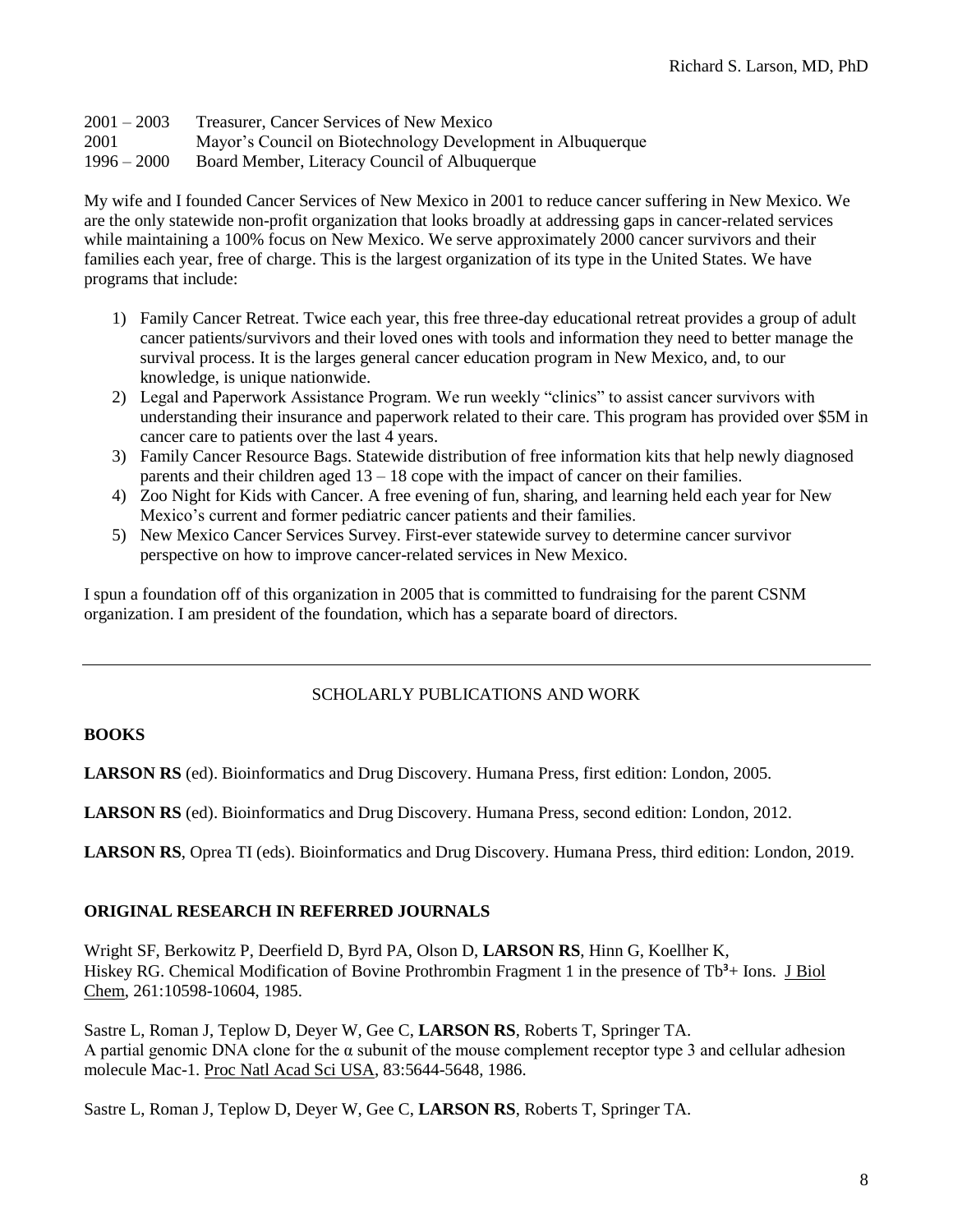Proc Natl Acad Sci USA, 83:5644-5648, 1986.

Corbi AL, Miller L, O'Connor K, **LARSON RS**, Springer TA. cDNA cloning and complete primary structure of the α subunit of the leukocyte adhesion glycoprotein, 150,95. EMBO J, 6:4023-4028, 1987.

Corbi AL, **LARSON RS**, Kishimoto TK, Springer TA, and Morton CC. Chromosomal Location of the Genes Encoding the Leukocytic Adhesion Receptors LFA-1, Mac-1, and 150,95. Identification of a Gene Cluster Involved in Cell Adhesion. J Exp Med, 167:1597-1607, 1988.

Wang D, Liebowitz D, Wang F, Gregory C, Rickinson A, **LARSON RS**, Springer TA, Kieff E. Epstein-Barr Virus Latent Infection Membrane (LMP) Protein Alters Lymphocyte Morphology, Adhesion and Growth: Detection of the Amino Terminus Abolishes Activity. J Virology, 62:4173-4184, 1988.

**LARSON RS**, Corbi AL, Berman L, Springer TA. Primary Structure of the LFA-1 alpha Subunit: An Integrin with an Embedded Domain Defining a Protein Superfamily. J Cell Biol, 108:703-712, 1989.

Dustin ML, Garcia-Aguilar J, Hibbs M, **LARSON RS**, Staunton DE, Wardlaw A, Springer TA. Structure and Regulation of the Leukocyte Adhesion Receptor LFA-1 and its Counter-Receptors, ICAM-1 and ICAM-2. Proceedings of Cold Spring Harbor Quant Biol, 753-765, 1989.

Kishimoto TK, **LARSON RS**, Dustin JL, Corbi AL, Staunton DE, Springer TA. The Leukocyte Integrins. Advances in Immunology, 46:149-182, 1989.

**LARSON RS**, Hibbs M, Corbi AL, Luther E, Garcia-Aguilar J, Springer TA. The subunit specificity of CD11a/18, CD11b, and CD11c panels of antibodies. Leukocyte Typing IV, 566-570, 1990.

**LARSON RS**, Hibbs M, Springer TA. The leukocyte integrin LFA-1 reconstituted cDNA transfection in a nonhematopoietic cell line is functionally active and not transiently regulated. Cell Regulation, (c. Mol Biol of Cell) 1:359-367, 1990.

**LARSON RS**. LFA-1 alpha subunit: Complete primary structure with transient expression and functional studies. Thesis, 1990.

**LARSON RS**, Haskell E, Perez J. Pathogenesis of a Double (Septal and Free Wall) Rupture. Cardio Pathol, 1:199-204, 1992.

**LARSON RS**, Wick MR. Primary Mucoepidermoid Carcinoma of the Thyroid: Diagnosed by Fine-Needle Aspiration Biopsy. Diag Cytopath, 9:438-443, 1993.

**LARSON RS**, Rudloff M, Liapsis H, Davila R, Manes JL, Kissane JM. The Ivemark syndrome: An uncommon cystic renal lesion with syndromic associations. Ped Nephrol, 9:594-598, 1995.

Weinstock LB, **LARSON RS**, Stahl DS, Fleshamn JW. Diffuse Microscopic Angiodysplasia: A Previously Unreported Variant of Angiodysplasia. Dis Colon and Rectum, 38:428-432, 1995.

**LARSON RS**, McCurley TL. CD4 Predicts Nonlymphocytic Lineage in Acute Leukemia: Insights from Analysis of 125 Cases Using Two-Color Flow Cytometry. Am J Clin Path, 104:204-211, 1995.

**LARSON RS**, Butler M. Use of Fluorescence in Situ Hybridization (FISH) in the Diagnosis of DiGeorge Syndrome and Related Diseases. Diag Mole Path, 4:274-279, 1995.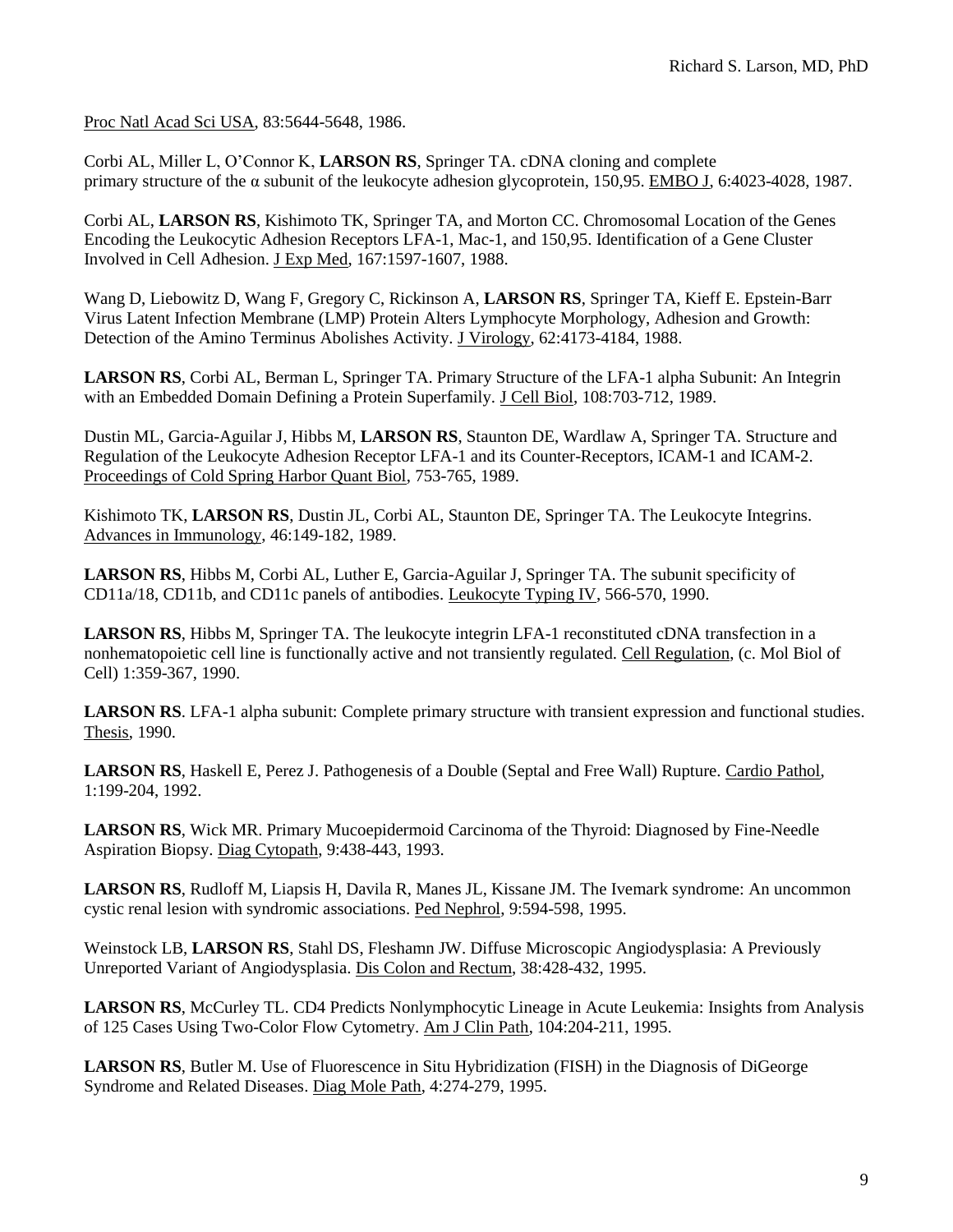**LARSON RS**, McCurley TL. Relationship of CD4 and CD34 expression in acute leukemia. Blood, 85:3768- 3769, 1995.

**LARSON RS**, Scott MA, McCurley TL, Vnencek-Jones C. Microsatellite analysis of post transplant lymphoproliferative disorders: Determination of host/donor origin and identification of a putative lymphomagenic mechanism. Cancer Res, 56:4378-4381, 1996.

**LARSON RS**, Sukpanichnant S, Greer JP, Cousar JB, Collins RD. The Spectrum of Multiple Myeloma: Diagnostic and Biologic Implications. Hum Pathol, 28:1336-1347, 1997.

**LARSON RS**, Manning S, Macon WR, Vnencek-Jones C. Microsatellite Instability in Natural Killer Cell-like T-Cell Lymphomas in Immunocompromised and Immunocompetent Individuals. Letter. Blood, 89:1114-1115, 1997.

Wagner CR, Ballato G, Akanni AO, McIntee EJ, **LARSON RS**, Chang SL, Abul-Hajj YJ. Potent Growth Inhibitory Activity of Zidovudine (AZT) on Cultured Human Breast Cancer Cells and Rat Mammary Tumors. Cancer Research, 57:2341-23445, 1997.

**LARSON RS**, Brown DC, Sklar LA. Retinoic acid induces aggregation of the acute promyelocytic leukemia cell line NB-4 that is mediated by LFA-1 and ICAM-2. Blood, 90:2747-2756, 1997.

Hodges KB, **LARSON RS**, Butler M. Increased Incidence of Chromosomal Fragile Sites in Mentally Retarded Males with Seizures and on Diphenylhydantoin Therapy. Ann Clin Lab Sci, 28:293-298, 1998.

Hodges KB, Vnencek-Jones C, **LARSON RS**, Kinney MC. Rarity of Genomic Instability in Pathogenesis of Classical Anaplastic Large Cell Lymphoma. Hum Pathol, 30:173-177, 1999.

Brown DC, Tsuji H, **LARSON RS**. All-*trans* retinoic acid differentially regulates adhesion mechanism and transmigration on the acute promyelocytic cell NB-4 under physiologic flow. Br J Haematology,107:86-98, 1999.

Luther LM, Lakey D, **LARSON RS**, Haas D. Utility of Bone Marrow Biopsy for Rapid Diagnosis of Febrile Illnesses in Patients with Human Immunodeficiency Virus Infection. Southern Med Journal, 93:692-7, 2000.

Rimsza LM, **LARSON RS**, Winter SS, Foucar K, Chong YY, Garner K, Leith CP. Benign Hematogone-Rich Lymphoid Proliferations Can Be Distinguished From B-Lineage Acute Lymphoblastic Leukemia by Integration of Morphology, Immunophenotype, Adhesion Molecule Expression, and Architectural Features. Amer J Clin Path, 114:66-75, 2000.

Winter SS, Sweatman JJ, **LARSON RS**. Improved Quantification of Cell Survival on Stromal Cell Monolayers by Flow Cytometric Analysis. Cytometry, 40:26-31, 2000.

Tallman MS, Andersen JW, Schiffer CA, Appelbaum FR, Feusner JH, Ogden A, Shepherd C, Rowe JM, **LARSON RS**, Wiernik PH. Clinical description of 44 patients with acute promyelocytic leukemia who developed retinoic acid syndrome. Blood, 95:90-95, 2000.

Ledford M, Friedman KD, Hessner MJ, Moehlenkamp C, Williams TM, **LARSON RS**. A Multi-Site Study for Detection of the Factor V (Leiden) Mutation from Genomic DNA Using a Homogenous Invader Microtiter Plate FRET Assay. J Mol Diag, 2:97-104, 2000.

Evans HC, Burks E, Viswanatha D, **LARSON RS**. Histologic Appearance and Immunohistochemistry of T-Large Granular Lymphoproliferative Disease in the Bone Marrow. Hum Path,31:1266-1273, 2000.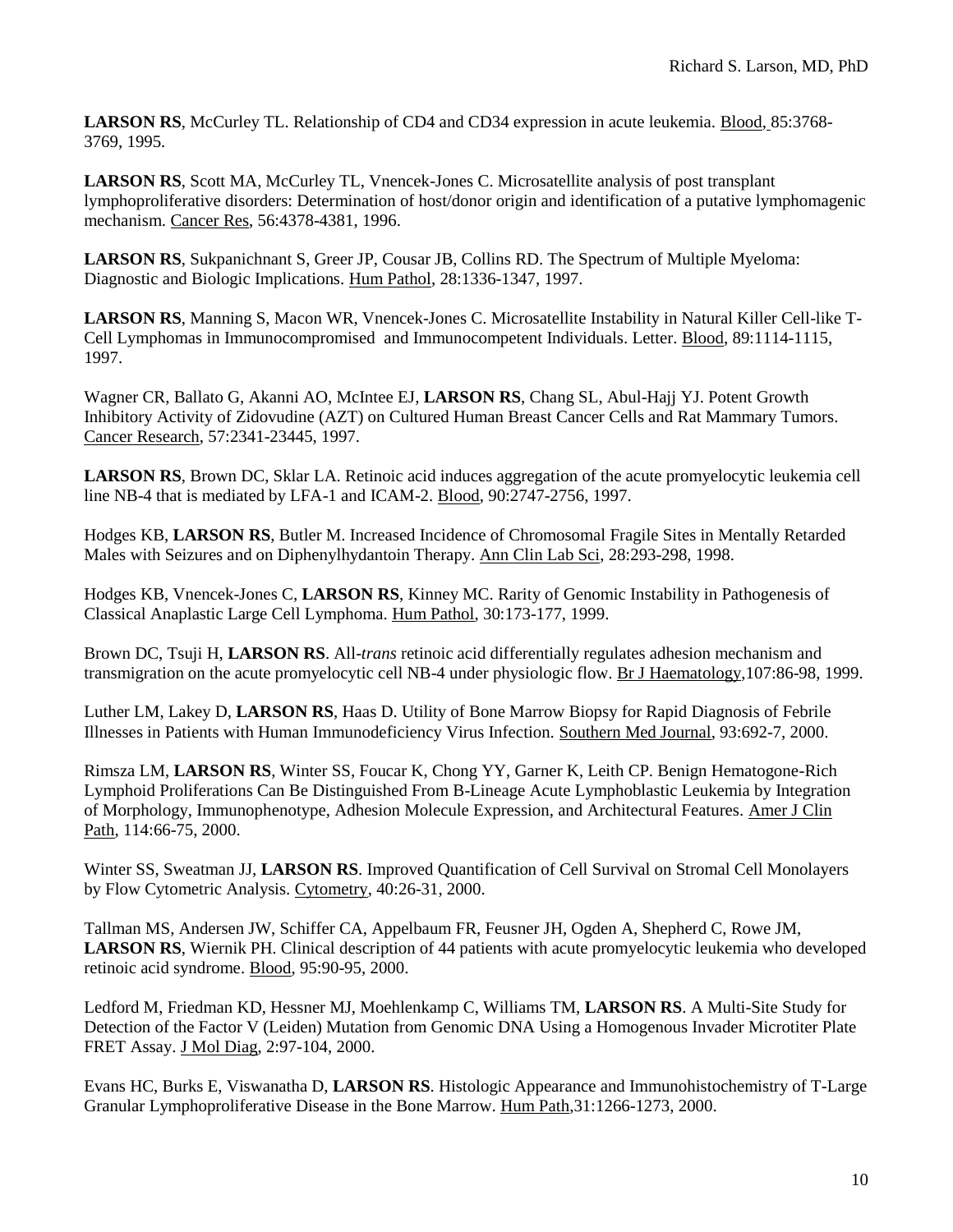Edwards B, Curry MS, Tsuji H, **LARSON RS**, Brown DC, Sklar LA. Expression of P-selectin at Low Site Density Promotes Selective Recruitment of Eosinophils Over Neutrophils. J Immunol, 165:404-410, 2000.

Winter SS, Sweatman JJ, Hart A, Rhoades TH, **LARSON RS**. Enhanced T-lineage acute lymphoblastic leukemia cell survival on bone marrow strom requires involvement of LFA-1 and ICAM-1.Br J Hematol, 115:862-871, 2001.

Koster F, Foucar K, Hjelle B, Chong YY, **LARSON RS**, McCake M. Presumptive Diagnosis of Hantavirus Cardiopulmonary Syndrome by Routine Complete Blood Count and Blood Smear Review. Am J Clin Path, 116:665-672, 2001.

Shannon J, Brown DC, Silva M, **LARSON RS**. Novel cyclic peptide inhibits intercellular adhesion molecule-1 mediated cell aggregation. J Pept Res, 58:140-150, 2001.

Chigaev A, Blenc AM, Braaten JV, Kumaraswamy N, Prosnitz E, **LARSON RS**, Sklar LA. Real-time Analysis of the Affinity Regulation of VLA-4. J Biol Chem, 276:48670-48678, 2001.

DiVietro JA, Smith MJ, Smith BRE, Petruzelli L, **LARSON RS**, Lawrence MB. Immobilized IL-8 Triggers Progressive Activation of Neutrophils Rolling in Vitro on P-selectin and ICAM-1. J Immunol, 167:351-360, 2001.

Brown DC, **LARSON RS**. Improvements to parallel flow chambers to reduce reagent and cellular requirements. Immunology, 2:9-14, 2001.

Kepley CL, Andrews RP, Brown DC, Chigaev A, Sklar LA, Oliver JM, **LARSON RS**. Regulation of human basophil adhesion to endothelium under flow conditions: Different very late antigen 4 regulation on umbilical cord blood-derived and peripheral blood basophils. J Allergy and Clinical Immunol, 110(3):469-475, 2002. [PMID: 12209096]

Winter SS, Sweatman JJ, Shuster JJ, Link MP, Amylon M, Pullen J, Camitta BM, **LARSON RS**. Bone marrow stroma-supported culture of t-lineage acute lymphoblastic leukemic cells predicts treatment outcome in children: a pediatric oncology group study. Leukemia, 16:1121-1126, 2002.

Blenc AM, Chigaev A, Sklar LA, **LARSON RS**. VLA-4 affinity on precursor B-ALL cells inversely correlates with number of circulating cells and DNA ploidy. Leukemia, 17:21-4, 2003.

Sillerud LO, Burks E, Brown DC, **LARSON RS**. NMR-derived model of interconverting conformations of an ICAM-1 inhibitory cyclic-nanopeptide. J Pept Research, 62:97-116, 2003.

Buranda T, Huang J, Ramarao GV, Ista LK, **LARSON RS**, Ward TL, Sklar LA, Lopez GP. Biomimetic Molecular Assemblies on Glass and Mesoporuous Silica Microbeads for Biotechnology. Langmuir, 19:1654- 1663, 2003.

Merchant SH, Gurule DM, **LARSON RS**. Amelioration of ischemia-reperfusion injury with cyclic peptide blockade of ICAM-1. Am J Phys-Heart and Circ, 284(4):H1260-H1268, 2003. [PMID:12595290]

Chigaev A, Zwartz G, Graves SW, Dwyer DC, Tsuji H, Foutz TD, Edwards BS, Prossnitz ER, **LARSON RS**, Sklar LA. α4β1 Integrin Affinity Changes Govern Cell Adhesion. J Biol Chem, 10:1074, 2003. [PMID:12844491]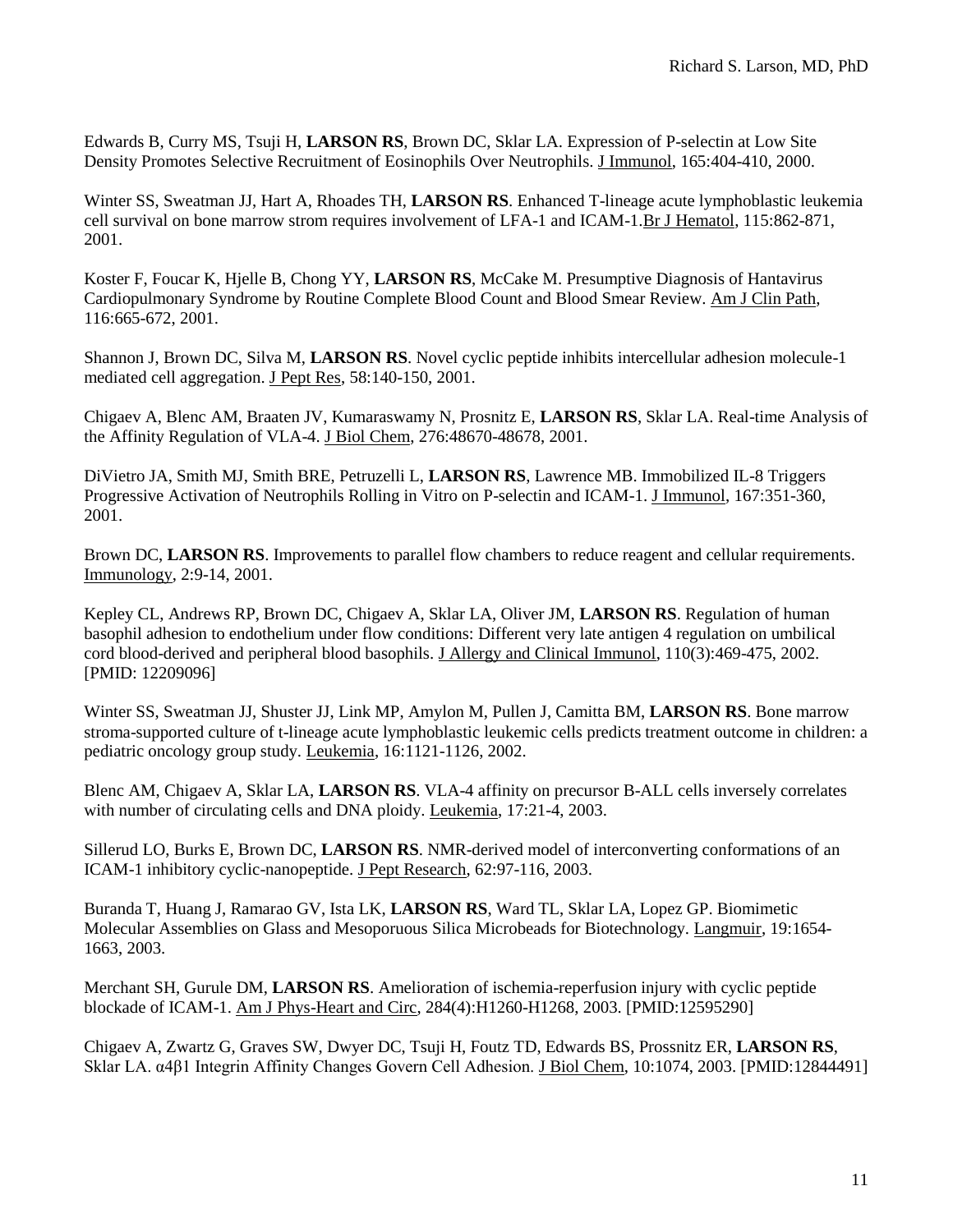Zwartz G, Chigaev A, Foutz R, **LARSON RS**, Posner R, Sklar LA. Relationship Between Molecular and Cellular Dissociation Rates for VLA-4/VCAM-1 Interaction in the Absence of Shear Stress. Biophysical, J 86(2):1243- 1252, 2004. [PMCID:PMC1303916]

Churchwell CJ, Rintoul MD, Martin S, Visco DP, Kotu A, Brown DC, Sillerud LO, **LARSON RS**. The Signature Molecule Descriptor: Inverse Quantitative Structure-Activity Relationship of ICAM-1 Inhibitory Peptides. J Mol Model and Design, 22(4):263-273, 2004. [PMID:15177078]

Sklar LA, Tsuji J, Edwards B, **LARSON RS**, Schuyler M. Eosinophil traffic in the circulation following allergen challenge. Eur J Allergy Clin Immunol, 59:596-605, 2004.

Sillerud LO, Burks E, Brown MW, Wester MJ, Brown DC, **LARSON RS**. NMR solution of a potent peptide inhibitor of integrin-based cell adhesion produced by homologous amino acid substitution. J Pept Res, 64:1-14, 2004.

Sillerud LO, **LARSON RS**. Design and Structure of Peptide and Peptidomimetic Antagonists of protein-Protein Interaction. Current Protein and Peptide Science, 6(2):151-169, 2005. [PMID:15853652]

**LARSON RS**, Davis T, Bologa C, Semenuk G, Vijayan A, Li Y, Oprea T, Chigaev A, Wagner CR, Sklar LA. Dissociation of I Domain and Global Conformational Changes in LFA-1: Refinement of Small Molecule-I Domain Structure-Activity Relationships. Biochemistry, 44(11):4322-4331, 2005. [PMID:15766261]

**LARSON RS**, Brown DC, Ye C, Hjelle B. Peptide Antagonists of Sin Nombre and Hantan Virus Entry Through β3 Integrin Receptor. J Virol, 79(12):7319-7326, 2005. [PMCID:PMC1143646]

Reichard KK, Burks E, Foucar K, Wilson C, Viswanatha D, Hozier JC, **LARSON RS**. CD4(+) CD56(+) Lineage-Negative Malignancies are Rare Tumors of Plasmacytoid Dendritic Cells. Am J Surg Path, 29(10):1274-1283, 2005. [PMID:16160468]

Palomero T, Odom DT, O'Neil J, Ferrando AA, Margolin A, Neuberg DS, Winter SS, **LARSON RS**, Young RA, Look AT. Transcriptional Regulatory Networks Downstream of TAL1/SCL in T-Cell Acute Lymphoblastic Leukemia. Blood, 108(3):986-92, 2006. [PMCID:PMC1895859]

Poria RB, Norenberg JP, Wagner CR, Arterburn JB, **LARSON RS**. Characterization of a Radiolabeled Small molecule Targeting Leukocyte Function-Associated Antigen-1 Expression in Lymphoma and Leukemia. Cancer Biotherapy and Radiopharmaceuticals, 21(5):418-426, 2006. [PMID:17105416]

Flynn ER, Bryant HC, Bergemann C, **LARSON RS**, Lovato DM, Segatskov D. Use of a SQUID array to detect T-Cells with magnetic nanoparticles in determining transplant rejection. J Magnetism and Magnetic Materials, 311:429-435, 2007. [PMCID:PMC2139906]

Winter SS, Jiang Z, Khawaja HM, Griffin T, Devidas M, Asselin B, **LARSON RS**. Identification of Genomic Classifiers that Distinguish Induction Failure in T-lineage Acute Lymphoblastic Leukemia: A Children's Oncology Group Study. Blood, 110(5):1429-1438, 2007. [PMCID:PMC1975833]

Bryant HC, Sergatskov DA, Lovato DM, Adolphi N, **LARSON RS**, Flynn ER. Magnetic needles and supermagnetic cells. Phys Med Biol, 52(14):4009-4025, 2007. [PMCID:PMC2041887]

Hall PR, Malone L, Sillerud LO, Ye C, Hjelle B, **LARSON RS**. Characterization and NMR solution structure of a novel cyclic pentapeptide inhibitor of pathogenic Hantaviruses. Chem Biol Drug Des, 69(3):180-190, 2007. [PMID:17441904]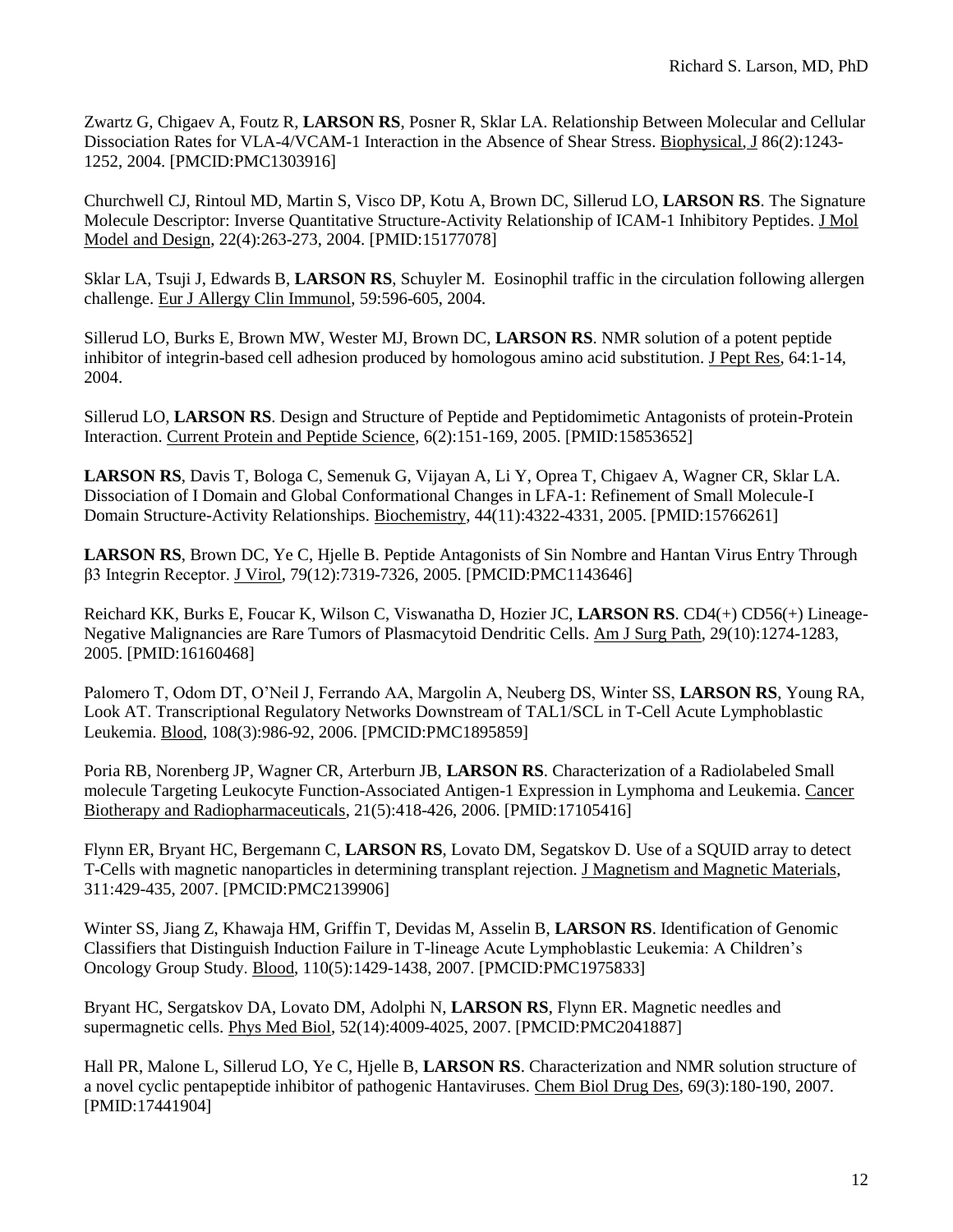DiVietro JA, Brown DC, Sklar LA, **LARSON RS**, Lawrence MB. Immobilized Stromal Cell-Derived Factor - 1α Triggers Rapid VLA-4 Affinity Increases to Stabilize Lymphocyte Tethers on VCAM-1 and Subsequently Initiates Firm Adhesion. J Immunology, 178(6):3903-3911, 2007. [PMID:17339490]

Estes DA, Lovato DM, Kawaja HM, Winter SS, **LARSON RS**. Genetic alterations determine chemotherapy resistance in childhood T-ALL: modeling in stage-specific cell lines and correlation with diagnostic patient samples. Br J Hematol, 139(1):20-30, 2007. [PMID:17854304]

Winter SS, Lovato DM, Khawaja HM, Edwards BS, Steele ID, Young SM, Oprea TI, Sklar LA, **LARSON RS**. High Throughput Screening for Daunorubicin-mediated Drug Resistance Identifies Mometasone Furoate as a Novel ABCB1 Reversal Agent. J Biomolecular Screening, 13(3):185-193, 2008. [PMID:18310528]

Hall PR, Hjelle B, Brown DC, Ye C, Bondu-Hawkins VS, Kilpatrick KA, **LARSON RS**. Multivalent Presentation of Anti-Hantavirus Peptides on Nanoparticles Enhances Infection Blockade. Antimicrobial Agents and Chemotherapy, 52 (6):2079-2088, 2008. [PMCID:PMC2415754]

Bisoffi M, Hjelle B, Brown DC, Branch DW, Edwards TL, Brozik SM, Bondu-Hawkins VS, **LARSON RS**. Detection of viral bioagents using a shear horizontal surface acoustic wave biosensor. Biosensors & Bioelectronics, 23 (9):1397-1403, 2008.

Nolte KB, Stewart DM, O'Hair KC, Gannon WL, Briggs MS, Barron AM, Pointer J, **LARSON RS**. Speaking the Right Language: The Scientific Method as a Framework for a Continuous Quality Improvement Program within Academic Medical Research Compliance Units. Academic Medicine, 83:941-948, 2008. [PMID:18820524]

Adolphi NL, Huber DL, Jaetao JE, Bryant HC, Lovato DM, Fegan DL, Venturini EL, Monson TC, Tessier TE, Hathaway HJ, Bergemann C, **LARSON RS**, Flynn ER. Characterization of Magnetite Nanoparticles for SQUIDreflexometry and Magnetic Needle Biopsy. J Magnetism and Magnetic Materials, 321:1459-1464, 2008. [PMCID:PMC2734090]

Ivnitski SI, **LARSON RS**, Lovato DM, Khawaja HM, Winter SS, Oprea T, Sklar LA, Edwards BS. High Throughput Flow Cytometry to Detect Selective inhibitors of ABCB1, ABCC1 and ABCG2 Transporters. Assay and Drug Development Technologies, 6(2):263-76, 2008. [PMID:18205550]

Jaetao JE, Butler KS, Adolphi NL, Lovato DM, Bryant HC, Rabinowitz I, Winter SS, Tessier TR, Hathaway HJ, Bergemann C, Flynn ER, **LARSON RS**. Enhanced Leukemia Cell Detection Using a Novel Bone Marrow Sampling Device and nanoparticles. Cancer Research, 69 (21):8310-8316, 1-7, 2009.[PMCID:PMC2783727]

Hall PR, Kilpatrick KA, Ye C, Bondu-Hawkins V, Brown DC, Durfee P, Chackerian B, Duran W, Hjelle B, **LARSON RS**. Role for the fusion domain tyrosine in binding of pathogenic hantavirus to integrin  $\beta_3$  Journal of Virology, 83:8965-9, 2009.

Hall PR, Hjelle B, Njus H, Ye C, Bondu-Hawkins V, Brown K, Kilpatrick K, **LARSON RS.** Phage-display selection of cyclic peptides which inhibit Andres virus infection. J Virol, 83 (17):8965-9, 2009. [PMCID:PMC2738185]

Gutierrez A, Sanda T, Grebliunaite R, Carracedo A, Salmena L, Ahn Y, Dahlberg S, Neuberg D, Moreas L, Winter SS, **LARSON RS**, Zhang J, Protopopov A, Chin L, Pandolfi PP, Silverman L, Hunger S, Sallan S, Look AT. High Frequency of PTEN, P13K, and AKT Abnormalities in T-Cell Acute Lymphoblastic Leukemia. Blood 114(3):647-650, 2009. [PMCID:PMC2713461]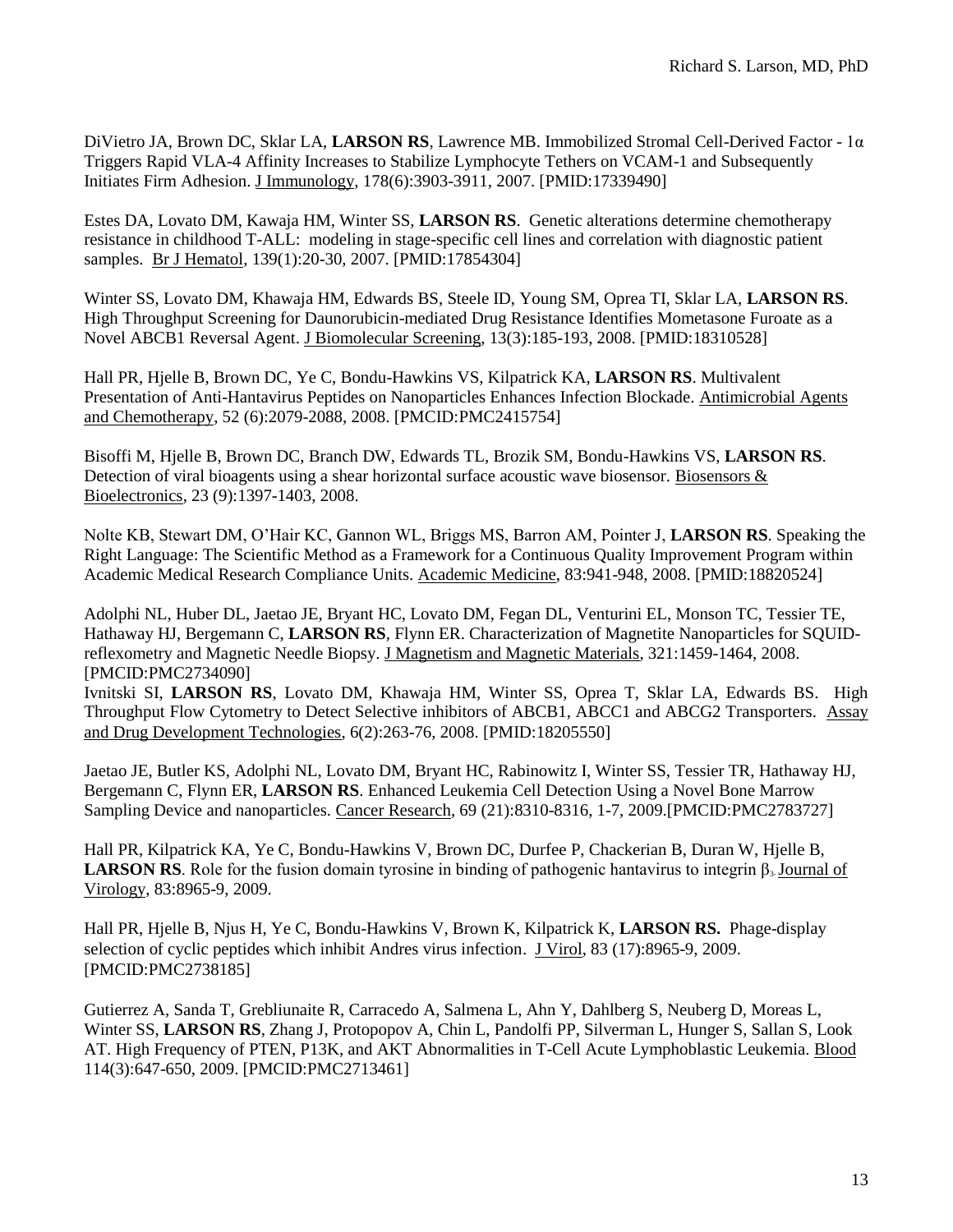Padilla RS, Sebastian S, Jiang Z, Nindl I, **LARSON RS**. Gene Expression Patterns of Normal Human Skin, Actinic Keratosis and Squamous Cell Carcinoma: A Spectrum of Disease Progression. Archives of Dermatology, 146:288-293, 2010.

Sanda T, Li X, Gutierrez A, Ahn Y, Neubert D, O'Neil J, Strack P, Winter C, Winter SS, **LARSON RS**, Von Boehmer H, and Look AT. Interconnecting Molecular Pathways in the Pathogenesis and Drug Sensitivity of Tcell Acute Lymphoblastic Leukemia. Blood, 115(9):1735-45, 2010. [PMCID:PMC2832805]

Gutierrez A, Sanda T, Ma W, Zhang J, Grebliunaite J, Protopopov A, Winter SS, **LARSON RS**, Silverman L, Chin L, Hunger SP, Jamieson C, Sallan SE, and Look AT. Inactivation of *LEF1* in T-cell acute lymphoblastic leukemia. Blood, 115(14):2835-51, 2010. [PMCID:PMC2854430]

Adolphi NL, Huber DL, Bryant HC, Monson TC, Fegan DL, Lim JK, Trujillo J, Tessier TE, Lovato DM, Butler KS, Provencio PP, Hathaway HJ, Majetich S, **LARSON RS**, Flynn ER. Characterization of Single-core Magnetite Nanoparticles for Magnetic Imaging by SQUID-relaxometry. Physics in Medicine and Biology, 55(19):5985-6003, 2010. [PMCID:PMC3883308]

Gutierrez A, Dahlberg SE, Neuberg DS, Zhang J, Grebliunaite R, Sanda T, Protopopov A, Kutok J, Winter SS, **LARSON RS**, Loh ML, Silverman LB, Chin L, Hunger SP, Salian SE, Look AT. Absence of Biallelic TCRgamma Deletion Predicts Early Treatment Failure in Pediatric T-Cell Acute Lymphoblastic Leukemia, JClin Oncol, 28 (24):3816-23, 2010. [PMCID:PMC2940399]

Hall PR, Leitao A, Ye C, Kilpatrick K, Hjelle B, Oprea TI, **LARSON RS**. Small Molecule Inhibitors of Hantavirus Infection. Bioorganic & Medicinal Chemistry Letters, 20(23):7085-91, 2010. [PMCID:PMC3622053]

Buranda T, Wu Y, Perez D, Jett SD, Bondu-Hawkins V, Ye C, Edwards B, Hall P, **LARSON RS**, Lopez GP, Sklar LA, Hjelle B. Recognition of DAF and  $\alpha_{\nu}\beta_3$ , by inactivated Hantaviruses, towards the development of HTS flow cytometry assays. Analytical Biochemistry, 402(2):151-160, 2010. [PMCID:PMC2905740]

Price DW, Miller EK, Rahm AK, Brace NE, **LARSON RS**[. Assessment of barriers to changing practice as CME](http://www.ncbi.nlm.nih.gov/pubmed/21171029)  [outcomes.](http://www.ncbi.nlm.nih.gov/pubmed/21171029) J Contin Educ Health Prof, Fall; 30(4):237-45, 2010. [PMID:21171029]

Chigaev A, Smagley Y, Zhang Y, Waller A, Haynes ML, Amit O, Wang W, **LARSON RS**, Sklar LA. Real-Time Analysis of the Inside-out Regulation of Lymphocyte Function-Associated Antigen 1 Revealed Similarities and Differences with Very Late Antigen- 4. J Biol Chem, 286(23):20375-86, 2011. [PMCID:PMC3121518]

Hathaway HJ, Butler KS, Adolphi NL, Lovato DM, Belfon R, Fegan D, Monson TC, Trujillo JE, Tessier TE, Bryant HC, Huber DL, **LARSON RS**, Flynn ER. Detection of Breast Cancer Cells using Targeted Magnetic Nanoparticles and Ultra-Sensitive Magnetic Field Sensors. Breast Cancer Res, 13(5):3050-3062, 2011. [PMCID:PMC3262221]

Oprea TI, Bauman JE, Buranda T, Chigaev A, Edwards BS, Jarvik JW, Gresham HD, Haynes MK, Hjelle B, Hromas R, Hudson L, **LARSON RS**, Mackenzie DA, Muller CY, Reed JC, Simons PC, Smagley Y, Strouse J, Surviladze Z, Thompson T, Ursu O, Waller A, Wandinger-Ness A, Winter SS, Wu Y, Young SM, Bologa CG, and Sklar LA. Drug Repurposing from an Academic Perspective. Drug Discovery Today Therapeutic Strategies, 8(3-4):61-69, 2011. [PMCID:PMC3285382]

Adolphi NL, Butler KS, Lovato DM, Tessier TE, Trujillo JE, Hathaway HJ, Fegan D, Monson TC, Stevens TE, Huber DL, Ramu1 J, Milne ML, Altobelli SA, Bryant HC, **LARSON RS**, Flynn ER. Imaging of Her2-Targeted Magnetic Nanoparticles for Breast Cancer Detection: Comparison of SQUID-detected Magnetic Relaxometry and MRI. Contrast Media & Molecular Imaging, 7(3):308-19, 2012. [PMCID:PMC3883306]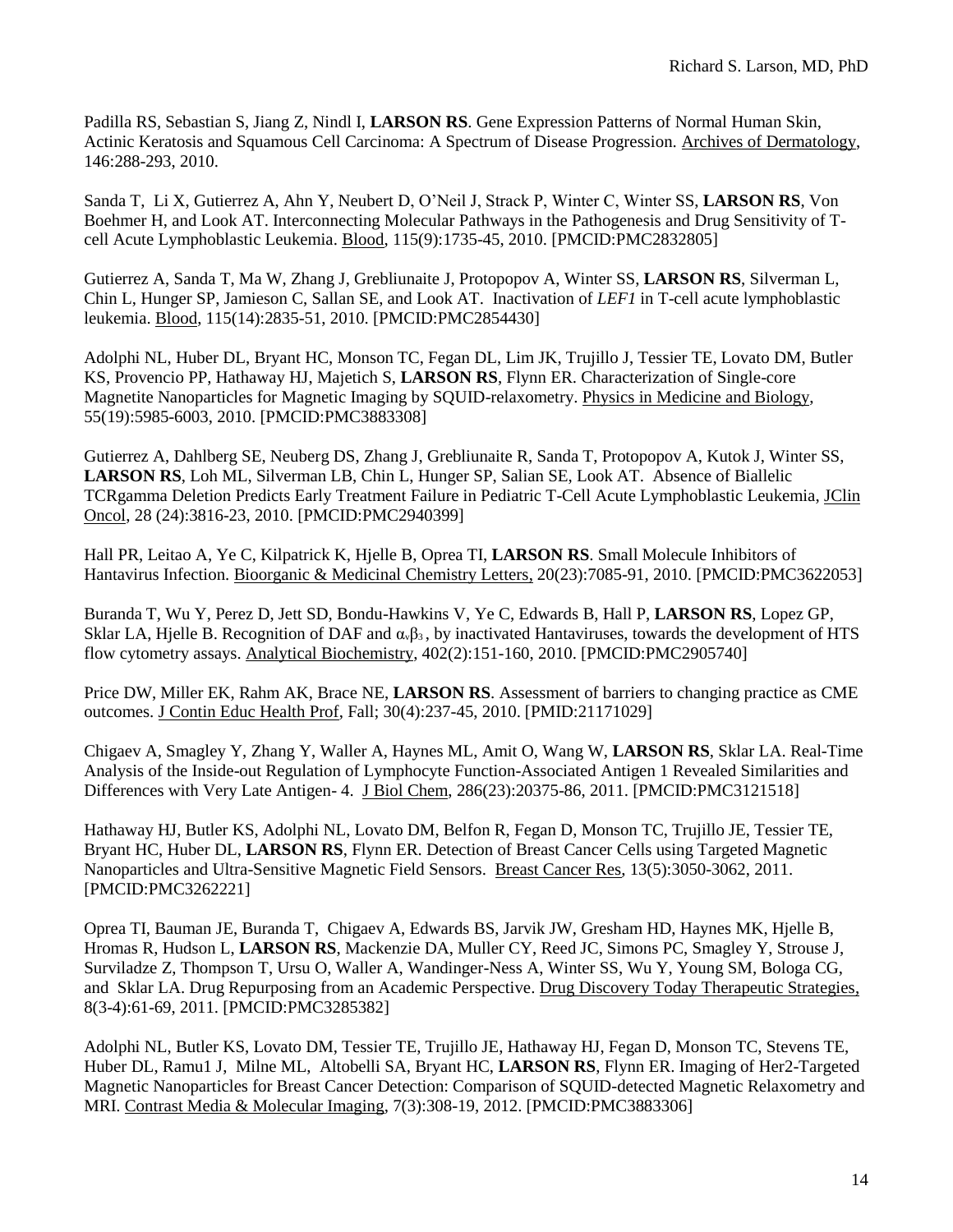Johnson C, Adolphi NL, Butler KL, Lovato DM, **LARSON RS**, Schwindt PDD, Flynn ER. Magnetic Relaxometry with an Atomic Magnetometer and SQUID Sensors on Targeted Cancer Cells. J Mag and Mag Materials, 324(17):2613-2619, 2012. [PMID:22773885]

Bisoffi M, Severns V, **LARSON RS.** CTSA-Enhanced Innovative Device Development. Clinical Translational Science Journal, 5(4):311-3, 2012. [PMCID:PMC3422769]

Strouse JJ, Ivnitski-Steele I, Khawaja H, Perez D, Ricci J, Yao T, Weiner WS, Schroeder CE, Simpson DS, Maki BE, Li K, Golden JE, Foutz TD, Waller A, Evangelisti AM, Young SM, Chavez SE, Garcia MJ, Ursu O, Bologa CG, Carter MB, Salas VM, Gouveia K, Tegos GP, Oprea TI, Edwards BS, Aubé J, **LARSON RS**, Sklar LA. Selective Efflux Inhibition of ATP-binding Cassette Sub-family G Member 2. J Biomol Screen, 18:26-38, 2013. [PMID:23658968]

Winter SS, Ricci J, Serna-Gallegos T, Taylor J, Gutierrez N, Lovato DM, Njus H, **LARSON RS**. ATP Binding Cassette C1 (ABCC1/MRP1)-mediated drug efflux contributes to disease progression in T-linage acute lymphoblastic leukemia. Health-Leukemia Research, 5:5A, 2013. [PMCID:PMC3819435]

Di Cello F, Dhara S, Hristov AC, Kowalski J, Elbahloul O, Hillion J, Roy S, Meijerink JP, Winter SS, **LARSON RS**, Huso DL, Resar L. Inactivation of the Cdkn2a locus cooperates with HMGA1 to drive T-cell leukemogenesis. Leukemia and Lymphoma, 54:1762-8, 2013. [PMID:23311322]

Butler KS, Lovato DM, Adolphi NL, Belfon R, Fegan DL, Monson TC, Hathaway HJ, Huber DL, Tessier TE, Bryant HC, Flynn ER, **LARSON RS.** Development of Antibody-tagged Nanoparticles for Detection of Transplant Rejection Using Biomagnetic Sensors. Cell Transplant, 22(10):1943-1954, 2013. [PMID:23069078]

Bisoffi M, Severns V, Branch DW, Edwards TL, **LARSON RS**. Rapid Detection of Human Immunodeficiency Virus Type 1 and Type 2 by Use of an Improved Piezoelectric Biosensor. Journal of Clinical Microbiology, 51(6):1685-91, 2013. [PMCID:PMC3716090]

Butler KS, Adolphi NL, Bryant HC, Lovato DM, **LARSON RS**, Flynn ER. Modeling the Efficiency of a Magnetic Needle for Collecting Magnetic Cells. Physics in Medicine & Biology, 59(2014):3319-3335, 2014. [PMID:24874577]

Kaufman A, Roth P, **LARSON RS**, Ridenour N, Welage LS, Romero-Leggott V, Nkouaga C, Armitage K, McKinney KL. Vision 2020 Measures University of New Mexico's Success by Health of its State. Am J Prev Med, 48(1):108-115, 2015. [PMID:25441236]

Baca JT, Severns V, Lovato D, Branch DW, **LARSON RS**. Rapid Detection of Ebola Virus with a Reagent-Free, Point-of-Care Biosensor. Sensors, 15(4):8605-14, 2015. [PMID: 25875186]

Matlawska-Wasowska K, Kang H, Devidas MWen J, Harvey RC, Nickl CK, Ness SA, Rusch M, Li Y, Onozawa M, Martinez C, Wood BL, Asselin BL, Chen I-M, Roberts KG, Baruchel A, Soulier J, Dombret H, Zhang J, **LARSON RS**, Raetz E, Carroll WL, Winick NJ, Aplan PD, Loh ML, Mullighan CG, Hunger SP, Heerema NA, Carroll AJ, Dunsmore KP, Winter SS. *MLL* Rearrangements Impact Outcome in *HOXA*-Deregulated T-Lineage Acute Lymphoblastic Leukemia: A Children's Oncology Group Study. Leukemia, 30(9):1909-1912, 2016. [PMID: PMC5014577]

Ricci JW, Lovato D, Severns V, Sklar LA, **LARSON RS**. Novel ABCG2 Antagonists Reverse Topotecan-Mediated Chemotherapeutic Resistance in Ovarian Carcinoma Xenografts. Molecular Cancer Therapeutics, 15(12):2853-62, 2016. [PMID: 27671528]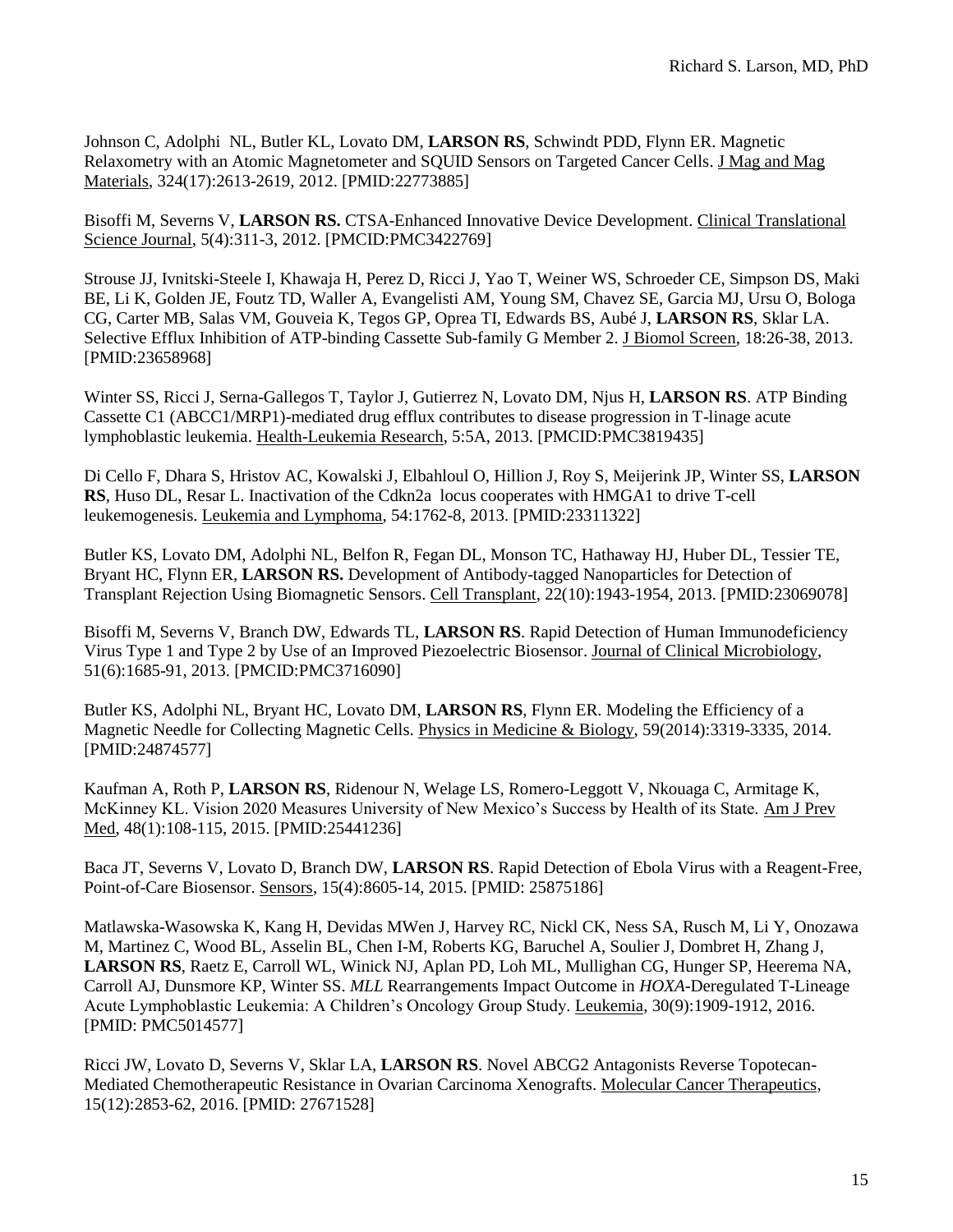Kaufman A, Rhyne RL, Anastasoff J, Ronquillo F, Nixon M, Mishra S, Poola C, Page-Reeves J, Nkouaga C, Cordova C, **LARSON RS**. Health Extension and Clinical and Translational Science: An Innovative Strategy for Community Engagement. J Am Board Fam Med, 30(1):94-99, 2017. [PMID:28062823]

Farnbach Pearson AW, Moffett ML, **LARSON RS**, Rayburn WF. Mandated Self-Reporting of Workforce Data Collected During Medical License Renewal: A Case Study of Obstetrician-Gynecologists in New Mexico. Journal of Medical Regulation, 103(3):6-11, 2017.

Altschul DB, Bonham CA, Faulkner MJ, Farnbach Pearson AW, Reno J, Lindstrom W, Alonso-Marsden SM, Crisanti A, Salvador JG, **LARSON R**. State Legislative Approach to Enumerating Behavioral Health Workforce Shortages. Am J Prev Med, 54(6S3):S220-S229, 2018. [PMID:29779546]

**LARSON RS**. A Path to Better-Quality Mobile Health Apps. J Med Internet Res, 6(7):e10414, 2018. [PMID:30061091]

Fink BC, Uyttebrouck O, **LARSON RS**. An Effective Intervention: Limiting Opioid Prescribing as a Means of Reducing Opioid Analgesic Misuse, and Overdose Deaths. J Law Med Ethics, 48:249-258, 2020.

Larson T, Culbreath K, Chavez D, **LARSON R**, Crossey M, Grenache DG. Modeling SARS-CoV-2 Positivity Using Laboratory Data: Timing is Everything. Clin Chem, 66:981-983, 2020.

### **BOOK CHAPTERS/REVIEW ARTICLES**

Kishimoto TK, **LARSON RS**, Dustin ML, Corbi AL, Staunton DE, Springer TA. The leukocyte integrins. Leukocyte Adhesion Molecules, 7-43, 1989.

**LARSON RS**, Springer TA. Leukocyte integrins: Structure and Function of Leokocyte Integrins. Immunological Reviews, 114:178-217, 1990.

**LARSON RS**, McCurley TL. Cutting Edge Technologies in the Evaluation of Bone Marrow Samples. Clinical Laboratory Science, 19 (6):358-362, 1996

**LARSON RS**, Wolff SJ. Chronic Myeloid Leukemia. 10<sup>th</sup> Edition Wintrobe's Hematology. Williams & Wilkens. New York, 2242-2372, 1998.

**LARSON RS**. Immunodeficiency Disorders. Pediatric Hematopathology. Eds. Collins RD and Swerdlow S, 21- 41, 2001.

**LARSON RS**, Collins RD, Swerdlow SH. X-linked Lymphoproliferative Disorder. Pediatric Hemapathology. Eds. Collins RD and Swerdlow S, 42-47, 2001.

Viswanatha D, **LARSON RS**. Molecular Techniques in the Diagnosis of Hematopoietic Neoplasms. Clinical Diagnosis and Management 20<sup>th</sup> Ed., Ed. John Bernard Henry, 1355-1371, 2001.

Rabinowitz I, LARSON RS. Chronic Myeloid Leukemia. 11<sup>th</sup> Edition Wintrobe's Hematology. Williams & Wilkens. New York, 2235-2258, 2003.

LARSON RS, Tallman M. Retinoic acid syndrome: manifestations, pathogenesis, and treatment. Bailliere's Best Practice & Research: Clinical Haematology, 16(3):453-461, 2003.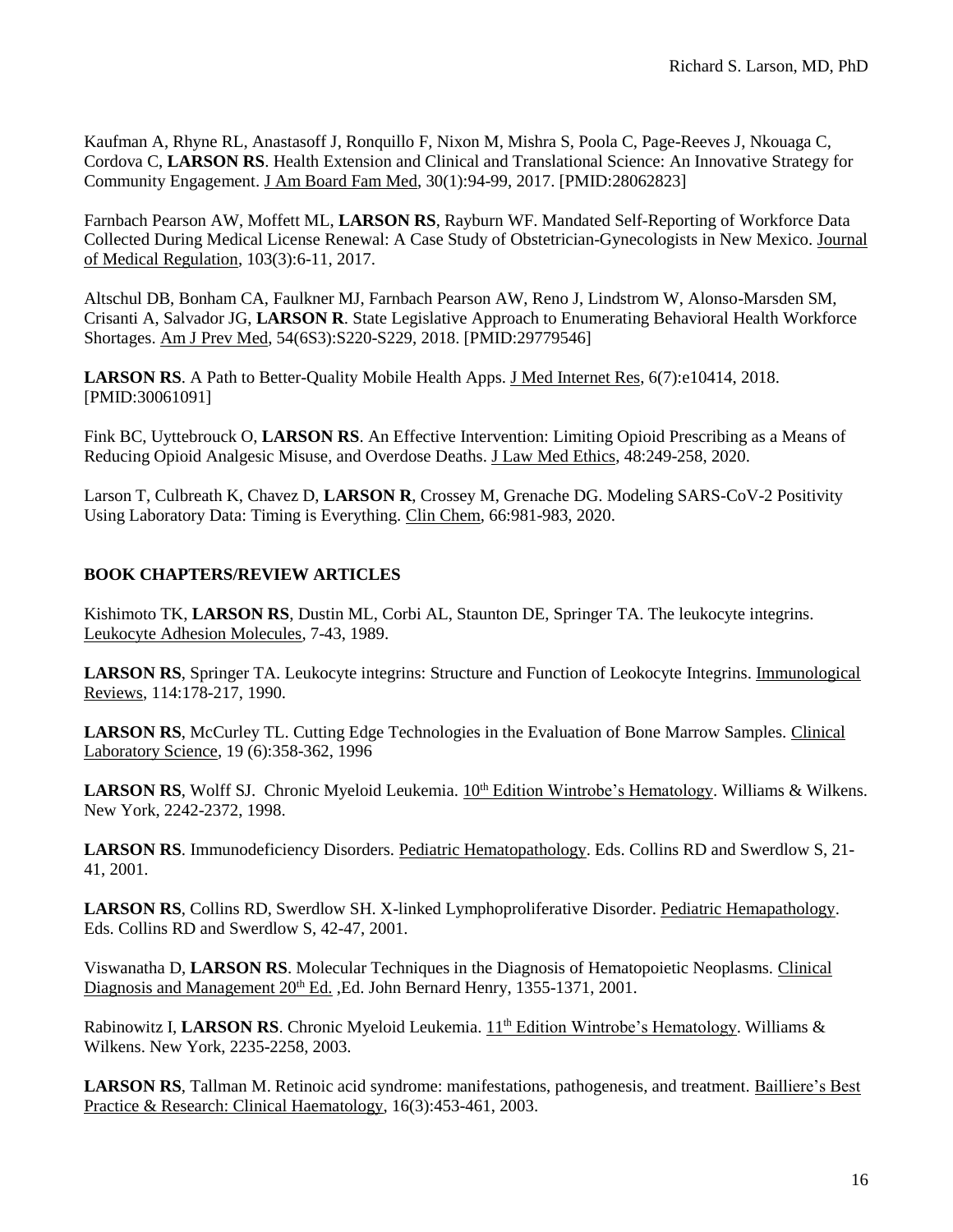Sillerud LO, **LARSON RS**. Design and Structure of Peptide Antagonists and Peptidomimetics. Current Protein and Peptide Science, 6:151-169, 2005.

**LARSON RS**, Chigaev A, Edwards B, Ramirez S, Winter SS, Zwartz G, Sklar LA. Application of Flow Cytometry to Cell Adhesion Biology: From Aggregates to Drug Discovery. Flow Cytometry for Biotechnology. Oxford University Press. New York, 347-374, 2005.

Sillerud LO, **LARSON RS**. Magnetic Resonance-Based Screening Methods. Bioinformatics and Drug Design. Larson (ed) Humana Press. London, 2005.

Viswanatha D, **LARSON RS**. Molecular techniques in the diagnosis of hematopoietic neoplasms. Clinical Diagnosis and Management 21<sup>st</sup> Edition, 21:1295-1322, 2006.

Rabinowitz I, Reichard KK, LARSON RS. Chronic Myeloid Leukemia. 12<sup>th</sup> Edition Wintrobe's Hematology. Williams & Wilkens. New York, 2006-2030, 2008.

Viswanatha D, Czuchlewski DR, **LARSON RS**. Molecular Diagnosis of Hematopoietic Neoplasms. Henry's Clinical Diagnosis and Management by Laboratory Method 22<sup>nd</sup> Ed., Ed. John Bernard Henry, McPherson Pincus, 22:1415-1441, 2011.

Sillerud LO, **LARSON RS**. Advances in Nuclear Magnetic Resonance for Drug Discovery. Bioinformatics and Drug Discovery 2nd Edition. Ed. **LARSON RS**, Springer. New York, 195-266, 2012

**LARSON RS**, Baca JT. Versatility of the Surface Acoustic Wave Biosensor Platform for Detecting Bacteria and Viruses. Global Point-of-Care Strategies for Disasters, Complex Emergencies, and Public Health Crises: Enhancing Standards of Care at the Site of Need. Eds. Kost G and Curtis C, AACC Press. Washington DC, 165- 172, 2015.

Ricci JW, Lovato D, **LARSON RS**. ABCG2 Inhibitors: Will They Find Clinical Relevance? J Develop Drugs, 4(5):e138 (6pp.), 2015.

## **BRIEF REPORTS**

**LARSON RS**, Macon WR. T-Cell lymphoma involving subcutaneous tissue. ASCP/CAP Check Sample, 18:93- 104, 1994.

Larson RI, **LARSON RS**. Chronic T-Cell large granular lymphocyte proliferation. ASCP/CAP Check Sample, QAH 98-2, 1997.

Oprea TI, Kappler MA, Allu TK, Mracec M, Ola MM, Rad R, Ostopovici L, Hadruga N, Baroni M, Zamora I, Berellini G, Aristei Y, Cruciani G, Bologa CG, Edwards BA, Sklar LA, Blalkin KV, Savchuk N, Brown DC, **LARSON RS**. Mining Large Chemical Space in Lead and Drug Discovery. International Conference of Drug Design, Sweden, 2005.

## **EDITORIAL/LETTER TO EDITORS**

**LARSON RS**. NIH Gets Boost, Will Young Researchers? Grand Rounds. JAMA, October, p.1., 1986.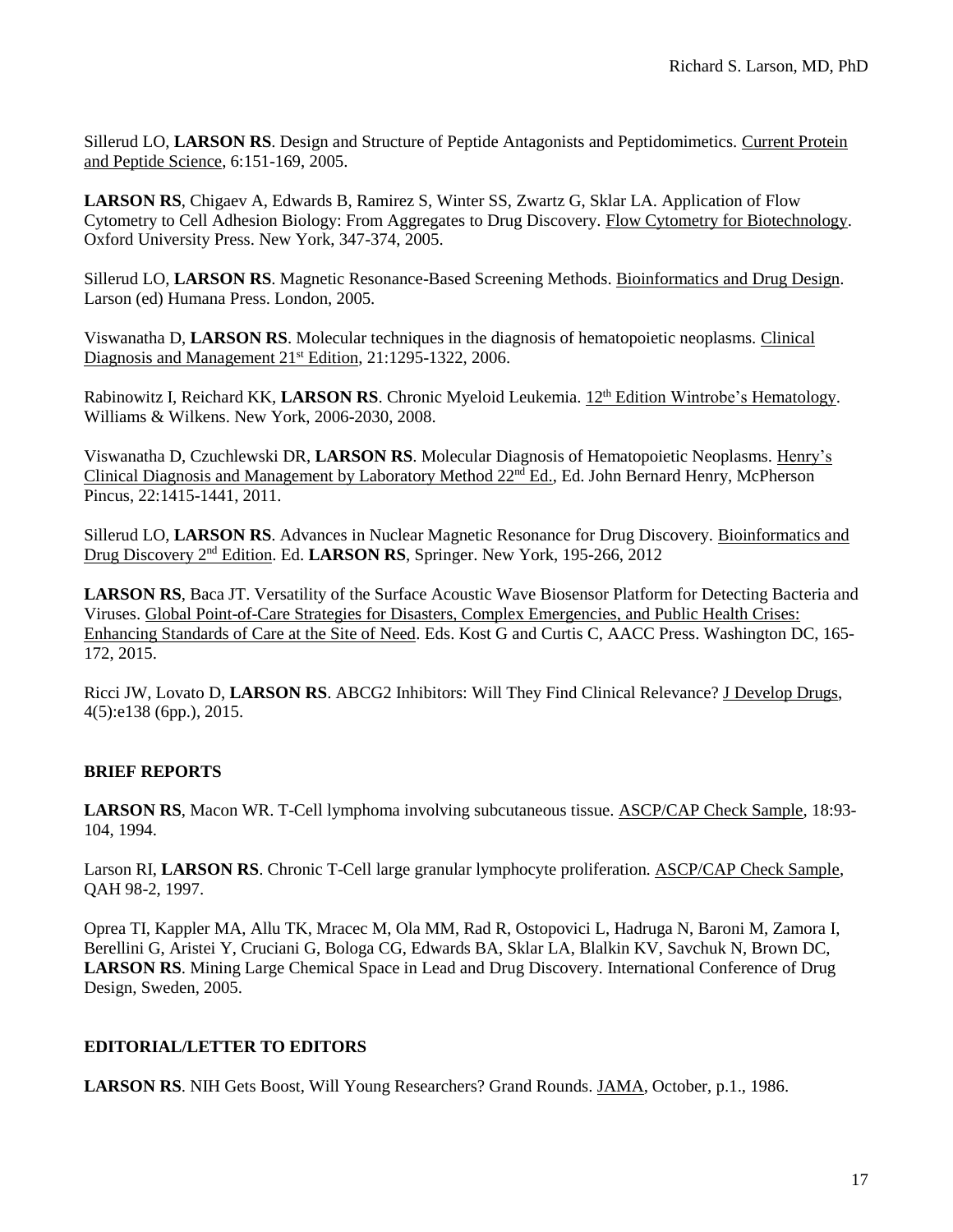**LARSON RS**, McCurley TL. CD4 Expression in Acute Myeloid Leukemia. Response. Am J Clin Path, 109:700, 1997.

Farnbach Pearson AW, **LARSON RS**. Reassessing the Data on Whether a Physician Shortage Exists. JAMA, 318(11):1069-1070, 2017. [PMID:28975299]

Scrase D, Unruh M, **LARSON RS**. Graying state needs more health care. Albuquerque Journal, October 22, 2017. https://www.abqjournal.com/1081348/graying-state-needs-more-health-care.html.

**LARSON RS**. We need federal limits on prescribing opioids. The Hill, February 18, 2018. http://thehill.com/opinion/healthcare/374474-we-need-federal-limits-on-prescribing-opioids.

**LARSON RS**. *Invited Editorial*. Should the government limit a physician's ability to treat patients with opioids? Yes: It is the only way to handle the problem of overprescribing. Wall Street Journal, June 25, 2018. https://www.wsj.com/articles/should-the-government-limit-a-physicians-ability-to-treat-patients-with-opioids-1529892300.

**LARSON RS**. Bioscience research and development can unlock economic potential of Mountain West. Reno Gazette Journal, January 30, 2020. https://www.rgj.com/story/opinion/voices/2020/01/30/bioscience-can-unlockeconomic-potential-west-larson/2856848001/

**LARSON RS**. Bioscience research and development can revitalize Mountain West economy. Butte Montana Mountain Standard, February 2, 2020. https://mtstandard.com/opinion/columnists/guest-view-bioscienceresearch-and-development-can-revitalize-mountain-west/article\_e9e175e8-5ecf-5f80-90c2-51802db9ac45.html

**LARSON RS**. *Guest Column*: Bioscience research and development can unlock the economic potential of the Mountain West. Missoulian, February 2, 2020. https://missoulian.com/opinion/columnists/bioscience-researchand-development-can-unlock-the-economic-potential-of/article\_4c06d599-01ca-5d59-9ee9-bda8708065ff.html

**LARSON RS**. Commentary: Nevada, Mountain West can be research hubs. Las Vegas Review Journal, February 8, 2020. https://www.reviewjournal.com/opinion/commentary-nevada-mountain-west-can-be-research-hubs-1954163/

# **BOOK REVIEW**

**LARSON RS**. Immunology by Janis Kuby. Am J Clin Path, 98(3):381, 1992.

# **PHOTOGRAPHY AWARD**

LARSON RS, Batt P. ASCP/CAP Medical Photography Competition. 1994.

# **ABSTRACTS WITH PRESENTATION AT NATIONAL MEETING**

**LARSON RS**, Corbi AL, Springer TA. Cloning of the alpha subunit of human LFA-1. J Cell Biol Supplement 11D:T417, 1987.

**LARSON RS**, Corbi AL, Springer TA. LFA-1 alpha subunit: Complete primary structure. Second International Workshop on Macrophage Biology and Activation. Hilton Head, SC. July, 1988.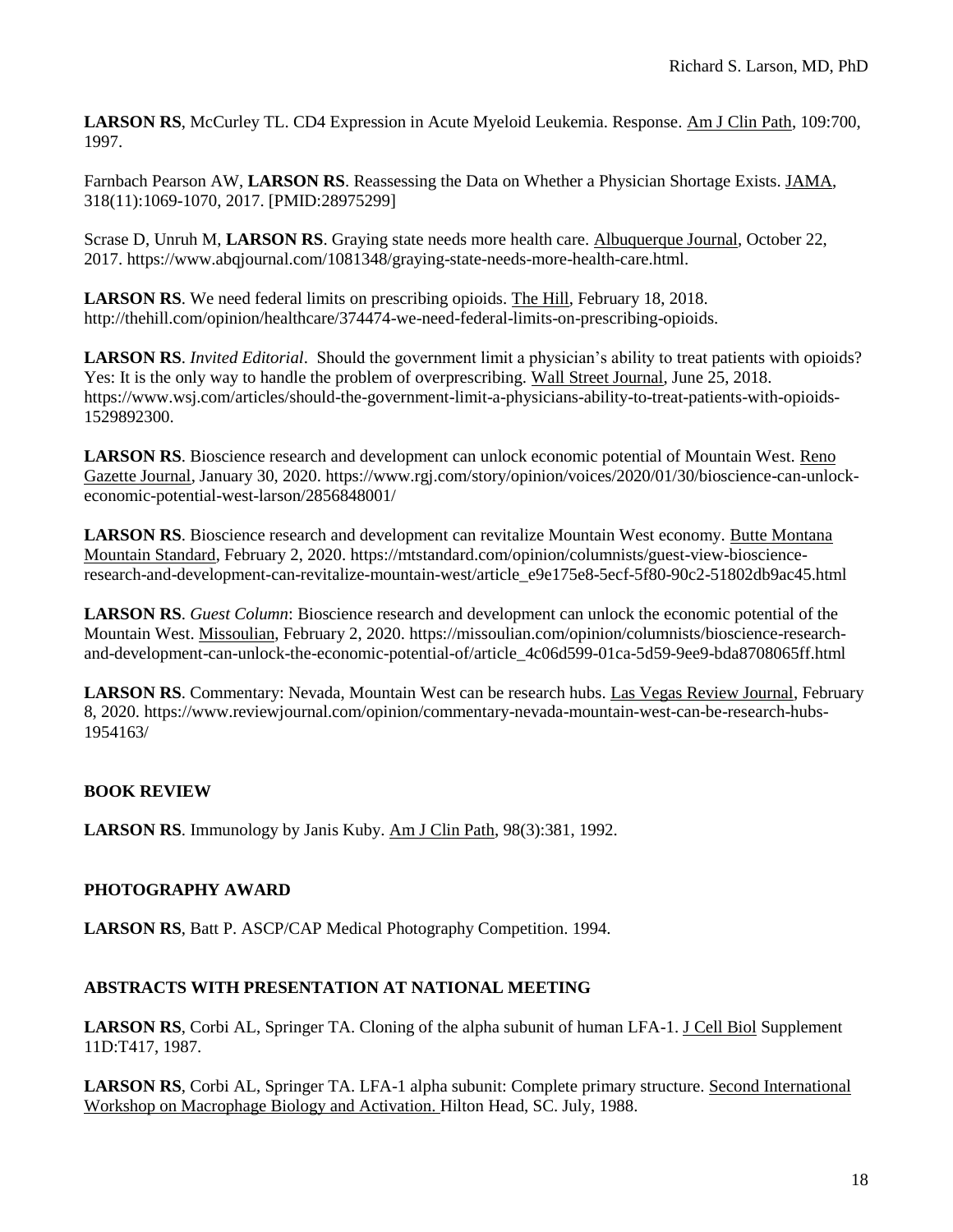**LARSON RS**, Hibbs M, Corbi AL, Luther E, Garcia-Aguilar J, Springer TA. The subunit specificity of CD11a/18, CD11b, and CD11c panels of antibodies. Fourth International Workshop of Monoclonal Antibodies. Vienna, Austria. July, 1989.

**LARSON RS**, Rudloff M, Liapis H, Davila R, Manes JL, Kissane J. The Ivemark Syndrome: An uncommon cystic renal lesion with syndrome associations. Fifth International Workshop on Polycystic Kidney Disease. Kansas City, MO. June 19, 1992.

**LARSON RS**, Collins RD, Macon WR, Kinney MC. Differentiation of anaplastic large cell Ki-1+ lymphoma from Hodgkin's disease by a panel of monoclonal antibodies reactive in paraffin. Laboratory Investigation. 70(1):113A, 1994.

Kinney MC, **LARSON RS**, Macon WR, Collins RD. Strategies to distinguish anaplastic large cell lymphoma (ALCL) from Hodgkin 's disease (HD). VII Meeting of the European Association for Hematopathology. Toledo, Spain. October, 1994.

**LARSON RS**, McCurley TL. CD4 predicts nonlymphocytic lineage in acute leukemia: Insights from analysis of 125 cases using two-color flow cytometry. Modern Pathology 8:114A, 1995.

**LARSON RS**, Scot MA, McCurley TL, Vnencek-Jones CL. Microsatellite instability in post-transplant lymphoproliferative disorders: Possible mechanisms of lymphoma genesis in T-Cell cases. FASEB J. 10:A 1271, 1995.

**LARSON RS**, Manning S, Macon WR, Scott MA, McCurley TL, Vnencak-Jones CL. Microsatellite instability in T-Cell lymphomas in allograft recipients: Evidence for a mechanism of lymphoma genesis. 46<sup>th</sup> Annual Meeting of the American Society of Human Genetics. October 30, 1996.

McCurley TL, **LARSON RS**. Clinical Applications of Flow Cytometry in Hematology and Immunology. Clinical Laboratory Science. 19 (6):358-362, 1996.

Leith C, **LARSON RS**, Foucar K. Natural killer cell lymphoma/leukemia with predominantly extranodal disease. Fourth National Hematopathology Workshop. Pittsburg, PA. September, 1997.

Foucar K, Leith C, **LARSON RS**. Unusual presentation of granulocytic sarcoma. Fourth National Hematopathology Workshop. Pittsburg, PA. September, 1997.

Brown DC, Sklar LA, **LARSON RS**. All-*Trans* retinoic acid alters selectin and integrin dependent adherence to endothelium of the acute promyelocytic cell line NB-4 under physiologic flow. American Society of Hematology. San Diego, CA. Blood 90 (Suppl 1):415a. December, 1997.

Winter SS, Hart A, **LARSON RS**. Combinatorial effects of LFA-1 dependent Stromal; cell adherence and soluble factors on T-Cell leukemia survival. American Society of Hematology, Blood 92 (Suppl):81a. 1998.

Winter SS, Sweatman JJ, **LARSON RS**. Integrin-enhanced survival of childhood T-ALL samples maintained on Stromal cell monolayers. American Society of Hematology. Blood 94 (Suppl):72a. 1999.

Rimza LM, Chong C, Leith C, **LARSON RS**, Foucar K. Florid Hematogone Proliferations Immunophenotypic distinction from acute lymphoblastic leukemia. US and Canadian Association of Pathology. March, 1999.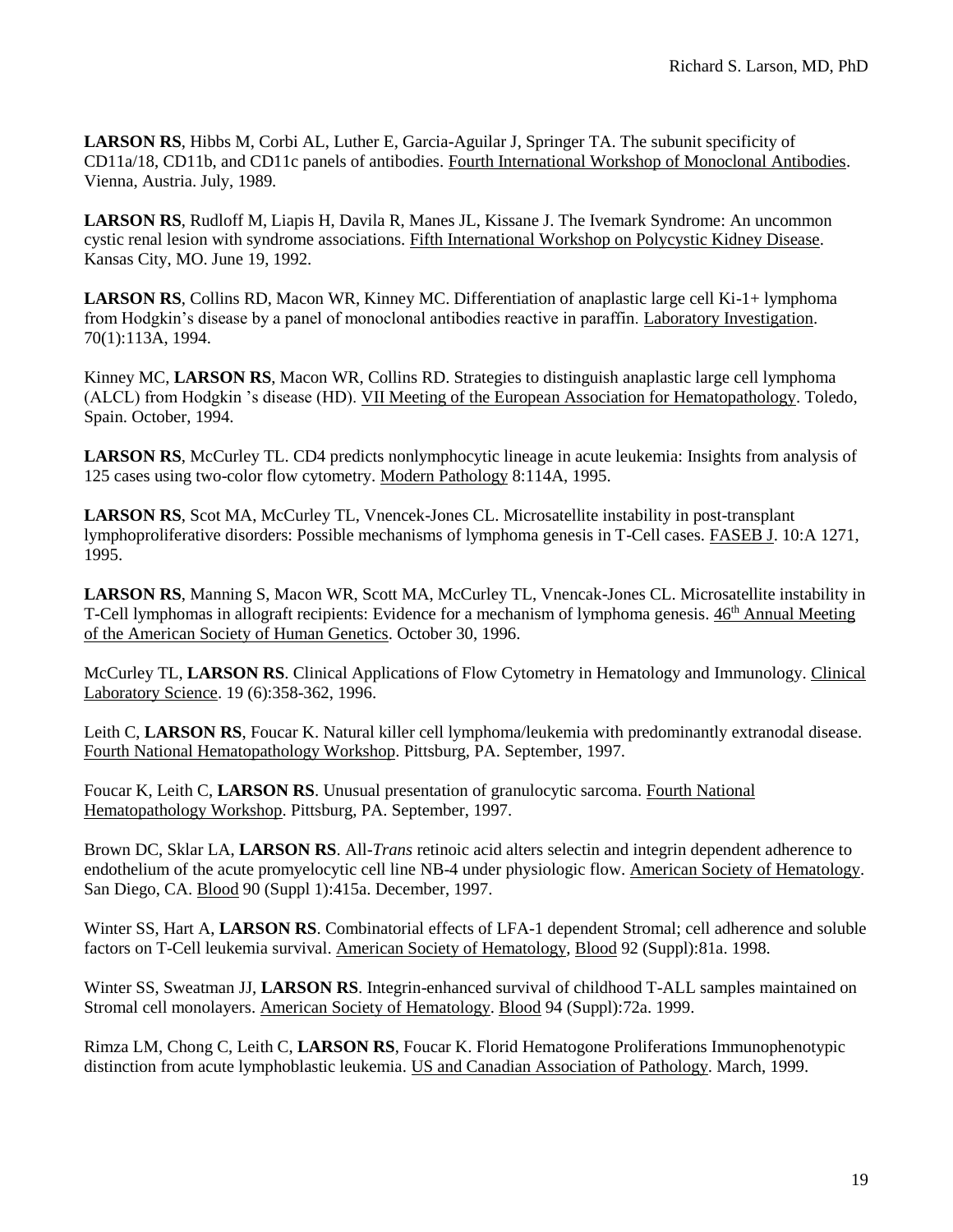Shannon J, Brown DC, Silva M, **LARSON RS**. Development of cyclic peptide inhibitor of LFA-1 binding to ICAM-1. American Society of Hematology. Blood 94 (Suppl):429a. 1999.

Kepley CL, Brown DC, Andrews RP, Oliver JM, **LARSON RS**. Basophils derived from cord blood adhere to IL-4 activated endothelium under flow conditions. American Association of Immunology. May, 2000.

Winter SS, Lewis J, Leith CL, Viswanatha D, **LARSON RS**. Monoclonal reactivity of HLDA7 T-Cell panel on hematopoietic tumors. Human Leukocyte Differentiation Antigen Workshop. June 20, 2000.

Winter SS, Brown DC, Sweatman JJ, **LARSON RS**. Reactivity of adhesion structures on mAb on hematopoietic tumors. Human Leukocyte Differentiation Antigen Workshop. June 21, 2000.

Winter SS, Sweatman JJ, Shuster JJ, Amylon MD, Link MP, **LARSON RS**. Bone marrow-supported recovery of T-lineage acute lymphoblastic leukemia (T-ALL) cells is prognostic of treatment outcome: A Pediatric Oncology Group Study. American Society of Hematology. Blood 96:111a. 2000.

Burks E, **LARSON RS**. T-Cell large granular lymphocyte leukemia. Society for Hematopathology Workshop. Boston, MA. November 9, 2001.

Blenc AM, **LARSON RS**. Cutaneous B-cell lymphoma. Society for Hematopathology Workshop. Boston, MA. November 9, 2001.

Blenc AM, Chigaev A, Sklar LA, **LARSON RS**. Detection of adhesion defects on leukemic cells in real time. American Association of Cancer Research Annual Meeting. Miami Beach, FL. October 29, 2001.

Sklar LA, Edwards BS, **LARSON RS**, Prossnitz ER, Andrewski B, et al. High Throughput screening of molecular targets by flow cytometry. Society for Hematopathology Workshop. Boston, MA. November 9, 2001.

Rabinowitz I, **LARSON RS**. Peripheral blood cells from patient treated with all-*trans* retinoic acid shows progressive adherence to endothelium corresponding with development of retinoic acid syndrome. American Society of Hematology. Blood 98:206b. 2001.

Burks E, Wester MJ, Brown DC, **LARSON RS**. Structural and functional characterization of a family of peptide antagonists directed against LFA-1/ICAM-1. American Society of Hematology. Blood 98:228a. 2001.

Tafoya L, Blenc AM, Brown DC, **LARSON RS**. Regulation of LFA1/ICAM-1 interaction on normal and lymphoma B cells. American Society of Hematology. Blood 98:235a. 2001.

Blenc AM, Chigaev A, Shuster JS, Willman CW, Sklar LA, **LARSON RS**. VLA-4 affinity inversely correlates with WBC but not patient outcome in precursor B-ALL. American Society of Hematology. Blood 98:719a. 2001.

Sklar LA, Edwards BS, **LARSON RS**, Lopez G, Prossnitz E, Andrzejewski B, Bennet T, Buranda T, Chigaev A, Jackson C, Key A, Kuckluck F, Potter R, Ramirez S, Simons P, Young S. High Throughput screening by flow cytometry. Society for Biomolecular Screening 7<sup>th</sup> Annual Conference. Baltimore, MD. September 10-13, 2001.

**LARSON RS**. Novel computational techniques for drug design. American Cancer Society Meeting. October 16, 2002.

Sillerud LO, Burks E, Wester M, Brown DC, Gabaldon J, Vijayan S, **LARSON RS**. Machine Learning applied to 2D NMR based design of novel cell adhesion inhibitors. American Cancer Society Meeting. October 16, 2002.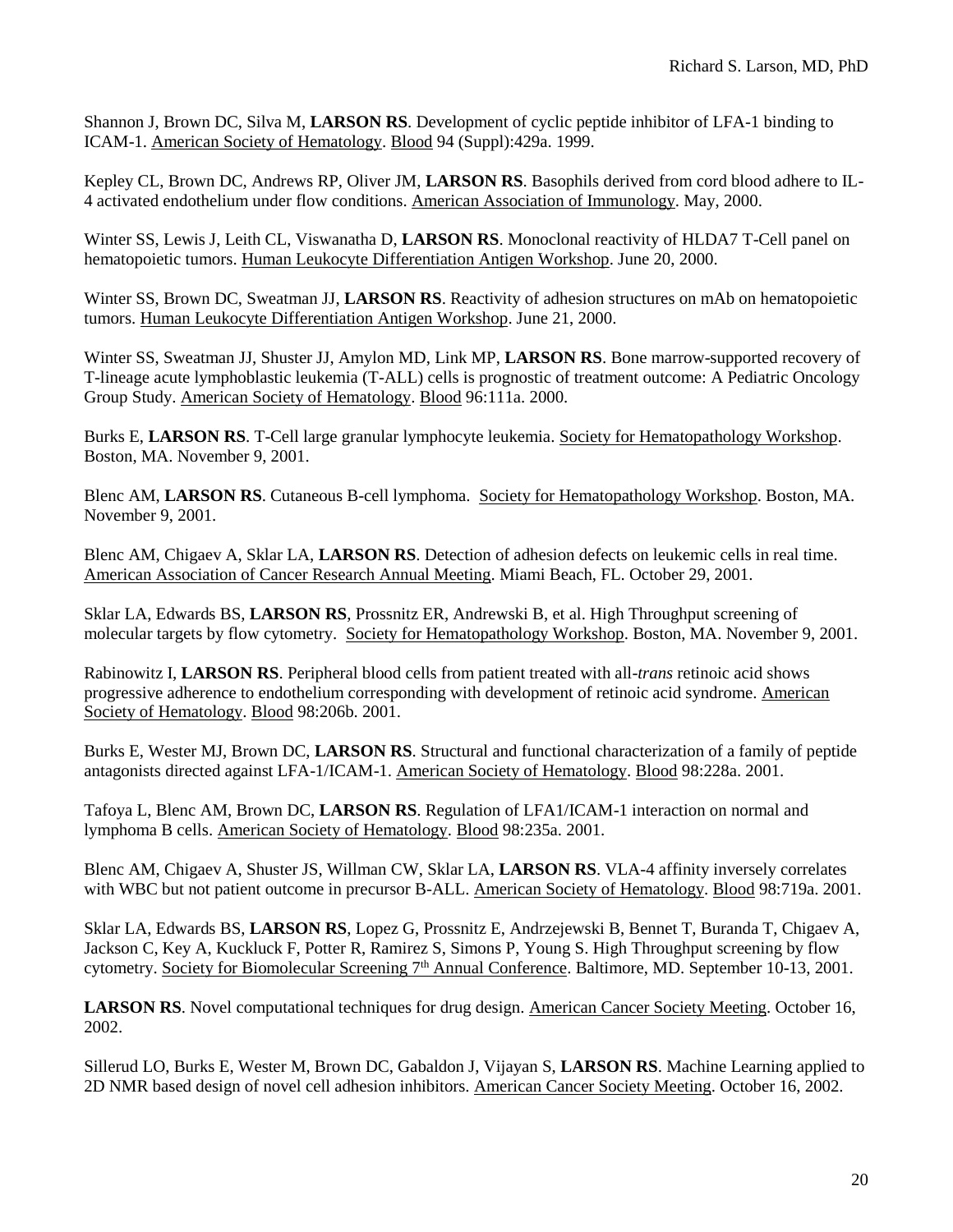Gabaldon J, Sillerud LO, Burks E, **LARSON RS**. Using 2D-NMR and Linear Discriminant Analysis to Classify the Activity of LFA-1/ICAM-1 Cell Aggregation Inhibition in Cyclic Nona peptides. Annual Meeting of ASH. Philadelphia, PA. Blood 100:218b. 2002.

List AF, Blenc AM, Chigaev A, Brown DC, Glinsmann-Gibson B, Prossnitz E, Sklar LA, **LARSON RS**. Modulation of Integrin Affinity by VEGF and SDF-1 $\alpha$  in MDS: Promotion of Homotypic Aggregation, Adhesion to Fibronectin, and Drug Resistance Amenable to Pharmaceutical Blockade. Annual Meeting of ASH. Philadelphia, PA. Blood 100:372a, 2002.

Winter SS, Merchant S, Zeya J, Strawler C, Carroll M, Willman CW, **LARSON RS**. Microarray analysis in a case-control cohort of T-ALL samples identifies genes of potential prognostic and pathogenic significance. American Society of Hematology. Blood 100:759a. 2002.

Burks EJ, Schroeder TM, Foucar K, Wilson C, Viswanatha D, **LARSON RS**. Blastic CD43+ Malignancies: Integrated Morphologic and Immunophenotypic Approach for Delineation of Myeloid, Dendritic, T- and NK-cell Origin. USCAP Meeting. April, 2003.

Gurule DM, Merchant SH, **LARSON RS**. Amelioration of ischemia-reperfusion injury with cyclic peptide blockade of ICAM-1. ASIP Meeting. April, 2003.

List AF, Tache-Tallmadge C, Tate W, Glinsmann-Gibson B, Brown DC, Semenuk G, Sklar LA, **LARSON RS**. Farnesyl Transferase Inhibitor Molecule beta-integrin affinity to promote homotypic and heterotypic adhesion of chronic myelomonocytic leukemia cells. American Society of Hematology Meeting. December, 2003.

**LARSON RS**, Brown DC, Chunyan Y, Hjelle B. Peptide antagonists of β3 integrin mediated cell entry of Sin Nombre virus. 6<sup>th</sup> International Conference of Hantavirus, HFRS and HPS. Seoul, Korea. June 23-25, 2004.

Palomero T, Odom DT, O'Neil J, Ferrando AA, Winter SS, **LARSON RS**, Young RA, Look AT. Genome wide transcriptional regulatory networks downstream of TAL1/SCL in T-Cell acute lymphoblastic leukemia. American Society of Hematology. December, 2004.

**LARSON RS**, Brown DC, Ye C, Hjelle B. Peptide antagonist that inhibit Sin Nombre and Hantan virus entry into cells. International Union of Microbiology Societies. 2005.

Estes DA, Poria R, Lovato DM, Khawaja HM, Quan CL, Winter SS, **LARSON RS**. Establishment and Identification of Genetic Alterations in Chemotherapy-Resistant T-ALL Cell Lines. American Society of Hematology. Atlanta, GA. 106:184b. 2005.

Winter SS, Khawaja H, Kooperberg C, Ferrando A, Look AT, **LARSON RS**. Genetic signatures distinguishes outcome in pediatric patients with T-ALL. American Society of Hematology. Atlanta, GA. 2005.

Flynn ER, Bryant HC, **LARSON RS**, Sergatskov DA. Magnetic nanoparticles in vivo detection of transplant rejection. American Physical Society. Baltimore, MD. March, 2006.

Flynn ER, Bryant HC, **LARSON RS**, Sergatskov DA. Detection and Treatment Possibilities of Disease with magnetic Nanoparticles. 6<sup>th</sup> International Conference on the Scientific and Clinical Applications of Magnetic Carriers. Vienna, Austria. May, 2006.

Flynn ER, Bryant HC, **LARSON RS**. Superparamagnetic nanoparticle of live cells using SQUID sensors. Orlando, FL. July, 2006.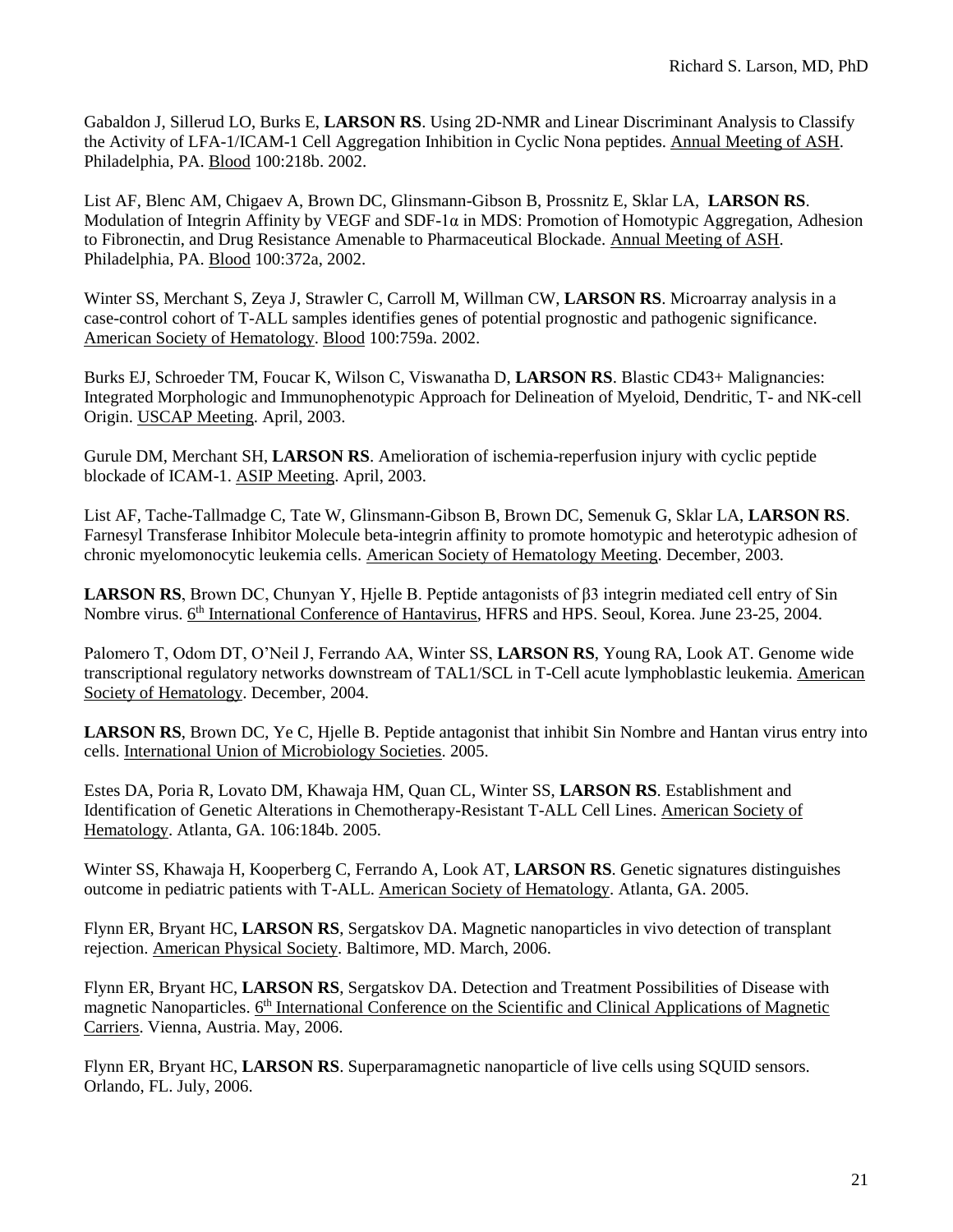Jaeto JE, Lovato DM, Sergotskov DA, Bergemann C, Bryant HC, Flynn ER, **LARSON RS**. Noninvasive Approach to Detection of T-Cell Mediated Graft Rejection Through Antibody-Tagged Nanoparticles Using SQUID Detection. American Society of Hematology. Orlando, FL. Blood 108:919a, 2006.

Estes DA, Lovato DM, Khawaja HM, Winter SS, **LARSON RS**. Identification of Chemotherapy-Resistant mechanisms in Childhood T-ALL Cell Lines: Correlation with Genetic Profiles in Patients Having Early Treatment Failure. American Society of Hematology. Orlando, FL. Blood 108:171b, 2006.

Winter SS, Khawaja H, Jiang Z, Griffin T, Asselin B, **LARSON RS**. Identification of Genomic Classifiers that Distinguish Induction Failure in T-lineage Acute Lymphoblastic Leukemia in COG Study 9404. American Society of Hematology. Orlando, FL. Blood 108:517a, 2006.

Winter SS, Lovato DM, Khawaja HM, Oprea T, Edwards B, Sklar LA, **LARSON RS**. Identification of Off-Patent Drugs that Reverse Daunorubicin Efflux Mediated by ABC B1 in T-ALL Cells. American Society of Hematology, Orlando, FL. Blood 108:735a, 2006.

Adolphi NI, Flynn ER, Bryant HC, Sillerud LO, **LARSON RS**, Lovato DM. SQUID Magnetometry and MRI Detection of Magnetic Nanoparticles that Selectively Bind to Cancer Cells Bind. International Conference on Magnetic Resonance Microscopy, Aachen, Germany. 2007.

Winter SS, Khawaja HM, Lovato DM, **LARSON RS**. De novo expression of ATP Binding Cassette C! (ABCB1) on T-ALL cells confers resistance to vincristin independent of an MDRI phenotype. American Society of Hematology. Orlando, FL. Blood 118(11):701a, 2007.

Edwards TL, Kilpatrick KAA, Brown DC, **LARSON RS**, Brozik S, Branch DW. Multianalyte Detection with a 320MHz LiTaO3 SH-SAW Sensor System. 213<sup>th</sup> Electrochemical Society Meeting. Phoenix, AZ. May, 2007.

Hathaway HJ, Jaetao JE, Lovato DM, Adolphi NL, Tessier T, Feagan D, Huber DL, Bergemann C, Flynn ER, **LARSON RS**. Her2-Conjugated Magnetic Nanoparticles for Detection of Breast Cancer by Superconducting Quantum Interference Device (SQUID). Scientific and Clinical Applications of Magnetic Carriers 7<sup>th</sup> International Conference. Vancouver, BC, Canada. May 21-24, 2008.

Flynn ER, Adolphi NL, Belfon R, Butler KS, Byrd J, Bryant HC, Fegan D, Hathaway HJ, Jaetao JE, Lovato DM, Rabinowitz I, Tessier T, Winter SS, **LARSON RS**. Measurement of Minimal Residual Disease in Leukemia by a Magnetic Biopsy Needle using CD34 Labeled Magnetic Nanoparticles. National Cancer Institute. Washington, DC. November 8, 2008.

Flynn ER, Adolphi NL, Bryant HC, Fegan D, Hathaway HJ, Huber DL, Jaetao JE, **LARSON RS**, Lovato DM, Rabinowitz I, Tessier TE, Winter SS. Development and Characterization of a Magnetic Biopsy Needle and Magnetic Nanoparticles for Sensitive Detection of Cancer Cells in the Bone Marrow. NIH Transitional Science Symposium. Washington, DC. November, 2008.

Gutierrez A, Sanda T, Winter SS, **LARSON RS**, Silverman L, Hunger SP, Sallan SE, Look AT. LEF1 is a Tumor Suppressor in T-Cell Acute Lymphoblastic Leukemia. American Society of Hematology. San Francisco, CA. December, 2008.

Edwards TL, Bisoffi M, Branch DW, Brozik SM, Hjelle B, Brown DC, Kilpatrick KAA, **LARSON RS**. Development of an Integrated Method of Pathogen Detection by Surface Acoustic Wave (SAW) Technology. TECHINT II-Integrated Performance Conference. Chantilly, VA. December 9-11, 2008.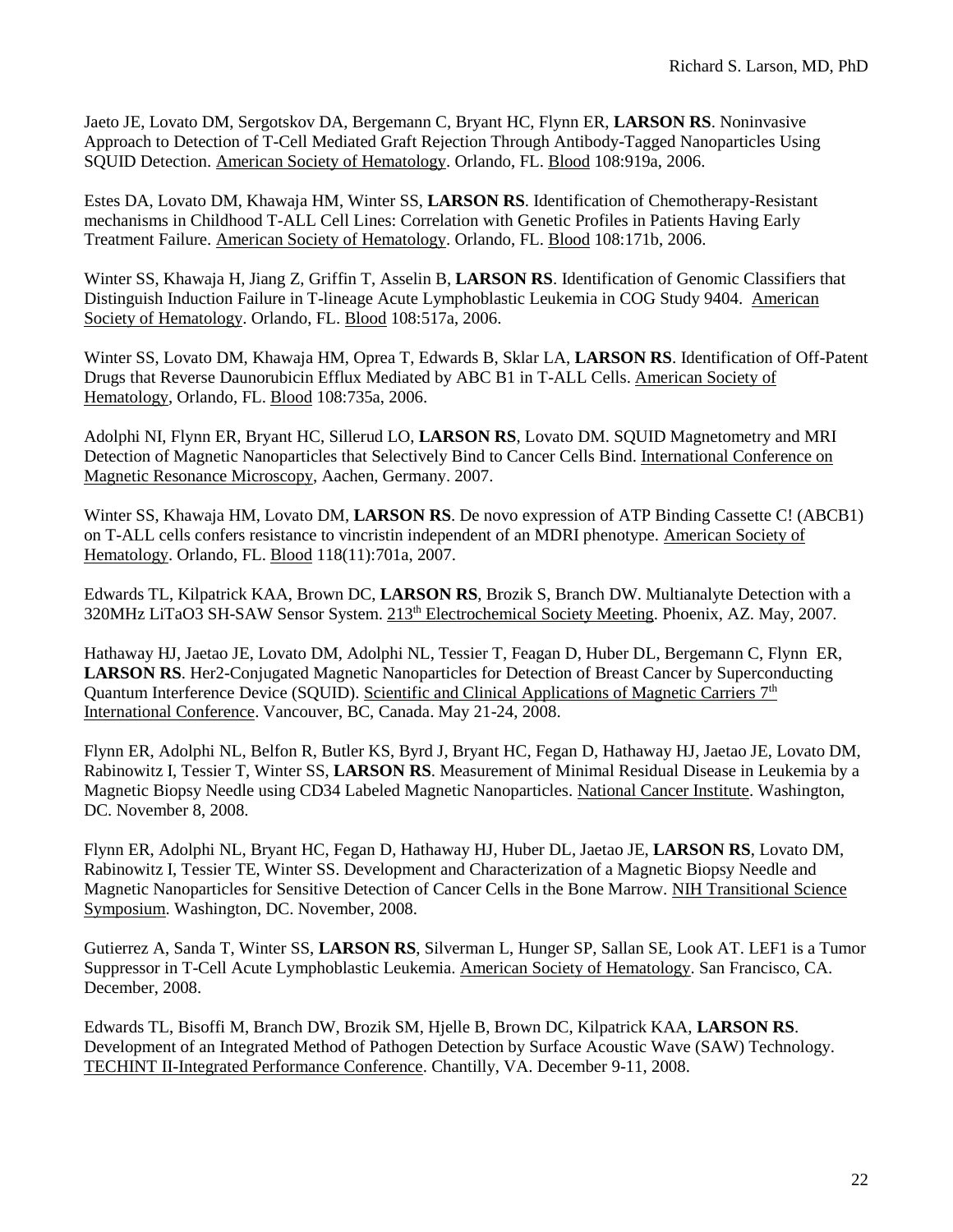Flynn ER, Adolphi NL, Bryant HC, Butler KS, Fegan D, Tessier TE, Hathaway HJ, Huber DL, Jaetao JE, **LARSON RS**, Lovato DM, Rabinowitz I, Winter SS. Use of Antibody Markers and Magnetic Nanoparticles with a Magnetic Biopsy Needle for Sensitive Detection of Cancer Cells in the Bone Marrow. Ventana Conference. Tucson, AZ. 2009.

Flynn ER, Adolphi NL, Belfon R, Bryant HC, Butler K, Fegan D, Hathaway HJ, Huber DL, Jaetao JE, Lovato DM, Tessier TE**, LARSON RS**. Development of an In-Vivo Breast Cancer Detection Method using SQUID-Relaxometry and Targeted Magnetic Nanoparticles. NCI Translational Science Meeting. Vienna, VA. November 2009.

Gutierrez A, Grebliunaite R, Dahlberg SE, Neuberg DS, Zhang J, Sanda T, Protopopov A, Chin L, Winter SS, **LARSON RS**, Kutok J, Silverman LB, Hunger SP, Sallan SE, Look AT. Absence of T-Cell Receptor Gene Rearrangements Predict Early Treatment Failure in Pediatric T-Cell Acute Lymphoblastic Leukemia. American Society of Hematology. New Orleans, LA. December 2009.

Resar L, Di Cello F, Dhara S, Kowalski J, Elbahlouh O, Hillion J, Winter SS, **LARSON RS**, Huso D. Inactivation of the *INK4A/ARF* (*CDKN2*) locus cooperates with *HMGA1* in T-cell leukemogenesis. 51st ASH Annual Meeting and Exposition. New Orleans, LA. December 2009.

Sonu R, **LARSON RS**, Bisoffi M, Kost GJ. Point-of-care surface acoustic wave biosensors for blood donor screening: Keeping the blood supply safe and available for emergency and disaster. San Jose, CA, April 2010; American Association of Clinical Chemists. Knoxville, TN, June 2010.

Wasowska K, Harvey RC, Chen I, Willman CW, Heerema N, Carroll A, Devidas M, Loh M, Hunger S, Raetz E, Mullighan C, Asselin B, Winick N, Carroll W, **LARSON RS,** Dunsmore K, Winter SS. Expression Profiling for MEIS1 and HOXA9/10 Identifies an Increased Incidence of MLL Rearrangements in T-All: A Children's Oncology Group Study. American Society of Hematology, Atlanta, Georgia, December 2012

Miller S, Lovato D, Price A, Huber DL, **LARSON RS**, Flynn E. Molecular Imaging of HER2-Targeted Superparamagnetic Nanoparticles in an Orthotopic Mouse Mammary Tumor Model by Nanomagnetic Relaxometry. World Molecular Imagining Congress, Savannah, Georgia, September 2013.

**LARSON RS**, Projecting Workforce Shortages in New Mexico. The NM Public Health Association & The Center for the Advancement of Research, Engagement and Sciences on Health Disparities National Health Disparities 2014 Joint Conference, Albuquerque, NM, March 2014.

**LARSON RS**, Kaufman A, Romero-Leggett V, Moffett M, Chang B, Roth P. Projecting Workforce Shortages in New Mexico. AAMC Health Workforce Research Conference, Washington, DC, May 2014.

Romero-Leggett V, Chang B, **LARSON RS**, Kaufman A, Roth P. Growing Our Own Diverse Healthcare Workforce. AAMC Health Workforce Research Conference, Washington, DC, May 2014.

Chang B, Kaufman A, Romero-Leggott V, **LARSON RS**, Roth P. Effect of State GME Funding on the New Mexico Rural Workforce: Family Medicine and Psychiatry. AAMC Health Workforce Research Conference, Washington, DC, May 2014.

Kaufman A, Chang B, **LARSON RS**, Romero-Leggett V, Roth P. Community Health Workers, the University and Medicaid Managed Care. AAMC Health Workforce Research Conference, Washington, DC, May 2014.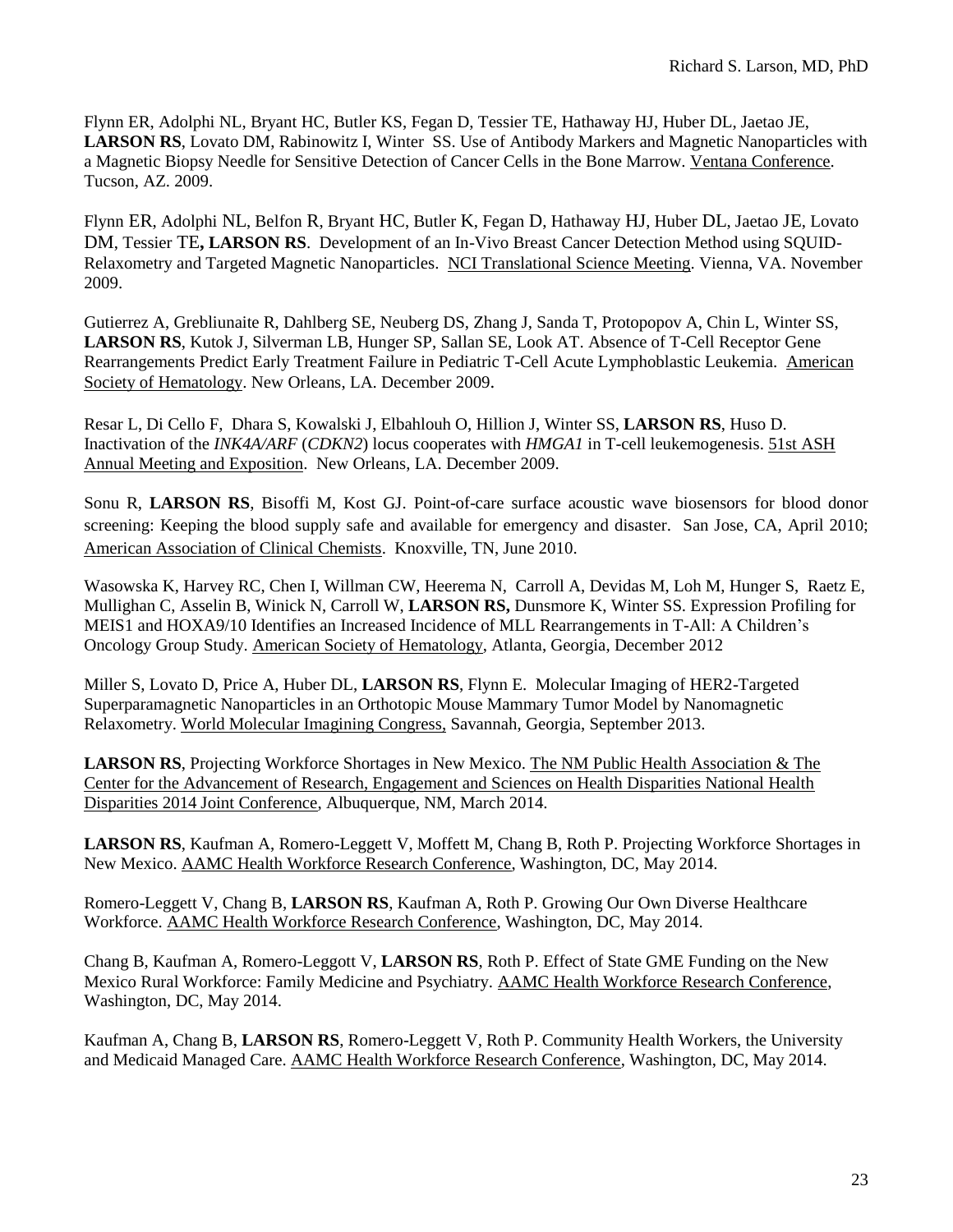Moffett ML, Farnbach Pearson AW, **LARSON R**. Factors Related to the Age of Actively-Licensed Physicians in New Mexico. AAMC Health Workforce Research Conference, May 2015

Moffett ML, Farnbach Pearson AW, **LARSON R**. Gender Differences in Physician Practice Location and Patient Populations. AAMC Health Workforce Research Conference, May 2015

Moffett ML, Farnbach Pearson AW, **LARSON R**, Verzi SJ, Kleban SD. Modeling Future Physician Workforce Adequacy to Inform Policy. AAMC Health Workforce Research Conference, May 2015

Moffett ML, Farnbach Pearson AW, Sklar D, **LARSON R**. Moving In, Out and On: Physician Workforce in New Mexico. AAMC Health Workforce Research Conference, May 2015

Moffett ML, Kaufman A, Farnbach Pearson AW, **LARSON R**. Impacts of Changing Primary Care Workforce in New Mexico. AcademyHealth Annual Research Meeting, June 2015

Matlawska-Wasowska K, Kang H, Devidas M, Wen J, Harvey RC, Ness SA, Li Y, Wood BL, Asselin BL, Chen I-M, Zhang J, Aplan P, Loh M, Mullighan C, Heerema N, Carroll AJ, Hunger SP, **LARSON R**, Raetz E, Dunsmore KP, Winter S. Mixed Lineage Leukemia Rearrangements (MLL-R) are Determinants of High Risk Disease in Homeobox A (HOXA)-Deregulated T-Lineage Acute Lymphoblastic Leukemia: A Children's Oncology Group Study. American Society of Hematology, December 2015.

Farnbach Pearson AW, Moffett ML, **LARSON RS**, Rayburn WF. New Mexico's Rural and Metropolitan Obstetrician and Gynecologist Workforce, 1990 – 2014: Implications for Health Policy. AAMC Health Workforce Research Conference, May 2016.

Moffett ML, Farnbach Pearson AW, **LARSON RS**, Rayburn WF. The Value of Latitudinal and Longitudinal Health Workforce Data: Ob-Gyn in New Mexico. AAMC Health Workforce Research Conference, May 2016.

Baca JT, Severns V, Lovato D, Branch DW, **LARSON RS**. Rapid Detection of O:157 *E. coli* with a Reagent-Free, Handheld Biosensor. Biodefense World Summit, June 2016.

Farnbach Pearson AW, Moffett ML, **LARSON RS**. Are primary care physician counts representative of the pediatric primary care workforce? A New Mexico case study. AAMC Health Workforce Research Conference, May 2017.

Moffett ML, Rayburn WF, Farnbach Pearson AW, **LARSON RS**. Value of Mandatory Statewide Collection of Demographic Data about Obstetrician-Gynecologists. ACOG Annual Clinical and Scientific Meeting, June 2017.

Farnbach Pearson AW, Rayburn WF, **LARSON RS**. Demographic Diversity of New Mexico Primary Care Physicians by Population Setting. AAMC Health Workforce Research Conference, May 2018.

Farnbach Pearson AW. Rayburn WF, **LARSON RS**, Cordova de Ortega LM. Access to Pediatric Care Across New Mexico Communities: Ratios of Pediatric to Adult Primary Care Physicians and Physicians to Population. AAMC Health Workforce Research Conference, May 2018.

Farnbach Pearson AW, Reese AL, Rayburn WF, **LARSON RS**, Cox KJ. Access to Obstetric Care: Understanding the Demographics and Distribution of Obstetricians-Gynecologists, Certified Nurse Midwives and Licensed Direct Entry Midwives in Underserved Areas of New Mexico. AAMC Health Workforce Research Conference, May 2018.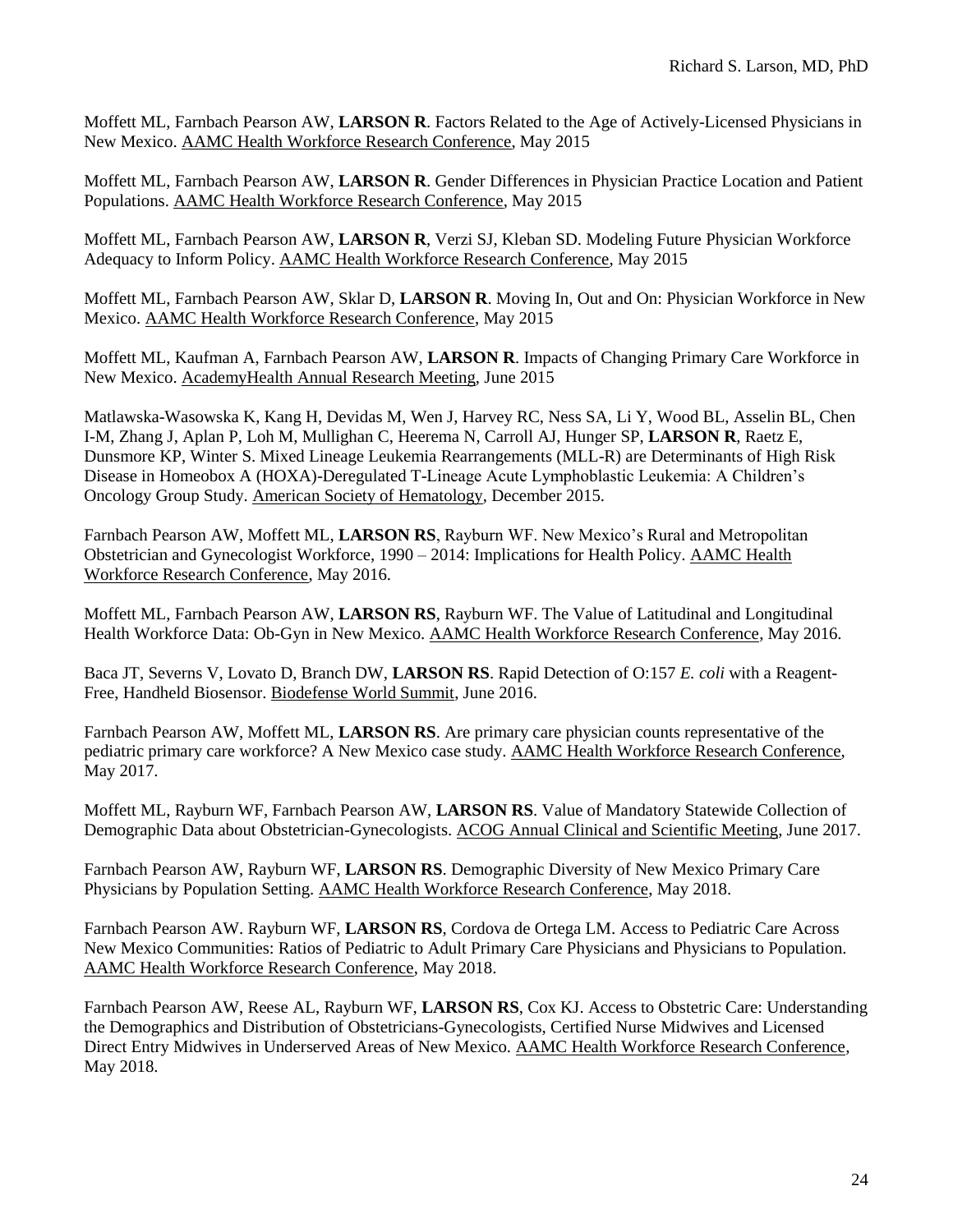Farnbach Pearson AW, Rayburn WF, **LARSON RS**. Beyond "Counting Heads:" Patterns of Working Hours Among Physicians and Implications for Future Workforce Needs. AAMC Health Workforce Research Conference, May 2019.

# **PATENTS ISSUED or PENDING**

| 2017 | US Patent Application 15/411,576<br>LARSON RS, Hjelle B, Hall PR, Brown DC, Bisoffi M, Brozik SM, Branch DW, Edwards TL,<br>Wheeler D<br>Detection of Bioagents Using a Shear Horizontal Surface Acoustic Wave Biosensor<br>Continuation of US Patent 8,709,791                |
|------|--------------------------------------------------------------------------------------------------------------------------------------------------------------------------------------------------------------------------------------------------------------------------------|
| 2016 | US Patent Application 15/214,921<br>Norenberg JP, LARSON RS<br>Non-Invasive Diagnostic Agents of Cancer and Methods of Diagnosing Cancer, Especially<br>Leukemia and Lymphoma<br>Divisional of US Patent 8,097,237                                                             |
| 2014 | US Patent 10,031,135 B2<br>LARSON RS, Hjelle B, Hall PR, Brown DC, Bisoffi M, Brozik SM, Branch DW, Edwards TL,<br>Wheeler D<br>Detection of Bioagents Using a Shear Horizontal Surface Acoustic Wave Biosensor<br>Divisional of US Patent 8,709,791                           |
| 2014 | US Patent 9,546,186 B2<br>Norenberg JP, LARSON RS<br>Non-Invasive Diagnostic Agents of Cancer and Methods of Diagnosing Cancer, Especially<br>Leukemia and Lymphoma<br>Divisional of US Patent 8,834,838                                                                       |
| 2014 | US Patent Application 14/587,925<br>LARSON RS, Sklar LA, Edwards BS, Strouse JJ, Ivnitski-Steele I, Khawaja HM, Ricci JW,<br>Aube J, Golden JE, Yao T, Weiner WS, Schroeder CE<br>Selective Efflux Inhibitors and Related Pharmaceutical Compositions and Methods of Treatment |
| 2013 | US Patent 8,834,838 B2<br>Norenberg JP, LARSON RS<br>Non-Invasive Diagnostic Agents of Cancer and Methods of Diagnosing Cancer, Especially<br>Leukemia and Lymphoma<br>Divisional of US Patent 8,435,489 B2                                                                    |
| 2012 | US Patent 9,056,111 B1<br>LARSON RS, Sklar LA, Edwards BS, Strouse JJ, Ivnitski-Steele I, Khawaja HM, Ricci JW,<br>Aube J, Golden JE, Yao T, Weiner WS, Schroeder CE<br>Selective Efflux Inhibitors and Related Pharmaceutical Compositions and Methods of Treatment           |
| 2011 | US Patent 8,435,489 B2<br>Norenberg JP, LARSON RS<br>Non-Invasive Diagnostic Agents of Cancer and Methods of Diagnosing Cancer, Especially<br>Leukemia and Lymphoma<br>Divisional of US Patent 8,097,237                                                                       |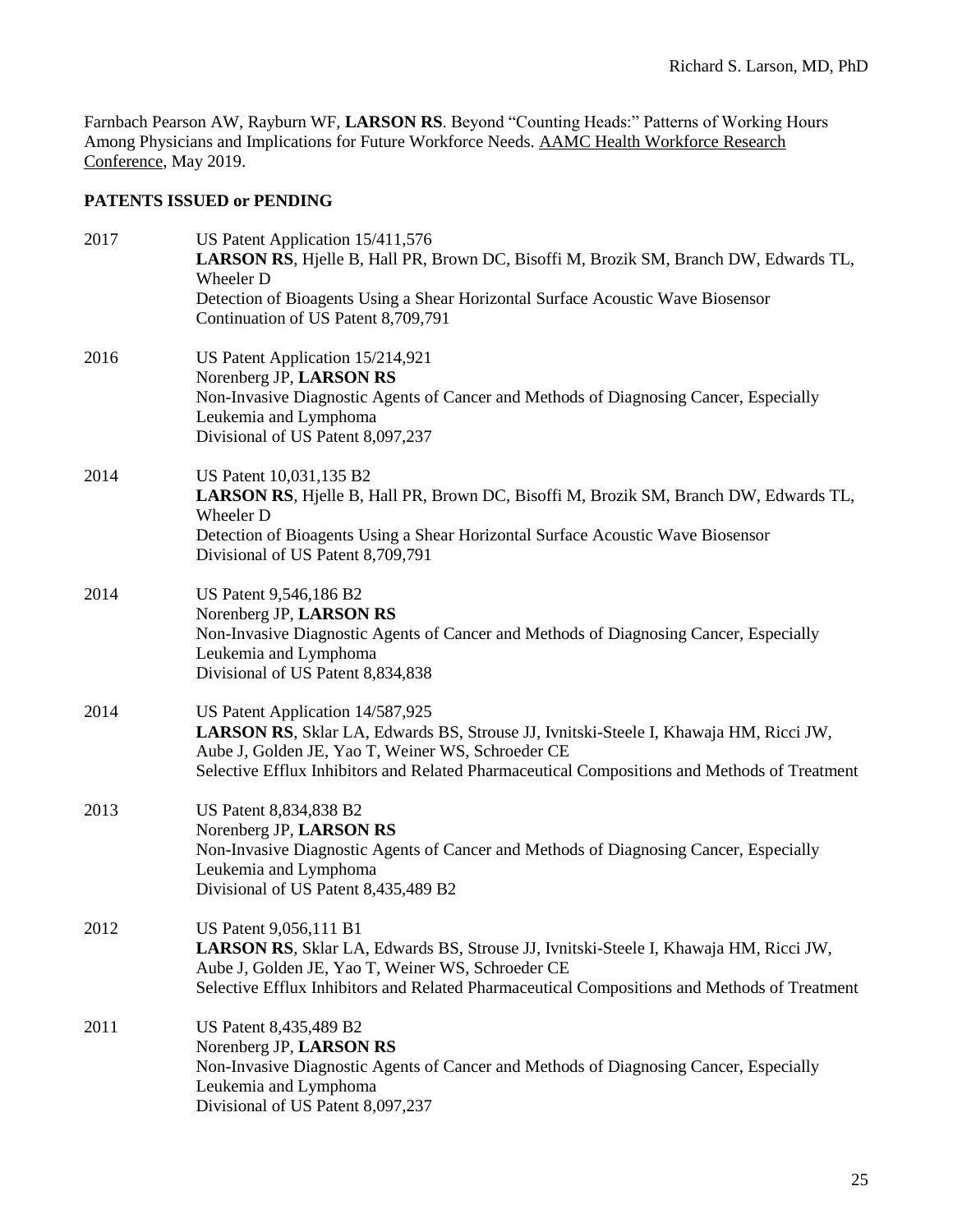| 2008 | US Patent 8,709,791 B2<br>LARSON RS, Hjelle B, Hall PR, Brown DC, Biosffi M, Brozik SM, Branch DW, Edwards TL,<br>Wheeler D<br>Detection of Bioagents Using a Shear Horizontal Surface Acoustic Wave Biosensor                                                                                                                                                                              |  |
|------|---------------------------------------------------------------------------------------------------------------------------------------------------------------------------------------------------------------------------------------------------------------------------------------------------------------------------------------------------------------------------------------------|--|
| 2008 | US Patent Application 12/315,132<br>LARSON RS, Sklar LA, Edwards BS, Ivnitski-Steele ID, Oprea TI, Lovato DM, Khawaja HM,<br>Winter SS, Young SM<br>Compounds and Methods for the Selective Inhibition of ABCB1, ABCC1 and ABCG2<br>Transporters and the Treatment of Cancers, Especially Drug Resistant Cancers and High<br>Throughput Flow Cytometry Assay to Detect Selective Inhibitors |  |
| 2006 | US Patent 8,097,237 B2<br>Norenberg JP, LARSON RS<br>Non-Invasive Diagnostic Agents of Cancer and Methods of Diagnosing Cancer, Especially<br>Leukemia and Lymphoma                                                                                                                                                                                                                         |  |
| 2005 | US Patent 7,309,316 B1<br>Flynn ER, LARSON R<br><b>Magnetic Needle Biopsy</b>                                                                                                                                                                                                                                                                                                               |  |
| 2004 | US Patent Application 10/886,407<br>LARSON R, Sillerud L<br>Tertiary Structures of ICAM-1/LFA-1 Modulators                                                                                                                                                                                                                                                                                  |  |
| 2003 | US Patent 6,881,747 B2<br><b>LARSON RS, Wagner CR</b><br>Small Molecules for Inhibition of Function and Drug Delivery to Leukocytes                                                                                                                                                                                                                                                         |  |
| 2001 | US Patent 6,630,447 B2<br><b>LARSON RS</b><br>Peptide Inhibitors of LFA-1/ICAM-1 Interaction<br>Continuation-in-part of US Patent 6,649,592                                                                                                                                                                                                                                                 |  |
| 2000 | US Patent 6,649,592 B1<br><b>LARSON RS</b><br>Peptide Inhibitors of LFA-1/ICAM-1 Interaction                                                                                                                                                                                                                                                                                                |  |
|      | PREVIOUS PATENTS (PROVISIONAL or RELATED)                                                                                                                                                                                                                                                                                                                                                   |  |
| 2016 | US Patent Application 15/147,648<br>LARSON RS, Sklar LA, Edwards BS, Strouse JJ, Ivnitski-Steele I, Khawaja HM, Ricci JW,<br>Aube J, Golden JE, Yao T, Weiner WS, Schroeder CE<br>Selective Efflux Inhibitors and Related Pharmaceutical Compositions and Methods of Treatment                                                                                                              |  |
| 2012 | US Patent Provisional Application 61/680,899<br>Selective ATP-Binding Cassette Sub-family G Member 2 Efflux Inhibitor Revealed Via High-<br>Throughput Flow Cytometry<br>Established priority claims for US Patent 9,056,111 B1 and Applications 14/587,925 and<br>15/147,648                                                                                                               |  |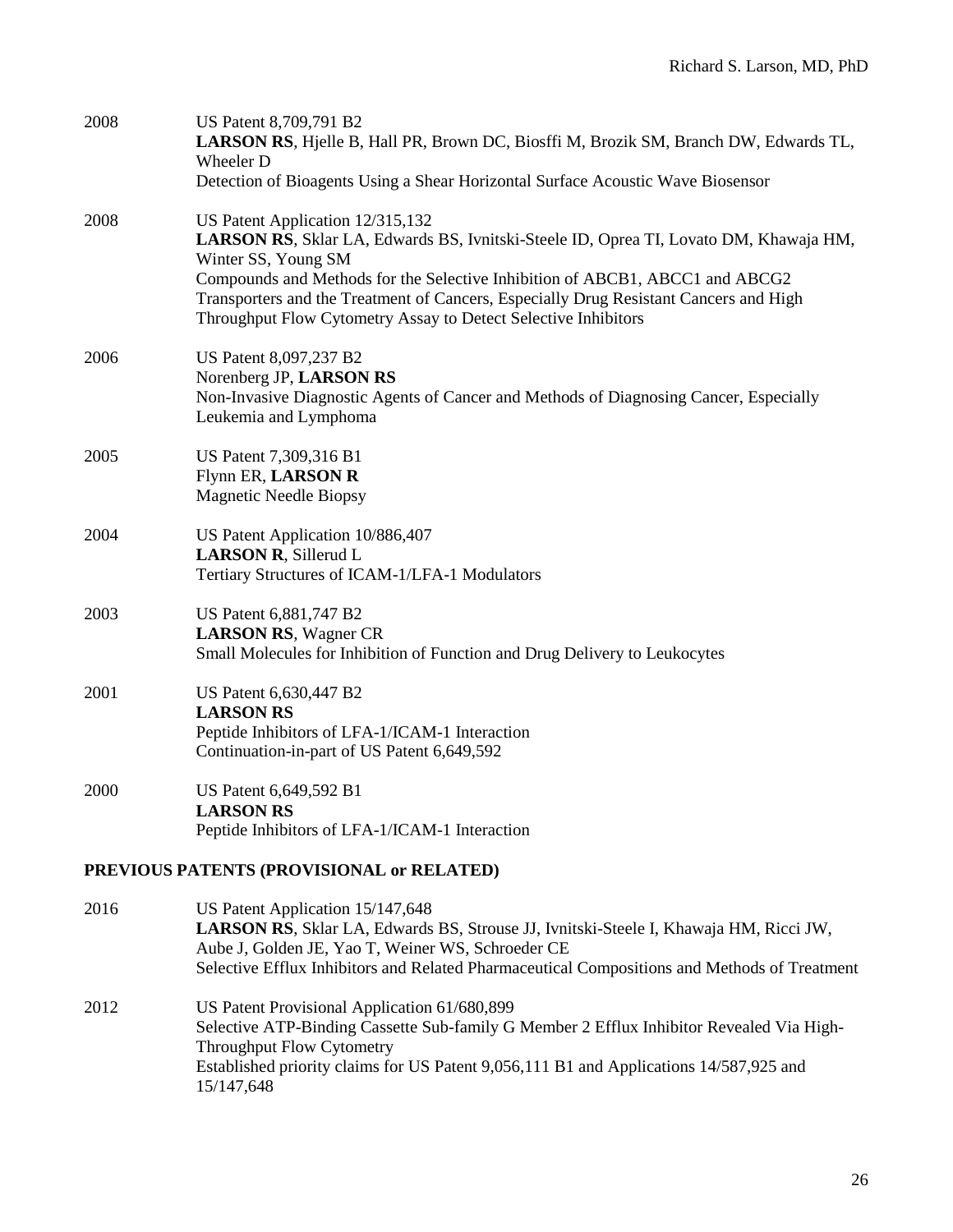| 2011 | US Patent Provisional Application 61/537,199<br>Selective Efflux Inhibitors and Related Pharmaceutical Compositions and Methods of Treatment<br>Established priority claims for US Patent 9,056,111 B1 and Applications 14/587,925 and<br>15/147,648 |
|------|------------------------------------------------------------------------------------------------------------------------------------------------------------------------------------------------------------------------------------------------------|
| 2009 | US Patent SN 61/205,211<br>Cyclic Peptides for the Inhibition of Andes Virus Infections                                                                                                                                                              |
| 2008 | US Patent SN 61/205,246<br>Linear Peptide Inhibitors of Hantavirus Infection                                                                                                                                                                         |
| 2008 | US Patent SN 61/189,849<br>Small Molecule Inhibitors of Hantavirus Infection                                                                                                                                                                         |
| 2008 | US Provisional Application 61/131,214<br><b>Novel ABCB1 Inhibitors</b><br>Established priority claim for US Patent Application 12/315,132                                                                                                            |
| 2008 | US Provisional Application 61/124,377<br>High Throughput Flow Cytometry Assay to Detect Selective Inhibitors of ABCB1, ABCC1 and<br><b>ABCG2</b> Transporters<br>Established priority claim for US Patent Application 12/315,132                     |
| 2007 | US Patent SN 60/900,417<br>Peptides that Bind and Inhibit Sin Nombre Virus                                                                                                                                                                           |
| 2007 | US Provisional Application 61/004,342<br>Compounds and Methods for the Inhibition of ABCB1 and the Treatment of Cancers<br>Established priority claim for US Patent Application 12/315,132                                                           |
| 2007 | US Provisional Application 61/009,656<br>Established priority claim for US Patent 8,709,791 B2                                                                                                                                                       |
| 2007 | US Provisional Application 60/926,827<br>Established priority claim for US Patent 8,709,791 B2                                                                                                                                                       |
| 2007 | US Provisional Application 60/900,416<br>Ligand Based Biosensor for Detection of Microbes<br>Established priority claim for US Patent 8,709,791 B2 and Application 14/172,429                                                                        |
| 2007 | US Patent SN 60/880,309<br>Compounds and Methods for the Inhibition of ABCB1 and the Treatment of Cancers                                                                                                                                            |
| 2006 | US Patent SN 60/858,080<br>Inhibitors of ICAM-1 and Methods of Use                                                                                                                                                                                   |
| 2005 | US Provisional Application 60/710,665<br>Established priority claim for US Patents 8,097,237 B2, 8,435,489 B2 and 8,834,838 B2,<br>and Application 15/214,921                                                                                        |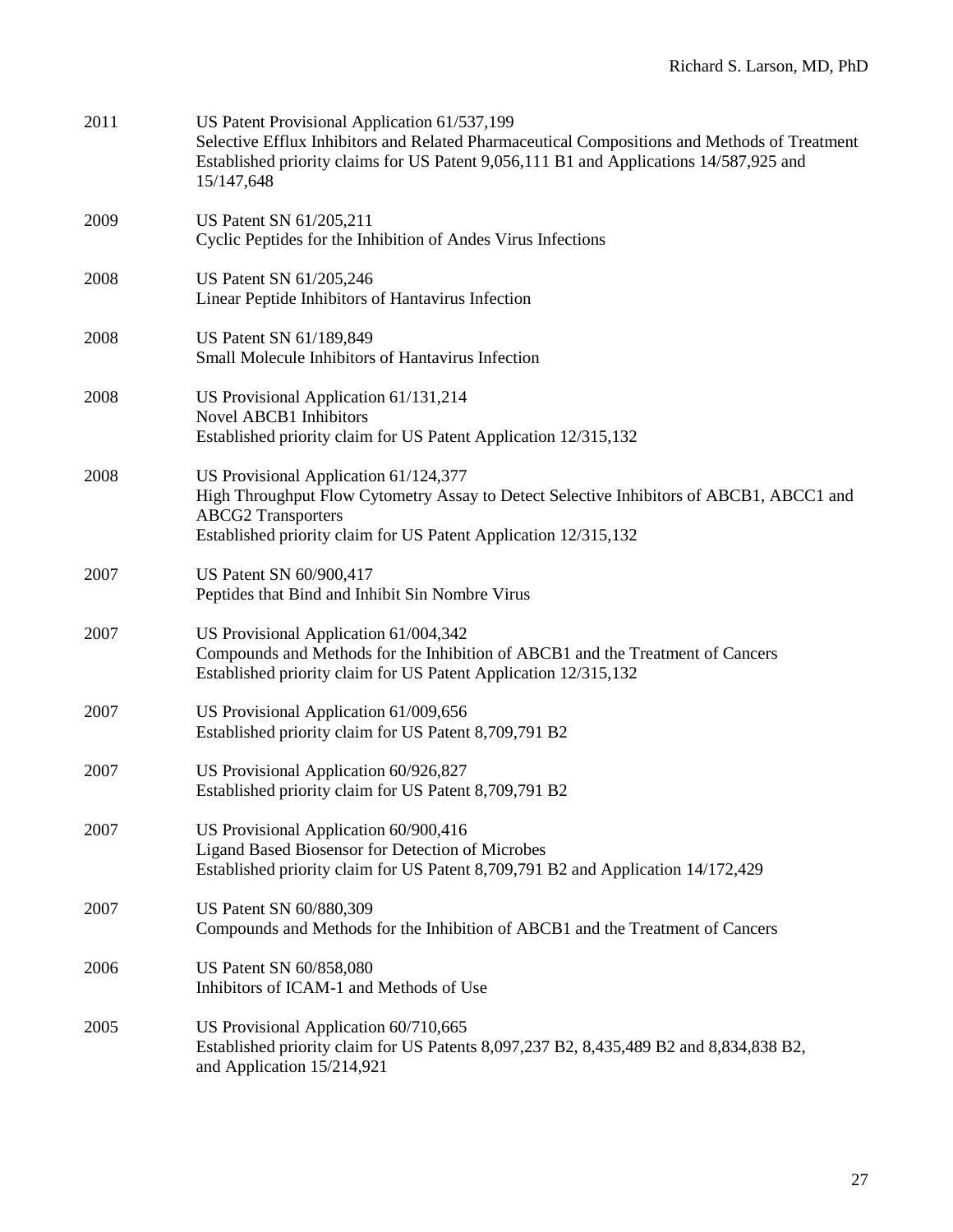| 2004 | US Provisional Application 60/549,501<br><b>Magnetic Needle Biopsy</b><br>Established priority claim for US Patent 7,309,316 B1                                      |
|------|----------------------------------------------------------------------------------------------------------------------------------------------------------------------|
| 2003 | US Patent Application 10/615,479<br>Peptide Inhibitors of LFA-1/ICAM-1 Interaction<br>Continuation-in-part of US Patent 6,649,592 B1                                 |
| 2003 | US Provisional Application 60/495,590<br>Established priority claim for US Patent Application 10/886,407                                                             |
| 2003 | US Provisional Application 60/485,343<br>Established priority claim for US Patent Application 10/886,407                                                             |
| 2002 | US Provisional Application 60/378,536<br>Drug Discovery Systems and Methods and Compounds for Drug Delivery<br>Established priority claim for US Patent 6,881,747 B2 |
| 1998 | WO Patent Application PCT/US1998/009212<br>Inhibition of LFA-1/ICAM-2 Dependent Leukemic Cell Aggregation                                                            |
| 1998 | US Patent Application 09/424,190<br>Inhibition of LFA-1/ICAM-2 Dependent Aggregation                                                                                 |
| 1990 | US Patent Application 08/739,032 Cloning of LFA-1 cDNA                                                                                                               |

## GRANT FUNDING

# **CURRENT**

| Title:<br>PI:            | University of New Mexico Clinical and Translational Science Center<br>Richard Larson                                                                       |                            |
|--------------------------|------------------------------------------------------------------------------------------------------------------------------------------------------------|----------------------------|
| Agency:                  | NIH/NCATS UL1TR001449                                                                                                                                      |                            |
| Period:                  | $7/1/2020 - 6/30/2025$                                                                                                                                     | Total Award: ~\$23,000,000 |
| Title:<br>PI:<br>Agency: | NCATS Accrual to Clinical Trials (ACT) Project<br>Steven Reis/UNM Subcontract PI Richard Larson<br>NIH/NCATS UL1TR001857-05S1                              |                            |
| Period:                  | $6/1/2020 - 5/31/2021$                                                                                                                                     | Total Award: \$37,875      |
| Title:<br>PI:<br>Agency: | Developing Infrastructure and Harmonized Metrics to Study the Impact of Opioid ECHO Programs<br>Richard Larson/Co-I Sanjeev Arora<br>NIH/NCATS UL1TR002538 |                            |
| Period:                  | $3/1/2020 - 2/28/2021$                                                                                                                                     | Total Award: \$155,587     |
| Title:<br>PI:            | <b>Biomedical Research Facility</b><br><b>Richard Larson</b>                                                                                               |                            |
| Agency:                  | NIH/ORIP C06OD028370                                                                                                                                       |                            |
| Period:                  | $10/1/2019 - 9/30/2024$                                                                                                                                    | Total Award: \$4,000,000   |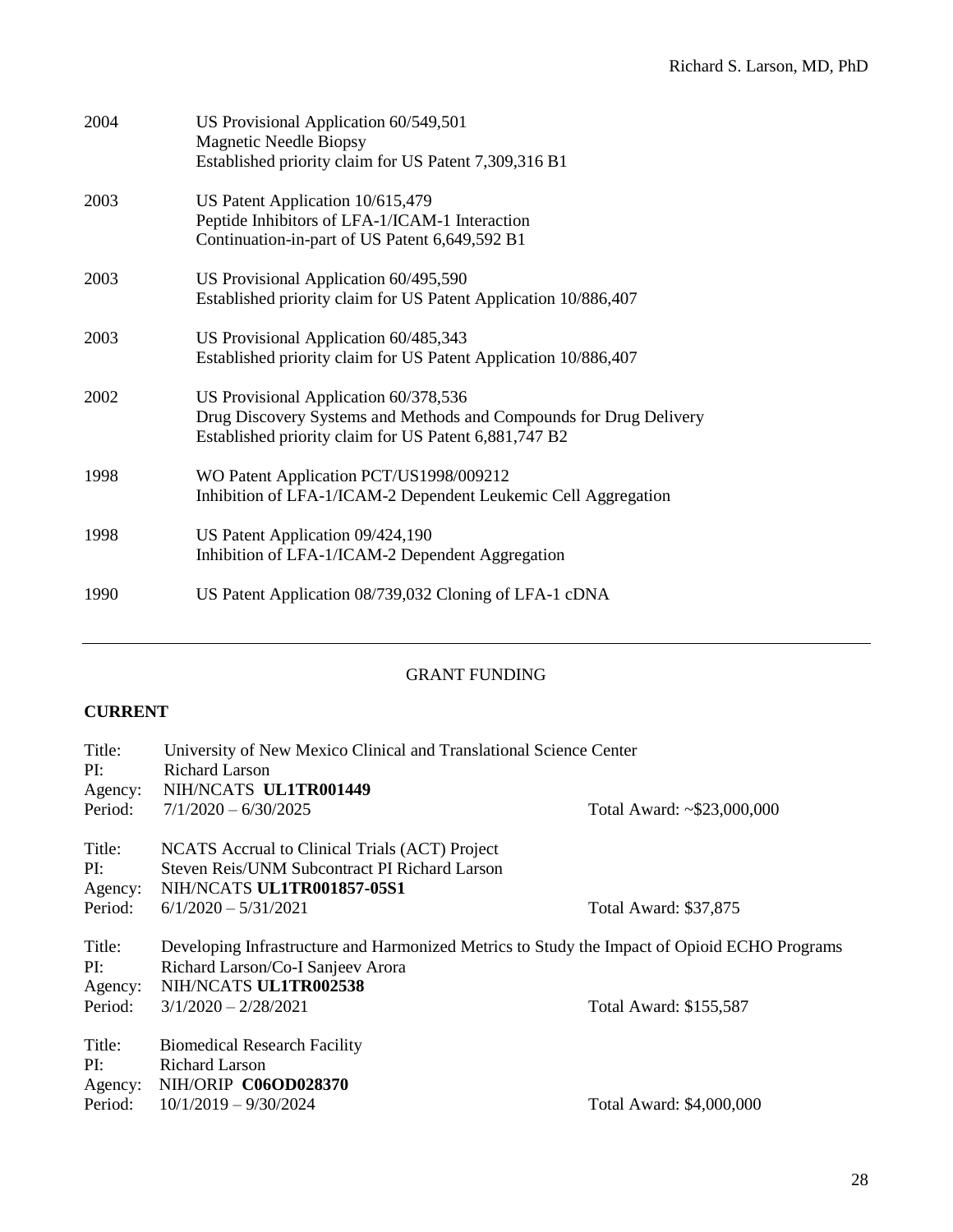| Title:             | Clinical and Translational Research Infrastructure Network IDeA-CTR<br>Clinical Research Design, Epidemiology, and Biostatistics Core |                           |
|--------------------|---------------------------------------------------------------------------------------------------------------------------------------|---------------------------|
| PI:                | Parvesh Kumar/UNM Subcontract PI Richard Larson                                                                                       |                           |
| Agency:            | NIH/NIGMS U54GM104944                                                                                                                 |                           |
| Period:            | $8/8/2018 - 6/30/2023$                                                                                                                | Total Award: \$19,686,542 |
|                    | PAST GRANT FUNDING                                                                                                                    |                           |
| Title:             | University of New Mexico Clinical and Translational Science Center                                                                    |                           |
| PI:                | <b>Richard Larson</b>                                                                                                                 |                           |
| Agency:            | NIH/NCATS UL1TR001449                                                                                                                 |                           |
| Period:            | $8/14/2015 - 6/30/2020$                                                                                                               | Total Award: \$18,038,634 |
| Title:             | University of New Mexico Clinical and Translational Science Center                                                                    |                           |
| PI:                | Matthew Campen/Co-I Richard Larson                                                                                                    |                           |
| Agency:            | NIH/NCATS KL2TR001448                                                                                                                 |                           |
| Period:            | $8/14/2015 - 6/30/2020$                                                                                                               | Total Award: \$1,628,164  |
| Title:             | NCATS Accrual to Clinical Trials (ACT) Project                                                                                        |                           |
| PI:                | Steven Reis/UNM Subcontract PI Richard Larson                                                                                         |                           |
| Agency:            | NIH/NCATS UL1TR001857-03S1                                                                                                            |                           |
| Period:            | $5/1/2018 - 6/30/2020$                                                                                                                | Total Award: \$151,500    |
| Title:             | Advanced Biomanufacturing of the Bone-Ligament Interface                                                                              |                           |
| PI:                | Richard Larson/Co-I Eric Prossnitz                                                                                                    |                           |
| Agency:            | NIH/NCATS UL1TR001449-04S1                                                                                                            |                           |
| Period:            | $8/3/2018 - 3/31/2020$                                                                                                                | Total Award: \$148,964    |
| Title:             | Mechanisms of Immunotoxicity Produced by Uranium, Arsenic, and Combined Exposures                                                     |                           |
| PI:                | Richard Larson/Co-I Scott Burchiel                                                                                                    |                           |
| Agency:            | NIH/NCRR UL1TR001449-02S2                                                                                                             |                           |
| Period:            | $8/15/2016 - 3/31/2020$                                                                                                               | Total Award: \$155,249    |
| Title:             | Collaboration to Enhance Naloxone Dispensing in Rural and Underserved Areas (CONSIDER)                                                |                           |
| PI:                | Richard Larson/Co-I Ludmila Bakhireva                                                                                                 |                           |
| Agency:            | NIH/NCATS UL1TR001449-04S2                                                                                                            |                           |
| Period:            | $7/1/2018 - 3/31/2019$                                                                                                                | Total Award: \$298,963    |
| Title:             | Biomarker-Based Incidence Estimation of Hepatitis C Infection in Young Adult Injection Drug Users                                     |                           |
| PI:                | Richard Larson/Co-I Kimberly Page                                                                                                     |                           |
| Agency:            | NIH/NCRR UL1TR001449-02S1                                                                                                             |                           |
| Period:            | $8/15/2016 - 3/31/2019$                                                                                                               | Total Award: \$187,246    |
| Title:             | Clinical and Translational Research Infrastructure Network IDeA-CTR                                                                   |                           |
|                    | Clinical Research Design, Epidemiology, and Biostatistics Core                                                                        |                           |
| PI:                | Parvesh Kumar/UNM Subcontract PI Richard Larson                                                                                       |                           |
| Agency:<br>Period: | NIH/NIGMS U54GM104944<br>$9/15/2013 - 6/30/2018$                                                                                      | Total Award: \$19,915,508 |
|                    |                                                                                                                                       |                           |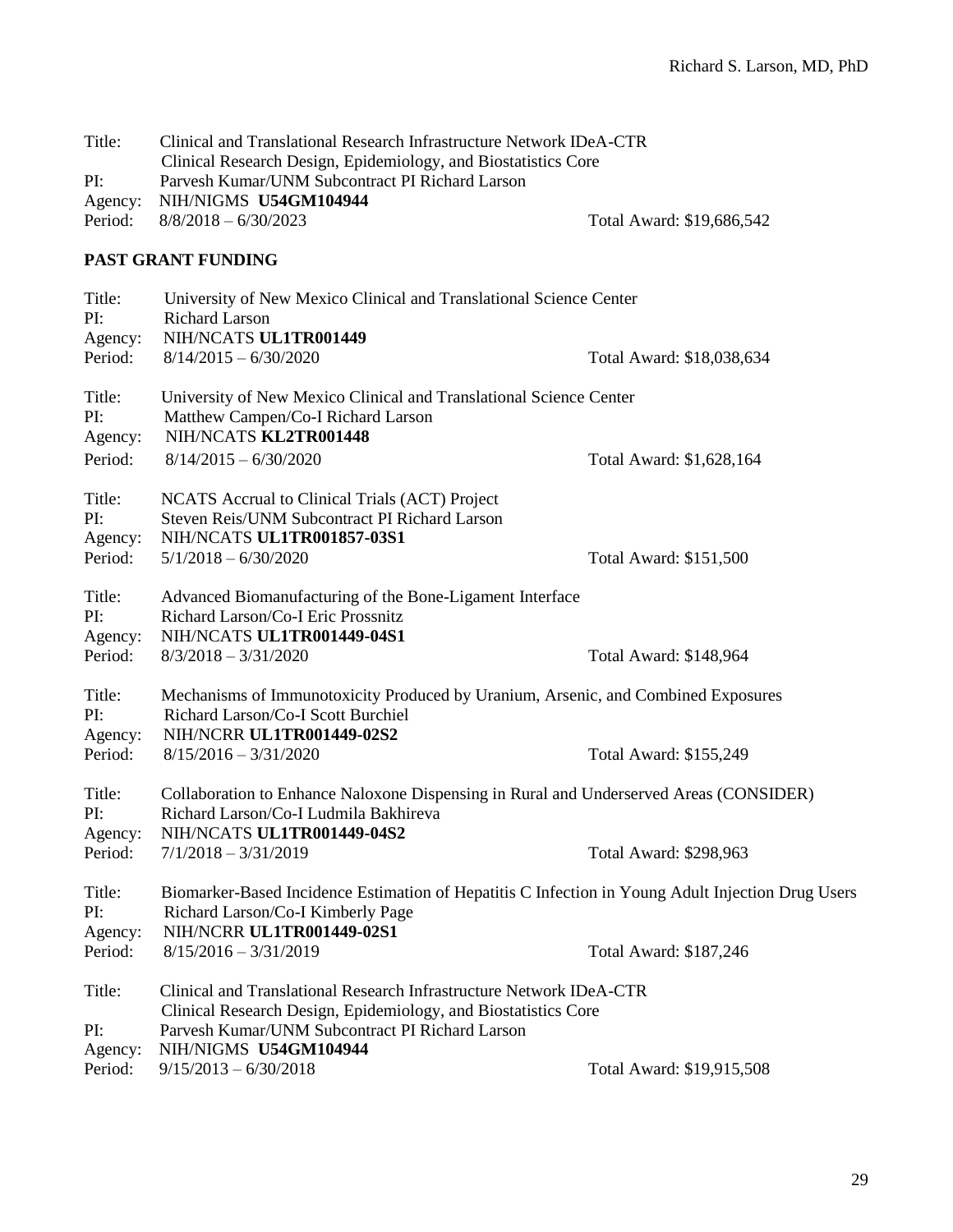| Title:<br>PI:<br>Agency:            | Developing a Workforce to Improve Health and Reduce Disparities<br>Paul Roth/ Co-PIs Richard Larson, Art Kaufman<br>NIH/NICHD U24MD006960                              |                               |  |
|-------------------------------------|------------------------------------------------------------------------------------------------------------------------------------------------------------------------|-------------------------------|--|
| Period:                             | Association of American Medical Colleges (AAMC)<br>$1/1/2013 - 6/30/2017$                                                                                              | Total Award: \$412,349        |  |
| Title:<br>PI:<br>Agency:<br>Period: | <b>HOPE Initiative Strategic Plan Develompent</b><br>Ryan Cangiolosi/Co-Investigator Richard Larson<br><b>DOJ DJJ-17P-USA51-0028</b><br>$1/4/2017 - 5/1/2017$          | Total Award: \$25,000         |  |
| Title:<br>PI:<br>Agency:<br>Period: | SAW Sensor Technology Phases I and II<br><b>Richard Larson</b><br>Sensor-Kinesis Corporation<br>$3/1/2015 - 3/31/2017$                                                 | Total Award: \$548,594        |  |
| Title:<br>PI:<br>Agency:<br>Period: | <b>IRB</b> Reliance Supplement<br>Alan Green/Co-I Richard Larson<br>NIH/NCATS UL1TR001086-02S2<br>$9/20/2014 - 4/30/2015$                                              | Total Award: \$129,960        |  |
| Title:<br>PI:<br>Agency:<br>Period: | University of New Mexico Clinical and Translational Science Center<br><b>Richard Larson</b><br>NIH/NCRR UL1RR031977<br>NIH/NCATS UL1TR000041<br>$7/1/2010 - 3/31/2015$ | Total Award: \$18,608,568     |  |
| Title:<br>PI:<br>Agency:<br>Period: | University of New Mexico Clinical and Translational Science Center<br><b>Richard Larson</b><br>NIH/NCRR KL2RR031976<br>NIH/NCATS KL2TR000089<br>$7/1/2010 - 3/31/2015$ | Total Award: \$1,522,856      |  |
| Title:<br>PI:<br>Agency:<br>Period: | Enhancing Clinical Research Professionals' Training and Qualifications<br>Richard Larson/Co-I Corey Ford<br>NIH/NCATS UL1TR000041-05S1<br>$9/6/2014 - 3/5/2015$        | Total Award: \$111,529        |  |
| Title:<br>PI:<br>Agency:<br>Period: | Clinical Trial to Validate Clinical Use of Nanoparticles<br><b>Richard Larson</b><br>Senior Scientific<br>$6/1/2011 - 9/30/2014$                                       | Total Annual Award: \$270,000 |  |
| Title:<br>PI:<br>Agency:<br>Period: | <b>UNM HSC Prediabetes Center</b><br>Richard Larson<br>CDC Division of Diabetes, NCCDPHP, DDT/1H75DP002861-01<br>$9/1/2010 - 8/31/2013$                                | Total Award: \$600,000        |  |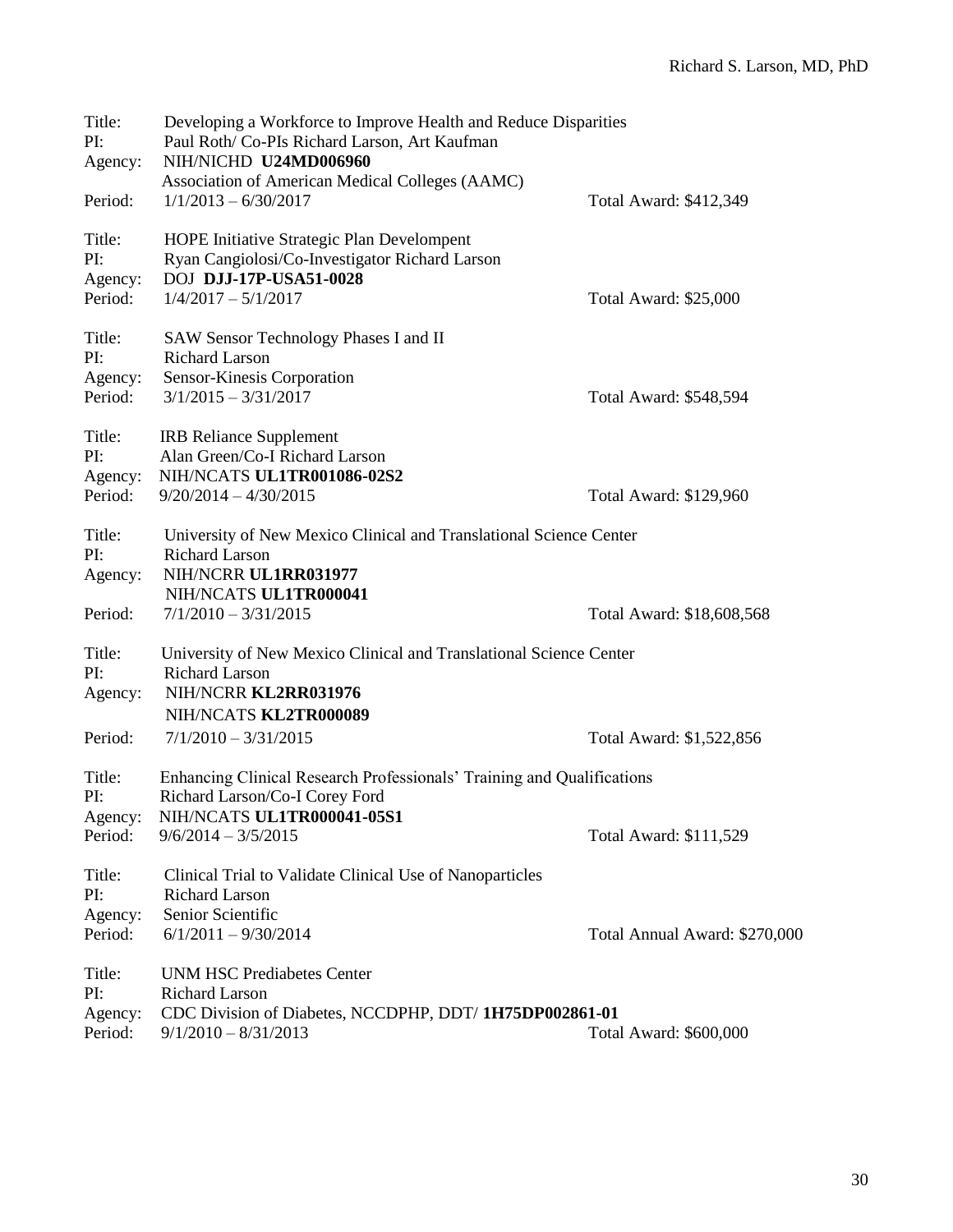| Title:        | Co-Registered Vibrometry and Imaging: A Combined Synthetic-Aperture Rader and Fractional<br>Fourier Transform Approach                                                |                                 |
|---------------|-----------------------------------------------------------------------------------------------------------------------------------------------------------------------|---------------------------------|
| PI:           | Majeed Hyatt/Richard Larson                                                                                                                                           |                                 |
| Agency:       | <b>NSF IIS-0813747</b>                                                                                                                                                |                                 |
| Period:       | $9/2009 - 7/31/2012$                                                                                                                                                  | Total Award: \$600,000          |
| Title:        | Biomagnetic In-Vivo Imaging of Ovarian Cancer (Phase 2)                                                                                                               |                                 |
| PI:           | Richard Larson on SBIR subcontract                                                                                                                                    |                                 |
| Agency:       | NIH 1R44CA123785                                                                                                                                                      |                                 |
| Period:       | $5/11/2009 - 4/30/2012$<br>This project focuses on producing nanoparticles coupled to ligands for bindings to cells.                                                  | Total Annual Award: \$336,044   |
|               |                                                                                                                                                                       |                                 |
| Title:<br>PI: | University of New Mexico Clinical and Translational Science Center Supplement<br><b>Richard Larson</b>                                                                |                                 |
| Agency:       | NIH/NCRR UL1RR031977-02S2                                                                                                                                             |                                 |
| Period:       | $9/1/2011 - 3/31/2012$                                                                                                                                                | Total Award: \$303,740          |
| Title:        | Use of Nanoparticles in a Magnetic Needle Biopsy (Phase 2)                                                                                                            |                                 |
| PI:           | Richard Larson on SBIR subcontract                                                                                                                                    |                                 |
| Agency:       | NIH 2R44CA105742                                                                                                                                                      |                                 |
| Period:       | $4/1/2008 - 3/31/2012$                                                                                                                                                | Total Annual Award: \$478,739   |
|               | This project focuses on the use of nanoparticles in a magnetic biopsy needle.                                                                                         |                                 |
| Title:        | Microenvironmental Mechanisms of Leukemia Cell Survival and Patient Prognosis                                                                                         |                                 |
| PI:           | <b>Richard Larson</b>                                                                                                                                                 |                                 |
| Agency:       | NIH 5RO1CA114589-05                                                                                                                                                   |                                 |
| Period:       | $4/1/2005 - 2/28/2012$                                                                                                                                                | Total Annual Award: \$422,145   |
|               | This project focuses on BM stoma supported growth of T-ALL cells and gene microarray analysis and<br>identifies novel prognostic markers and new therapeutic targets. |                                 |
| Title:        | Force Conformation and Affinity in VLA-4 and LFA-1 Adhesion                                                                                                           |                                 |
| PI:           | Co PI: Richard Larson<br>Sklar                                                                                                                                        |                                 |
| Agency:       | <b>NIH 2RO1HL081062</b>                                                                                                                                               |                                 |
| Period:       | $8/1/2007 - 6/31/2011$                                                                                                                                                | Total Annual Award: \$491,916   |
| Title:        | Point-of-Care Multiplex Pathogen Detection by Surface Acoustic Wave Biosensors                                                                                        |                                 |
| PI:           | <b>Richard Larson</b>                                                                                                                                                 |                                 |
| Agency:       | NIH/NIAID U54EB007959-03                                                                                                                                              |                                 |
| Period:       | $4/1/2009 - 3/31/2011$                                                                                                                                                | Total Annual Award: \$225,000   |
|               | This project focuses on the development of a miniature, portable, autonomous, near-real-time, multi-sensor                                                            |                                 |
|               | detector system for bioagents.                                                                                                                                        |                                 |
| Title:        | <b>General Clinical Research Center</b>                                                                                                                               |                                 |
| PI:           | <b>Richard Larson</b>                                                                                                                                                 |                                 |
| Agency:       | NIH/NCRR 5MO1RR000997                                                                                                                                                 |                                 |
| Period:       | $12/1/2005 - 11/30/2010$                                                                                                                                              | Total Annual Award: \$3,084,421 |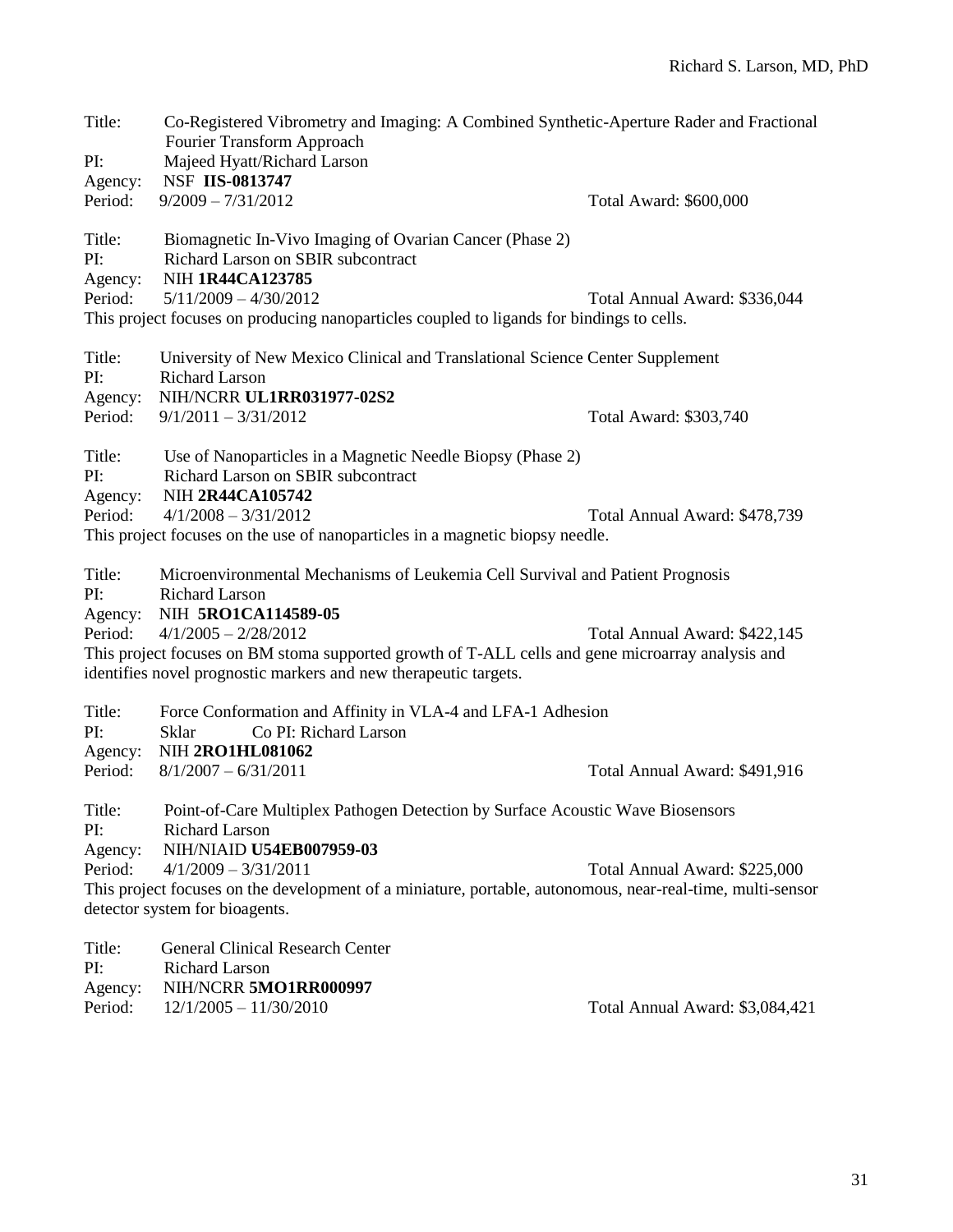| Title:<br>PI:<br>Agency:<br>Period: | Multiplex Screening for ABC Transporter Inhibitors<br><b>Richard Larson</b><br><b>NIH 1RO3MH081228</b><br>$10/1/2007 - 9/30/2010$<br>This project focused on screening for ABCB1 inhibitors in a developed flow cytometry based assay.         | Total Annual Award: \$25,000    |
|-------------------------------------|------------------------------------------------------------------------------------------------------------------------------------------------------------------------------------------------------------------------------------------------|---------------------------------|
| Title:<br>PI:<br>Agency:<br>Period: | Biomagnetic Sensor for Detecting Breast Cancer (Phase 2)<br>Richard Larson SBIR subcontract<br>NIH 2R44CA0965154<br>$9/1/2007 - 8/31/2010$<br>This project focused on the use of nanoparticles in a magnetic biopsy needle.                    | Total Annual Award: \$238,000   |
| Title:<br>PI:<br>Agency:<br>Period: | Biomagnetic Determination of Transplant Rejection (Phase 2)<br>Richard Larson on SBIR subcontract<br><b>NIH 2R44AI6676</b><br>$8/1/2007 - 7/31/2010$<br>This project focused on the use of nanoparticles in detection of transplant rejection. | Total Award: \$99,690           |
| Title:<br>PI:<br>Agency:<br>Period: | Agents for Specific NMR and SQUID Imaging of Prostate Cancer<br>Co PI: Richard Larson<br>Sillerud<br><b>NIH 1R01CA123194</b><br>$7/21/2007 - 5/31/2010$                                                                                        | Total Annual Award: \$493,056   |
| Title:                              | Clandestine Genetic Sampling and Informatics for Intelligence Application                                                                                                                                                                      |                                 |
| PI:<br>Agency:<br>Period:           | <b>Richard Larson</b><br>$APL - JHU$ subcontract<br>$4/7/2008 - 7/31/2009$<br>This project focused on the isolation of human DNA and RNA.                                                                                                      | Total Annual Award: \$40,000    |
| Title:                              | Integrated Network of Ligand-Based Autonomous Bioagent Detectors                                                                                                                                                                               |                                 |
| PI:<br>Agency:<br>Period:           | <b>Richard Larson</b><br>Defense Intelligence Agency (Annual Competitive Renewal)<br>$7/1/2005 - 6/30/2009$<br>This project focused on designing and building ligand-based biosensors.                                                         | Total Annual Award: \$6,500,000 |
| Title:<br>PI:<br>Agency:<br>Period: | Biomagnetic In-Vivo Imaging of Ovarian Cancer (Phase 1)<br>Richard Larson on SBIR subcontract<br>NIH 1R44CA123785<br>$5/1/2008 - 4/30/2009$<br>This project focused on producing nanoparticles coupled to ligands for bindings to cells.       | Total Annual Award: \$336,044   |
| Title:<br>PI:<br>Agency:            | Neutralizing Compounds for Viral Hemorrhagic Fever<br><b>Richard Larson</b><br><b>NIAID R56AI063448</b>                                                                                                                                        |                                 |

Period:  $7/1/2005 - 8/31/2008$ 

Total Annual Award: \$336,375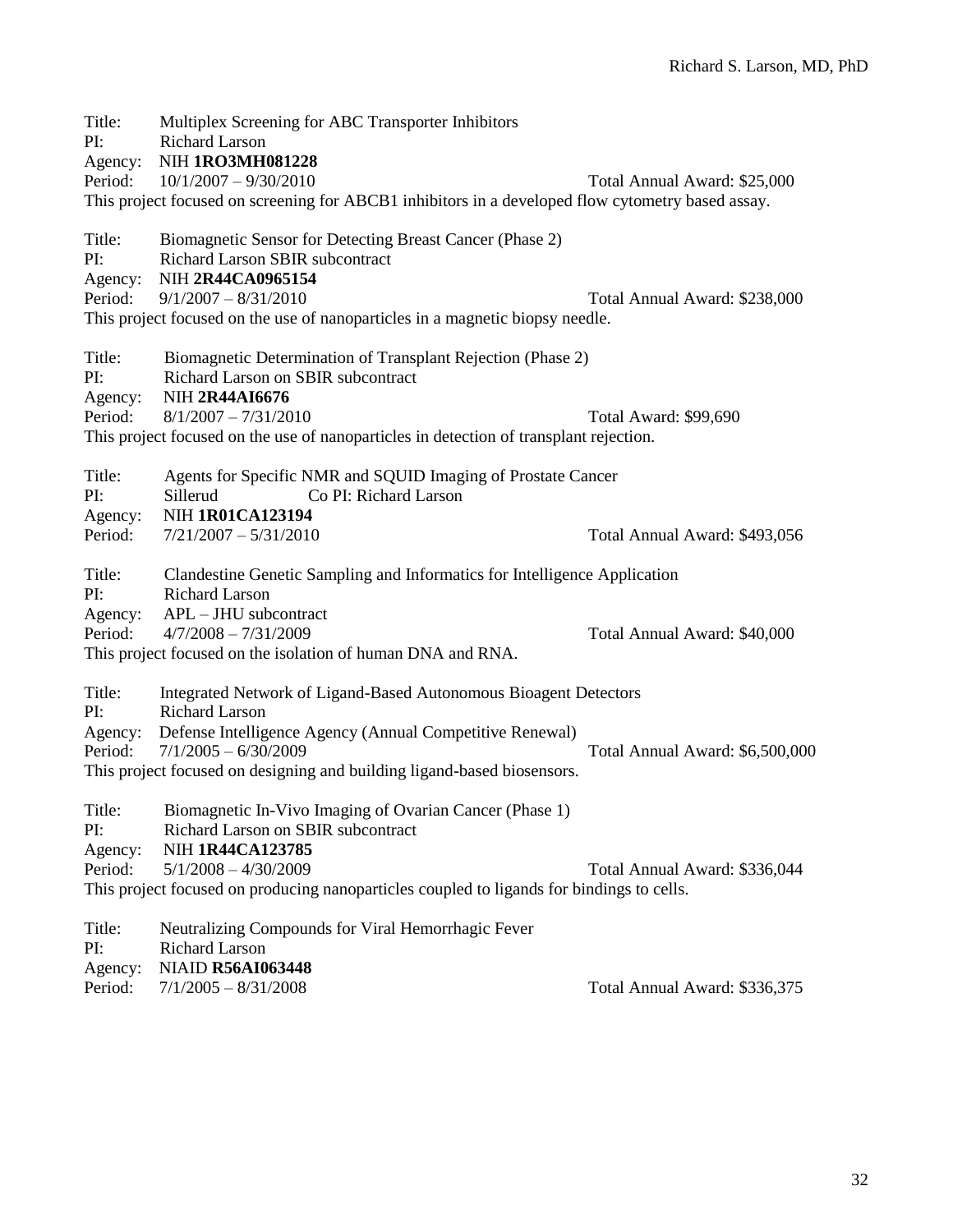Title: Selectin Chemokine and Integrin Control, of Vascular

PI: Michael Lawrence Subcontract PI: Richard Larson (4% effort)

Agency: NIH **2RO1HL54614-06 (SB)**

Period: 7/1/2003 – 6/30/2008 Total Annual Award: \$98,555

This project focused on the understanding of how VLA-4 VCAM-1 is involved in B cell lymphoma trafficking.

Title: Cell Entry Inhibitors for Sin Nombre Virus Project

PI: Hjelle Co-PI: Richard Larson (4% effort)

Agency: NIH/NIAID **1U01AI56618-01**

Period: 7/1/2003 – 6/30/2008 Total Annual Award: \$1,257,997

This project focused on cooperative research for the development of vaccines, adjuvants, therapeutics, immunotherapeutics and diagnostics for defense.

Title: Diagnosing Alzheimer 's disease with Magnetic Nanoparticles

PI: Richard Larson (SBIR subcontract)

Agency: NIH **1R43AG029015**

Period: 2/1/2007 – 1/31/2008 Total Annual Award: \$37,500

Title: Clinical and Translational Science Center at the University of New Mexico Planning Grant

PI: Burge Co-PI: Richard Larson

Agency: NIH/NCRR **1P20RR023493**

Period: 11/1/2006 – 10/31/2007 Annual Direct Cost: \$150,000

The purpose of this planning grant was to develop a funded Clinical Translational Science Center award at the University of New Mexico Health Sciences Center.

Title: Biomagnetic Sensor for Detecting Breast Cancer (Phase 1)

PI: Richard Larson (SBIR subcontract)

Agency: NIH **2R43 CA096154**

Period: 9/1/2006 – 8/31/2007 Total Annual Award: \$150,000 This project focused on the use of nanoparticles in a magnetic biopsy needle.

Title: Use of Nanoparticles in a Magnetic Biopsy Needle (phase 1)

PI: Richard Larson (SBIR subcontract)

Agency: NIH **1R43CA105742**

Period: 8/1/2005 – 7/31/2007 Total Annual Award: \$168,708

This project focused on the use of nanoparticles in a magnetic biopsy needle.

Title: Medical Student Training Award

PI: Richard Larson

Agency: ASH

Period: 6/01/2001 – 5/31/2007 Total Annual Award: \$4,500

This project focused on identifying a medical student interested in the field of hematology and encouraging

research in this area.

Title: Immune Dysregulation in Allergic Asthma

PI: Mary Lipscomb Co-PI on Project 3: Richard Larson

Agency: NIH/NHLBI **2P50HL56384**

Period: 12/01/2001 – 11/06/2006

This project focused on adhesion mechanisms involved in Eosinophil localization.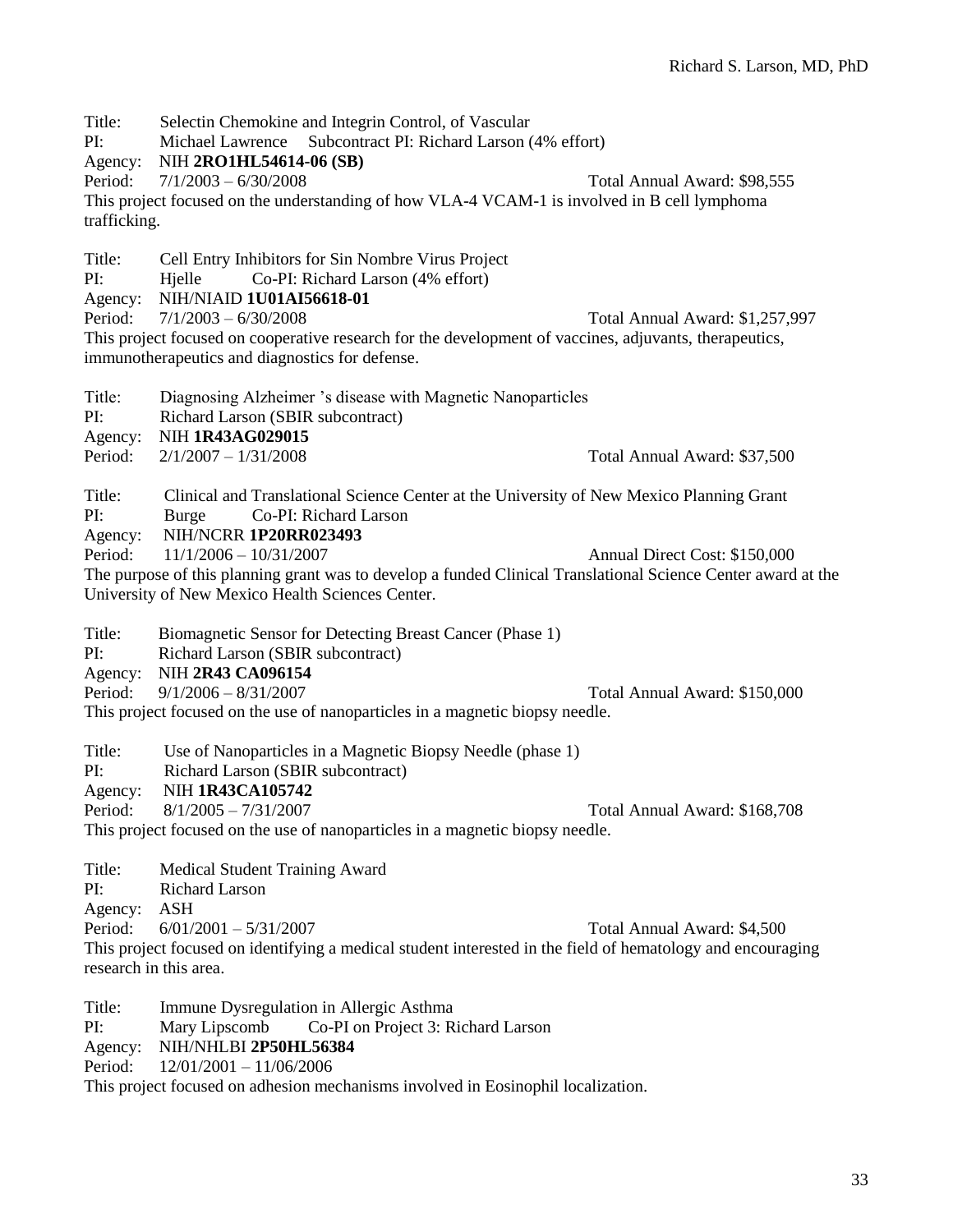| Title:<br>PI:                                                                                                                                                                               | Animal Resources Facility Improvement<br><b>Richard Larson</b><br>Agency: NIH/NCRR 1G20RR017013<br>Period: $9/1/2004 - 8/31/2006$<br>This project was to improve the ARF facilities. | Total Award: \$700,000 (\$600,000 Institutional Match) |  |  |
|---------------------------------------------------------------------------------------------------------------------------------------------------------------------------------------------|--------------------------------------------------------------------------------------------------------------------------------------------------------------------------------------|--------------------------------------------------------|--|--|
|                                                                                                                                                                                             |                                                                                                                                                                                      |                                                        |  |  |
| Title:<br>PI:                                                                                                                                                                               | Biomagnetic Determination of Transplant Rejection (Phase 1)<br>Richard Larson SBIR subcontract                                                                                       |                                                        |  |  |
| Agency:<br>Period:                                                                                                                                                                          | NIH 1R43AI066765<br>$7/1/2005 - 6/30/2006$                                                                                                                                           | Total Annual Award: \$22,340                           |  |  |
|                                                                                                                                                                                             | This project focused on the use of nanoparticles in detection of transplant rejection.                                                                                               |                                                        |  |  |
| Title:<br>PI:<br>Agency:                                                                                                                                                                    | Biologic Ligand-Based Detection Systems for Biodefense<br>Richard Larson (5% effort)<br><b>NSF IIS-0434120</b>                                                                       |                                                        |  |  |
| Period:                                                                                                                                                                                     | $8/1/2004 - 2/28/2006$                                                                                                                                                               | Total Annual Award: \$240,000                          |  |  |
|                                                                                                                                                                                             | This project was directed at the development of a portable, ligand-based detector system for Bioagents.                                                                              |                                                        |  |  |
| Title:<br>PI:                                                                                                                                                                               | Neutralizing Compounds for Viral Hemorrhagic Fever<br><b>Richard Larson</b><br>Agency: NIH/NIAID R21AI53334                                                                          |                                                        |  |  |
| Period:                                                                                                                                                                                     | $10/1/2002 - 8/31/2005$                                                                                                                                                              | Total Annual Award: \$450,000                          |  |  |
|                                                                                                                                                                                             | This project focused on drug discovery technologies to neutralize Sin Nombre virus.                                                                                                  |                                                        |  |  |
|                                                                                                                                                                                             |                                                                                                                                                                                      |                                                        |  |  |
| Title:<br>PI:                                                                                                                                                                               | Neutralizing Compounds for Viral Hemorrhagic Fever<br><b>Richard Larson</b>                                                                                                          |                                                        |  |  |
| Agency:                                                                                                                                                                                     | NIH/NIAID R21AI53334                                                                                                                                                                 |                                                        |  |  |
| Period:                                                                                                                                                                                     | $09/01/2003 - 08/31/2005$                                                                                                                                                            | Total Annual Award: \$225,000                          |  |  |
| Title:<br>PI:                                                                                                                                                                               | T-ALL Stromal Cell Interaction and Patient Outcome<br><b>Richard Larson</b>                                                                                                          |                                                        |  |  |
|                                                                                                                                                                                             | Agency: NIH/NCI R21CA982511                                                                                                                                                          |                                                        |  |  |
| Period:                                                                                                                                                                                     | $2/1/2003 - 1/31/2005$                                                                                                                                                               | Total Annual Award: \$300,000                          |  |  |
| This project focused on innovative in vitro assays of survival and adhesion receptor defects in samples from<br>T-ALL pediatric subjects, which was then correlated with clinical outcomes. |                                                                                                                                                                                      |                                                        |  |  |
| Title:<br>PI:                                                                                                                                                                               | P30 New Mexico Institute of Environmental Health<br><b>Richard Larson</b><br>Core 3 Biocomputing                                                                                     |                                                        |  |  |
| Agency:                                                                                                                                                                                     | <b>NIEHS</b>                                                                                                                                                                         |                                                        |  |  |
| Period:                                                                                                                                                                                     | $2003 - 2005$                                                                                                                                                                        | Total Annual Award: \$300,000                          |  |  |
|                                                                                                                                                                                             | Larson served as Director of Biocomputing Core.                                                                                                                                      |                                                        |  |  |
| Title:<br>PI:                                                                                                                                                                               | <b>UNM Cancer Center Planning Grant</b><br>Willman, MD                                                                                                                               |                                                        |  |  |
| Agency:                                                                                                                                                                                     | <b>NIH 1P20CA88339</b>                                                                                                                                                               |                                                        |  |  |
| Period:                                                                                                                                                                                     | $7/1/2001 - 6/30/2004$                                                                                                                                                               |                                                        |  |  |

Larson served as Director of Hematologic Program.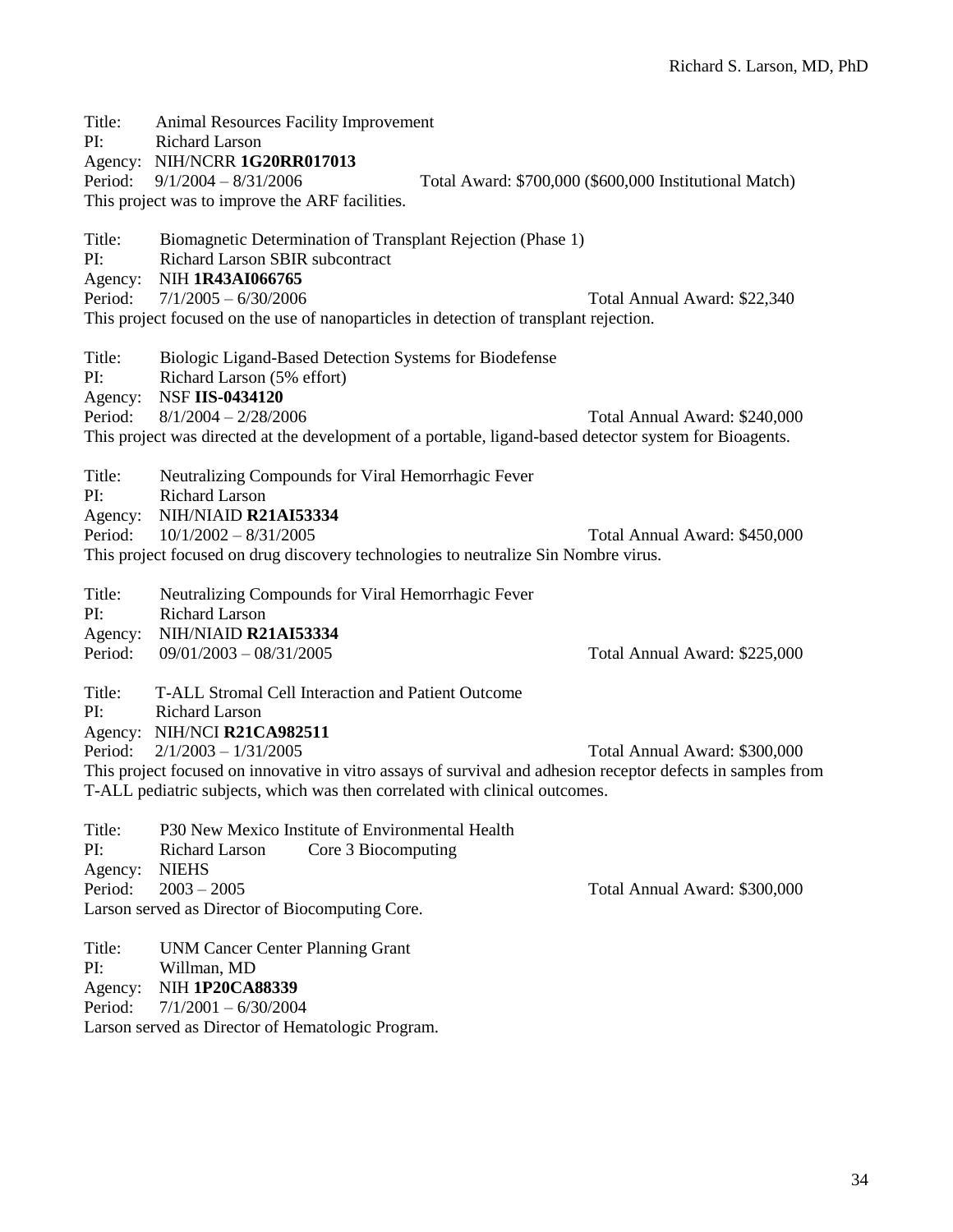Title: Role of LFA-1 in Spread of Normal and Malignant Lymphocytes PI: Richard Larson Agency: American Cancer Society **RPG0009601LBC** Period: 1/1/2000 – 12/31/2003 Total Annual Award: \$900,000 This project focused on developing peptide inhibitor of malignant B lymphocytes metasis and sought to define the role of LFA-1/ICAM-1 binding in normal B lymphocyte extravasations. Title: Inhibitors to LFA-1 and Neutrophil Extravasation PI: Richard Larson Agency: American Heart Association Grant in Aid **0151298Z** Period: 7/1/2001 – 6/30/2003 Total Annual Award: \$110,000 This project focused on designing and optimizing peptide and small molecules antagonists to LFA-1/ICAM-1. Title: FPW Biosensor Development PI: Richard Larson Agency: Environmental Protection Agency Period: 4/1/2002 – 10/31/2002 Total Annual Award: \$30,000 This project focused on development of a novel mass biosensor using ICAM-1/LFA-1 receptor-ligand interaction as prototype. Title: Quartz-Based Biosensor PI: Richard Larson (subcontract) Agency: TPL, Inc. Period: 4/1/2002 – 9/30/2002 Total Annual Award: \$45,000 This project focused on production of a biosensor for use in drug discovery. Title: Cardiovascular Biology Institutional Research Training Grant PI: Richard Larson Agency: NIH/NLHBI Period: 1999 – 2002 Title: Inhibitors to LFA-1 and Leukocyte Extravasation PI: Richard Larson Agency: American Heart Association (Beginning Grant in Aid) Period: 1999 – 2001 Total Annual Award: \$60,000 Title: Role of LFA-1 Binding in the Survival of T-ALL Cells PI: Winter Co-PI: Richard Larson Agency: Bear Necessity Pediatric Leukemia Foundation Period: 1999 – 2000 Total Award: \$10,000 Title: Mechanisms of Leukostasis in Acute Leukemia PI: Eaton Agency: NIH/IdeA Period: 1996 – 1999 Total Award: \$163,359 Title: Role of LFA-1 in Leukocyte Localization to Lung PI: Richard Larson Agency: American Lung Association Period: 1998 **Period: 1998** Total Award: \$20,000